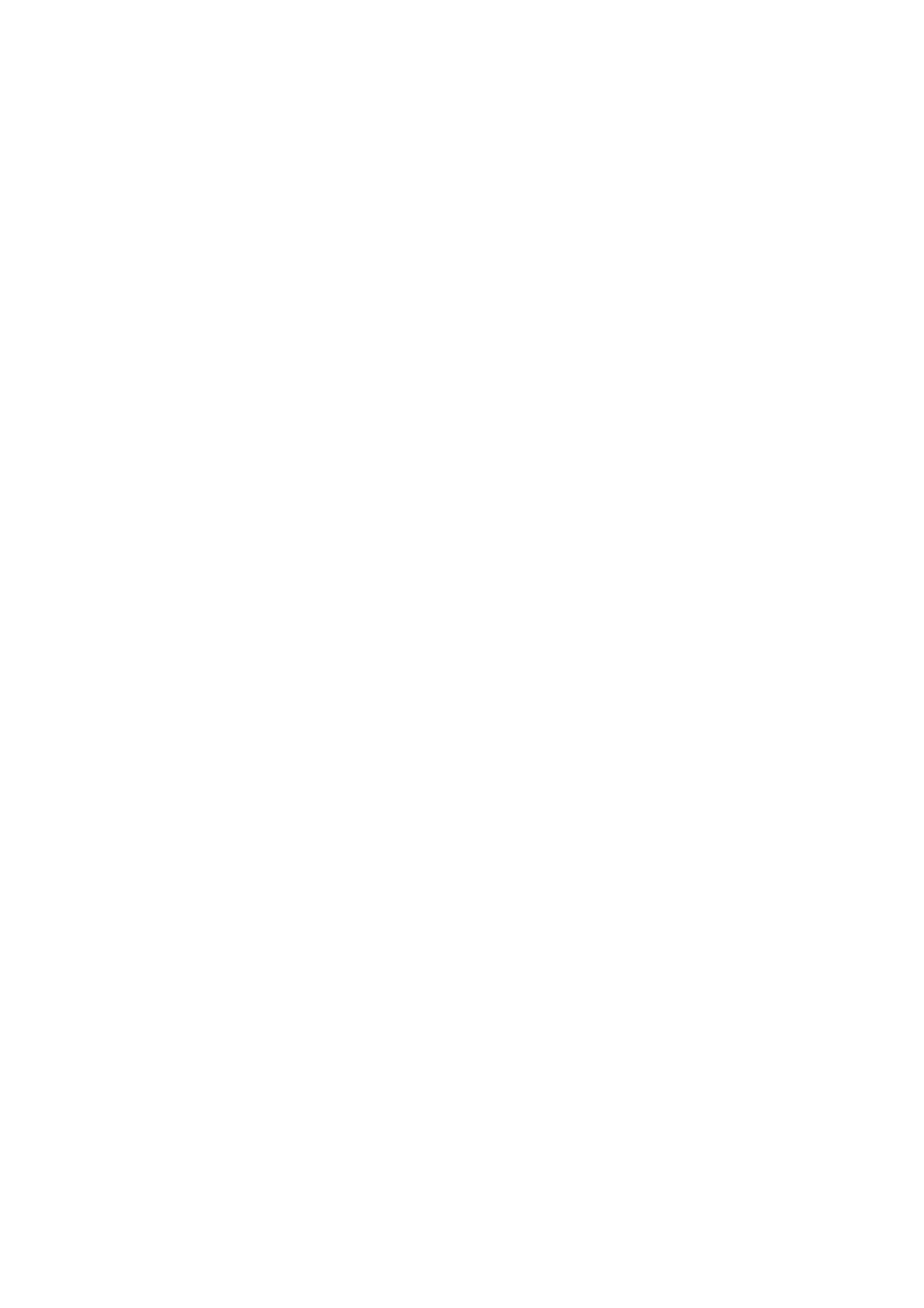The author assumes no responsibility for any errors or omissions that may appear in this document nor does it make a commitment to update the information contained herein.

Third-party brands and names are the property of their respective owners.

Jun. 19, 2001 Taipei, Taiwan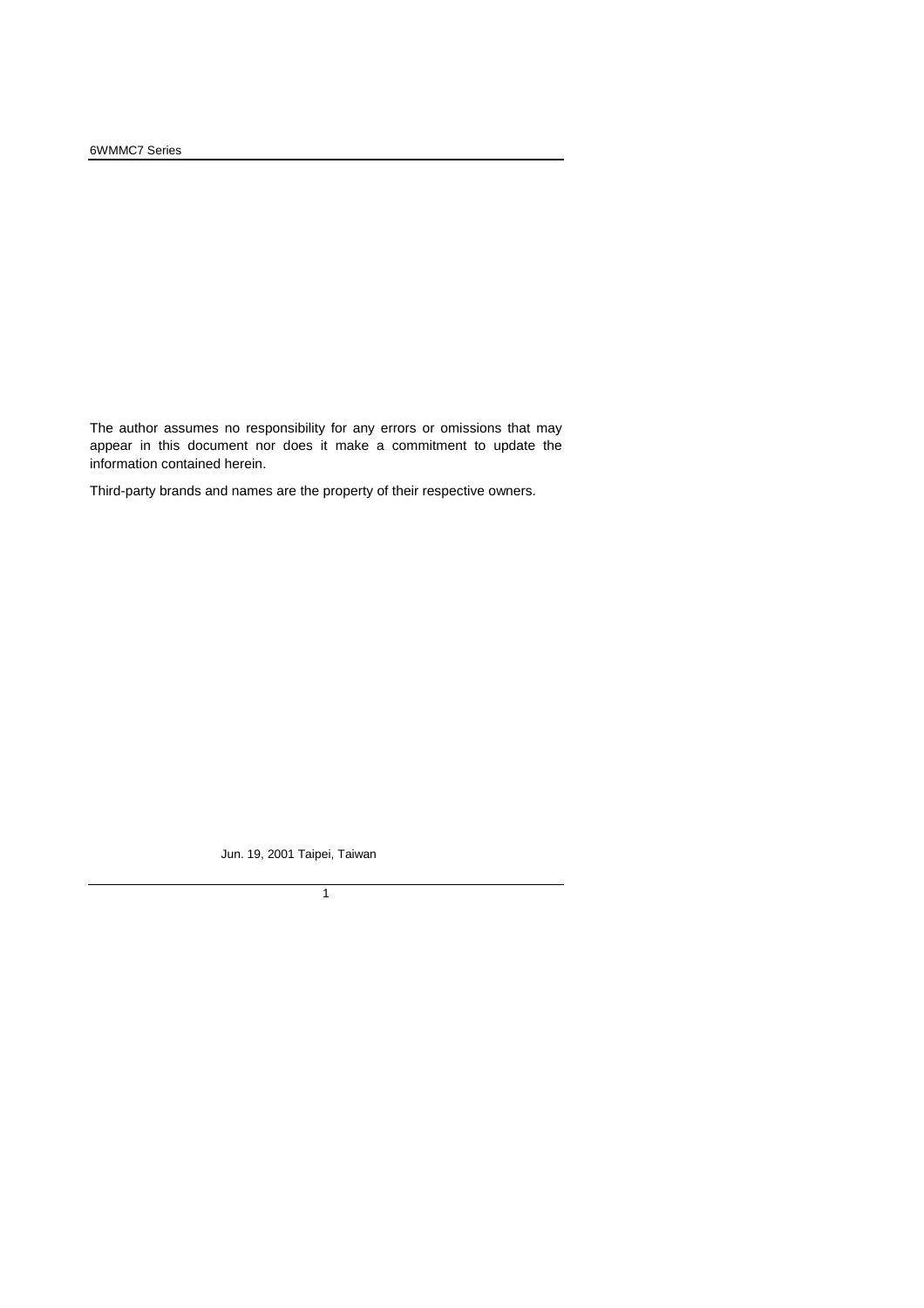# **I. Quick Installation Guide :**

### **CPU SPEED SETUP**

The system bus frequency can be switched at 66MHz / 100MHz / 133MHz and Auto by adjusting JP5,JP23. The CPU ratio is control by BIOS.

- 0 **The CPU speed must match with the frequency ratio. It will cause system hanging up if the frequency ratio is higher than that of CPU.**
- 0**Note: Please set the CPU host frequency in accordance with your processor's specifications. We don't recommend you to set the system bus frequency over the CPU's specification because these specific bus frequencies are not the standard specifications for CPU, chipset and most of the peripherals. Whether your system can run under these specific bus frequencies properly will depend on your hardware configurations, including CPU, Chipsets, SDRAM, Cards….etc.**

**JP5 / JP23 : Set System Bus Speed (For GMCH Intel 82810E) (See Figure-1)** 



**Note: JP23 is only available when the motherboard use 82810E chipset.**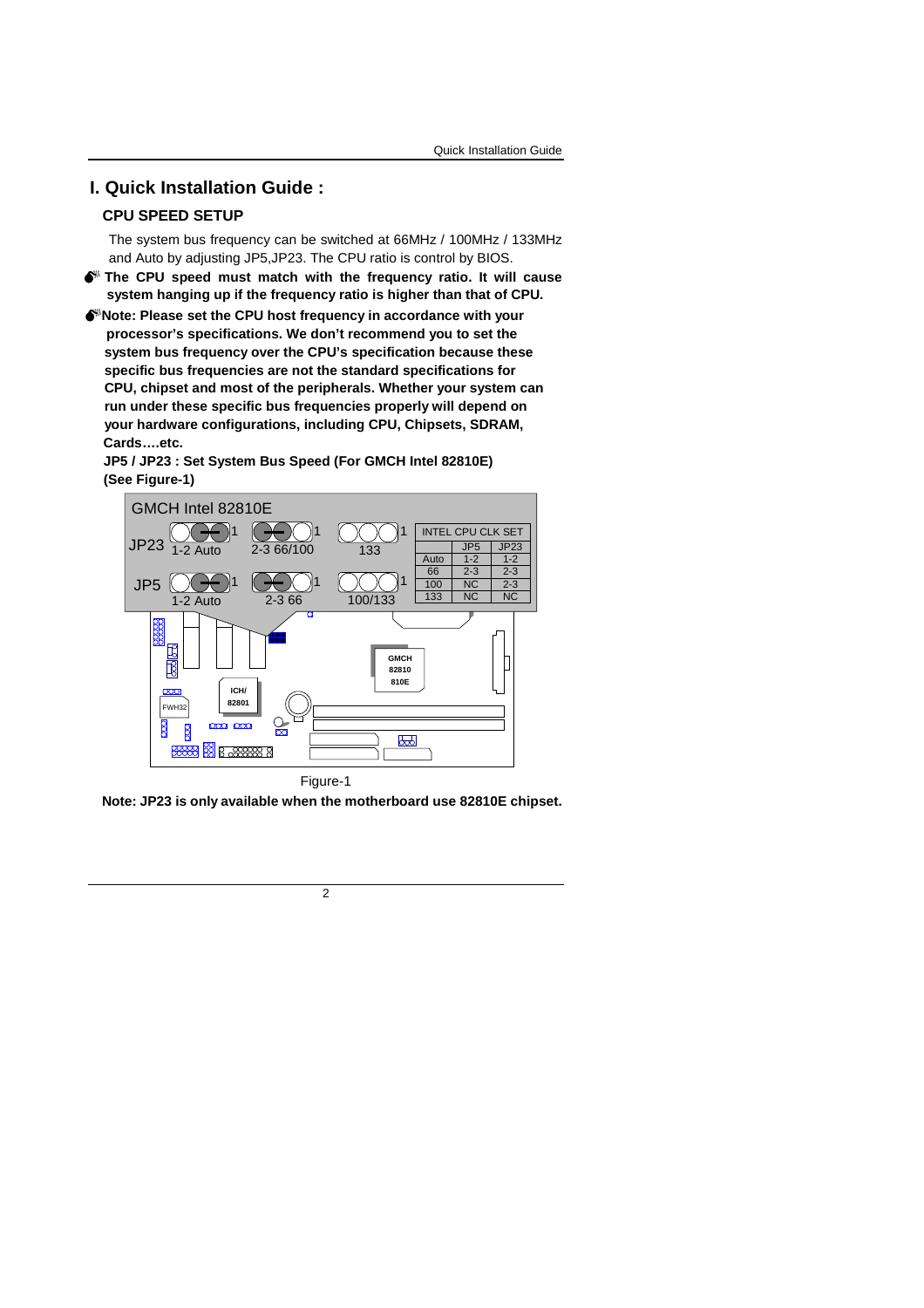**JP5 : Set System Bus Speed (For GMCH Intel 82810L & 82810DC100) (See Figure-2)** 



3

 $\infty$ 

ĪГ

**ICH/ 82801** 

000 000

**8888 8 B 88888 8** 

 $\frac{1}{\sqrt{2}}$ 

FWH32

 $\overline{8}$  $\overline{8}$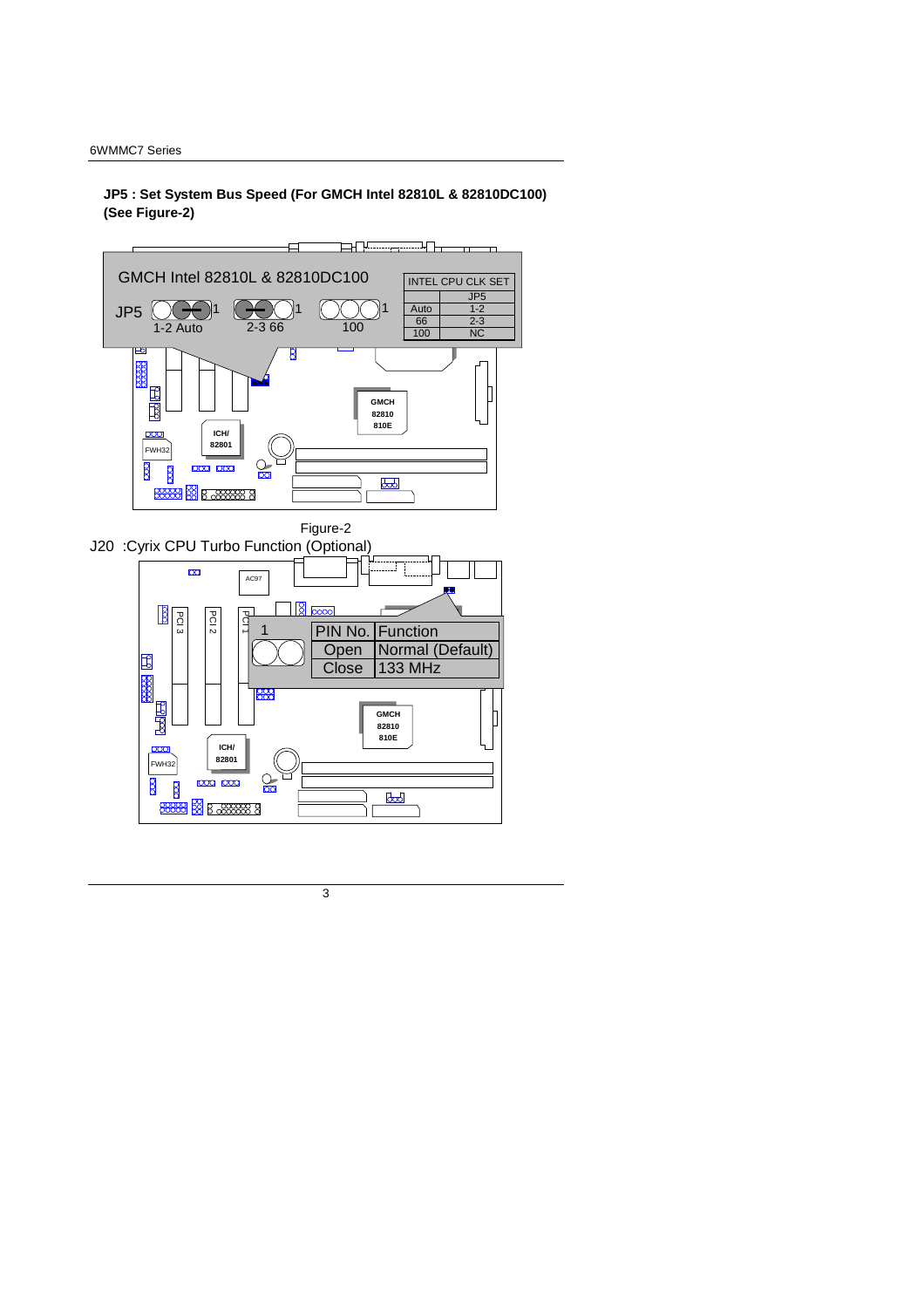# **II. Jumper Setting :**

GN : Green Function Switch



GD : Green Function LED

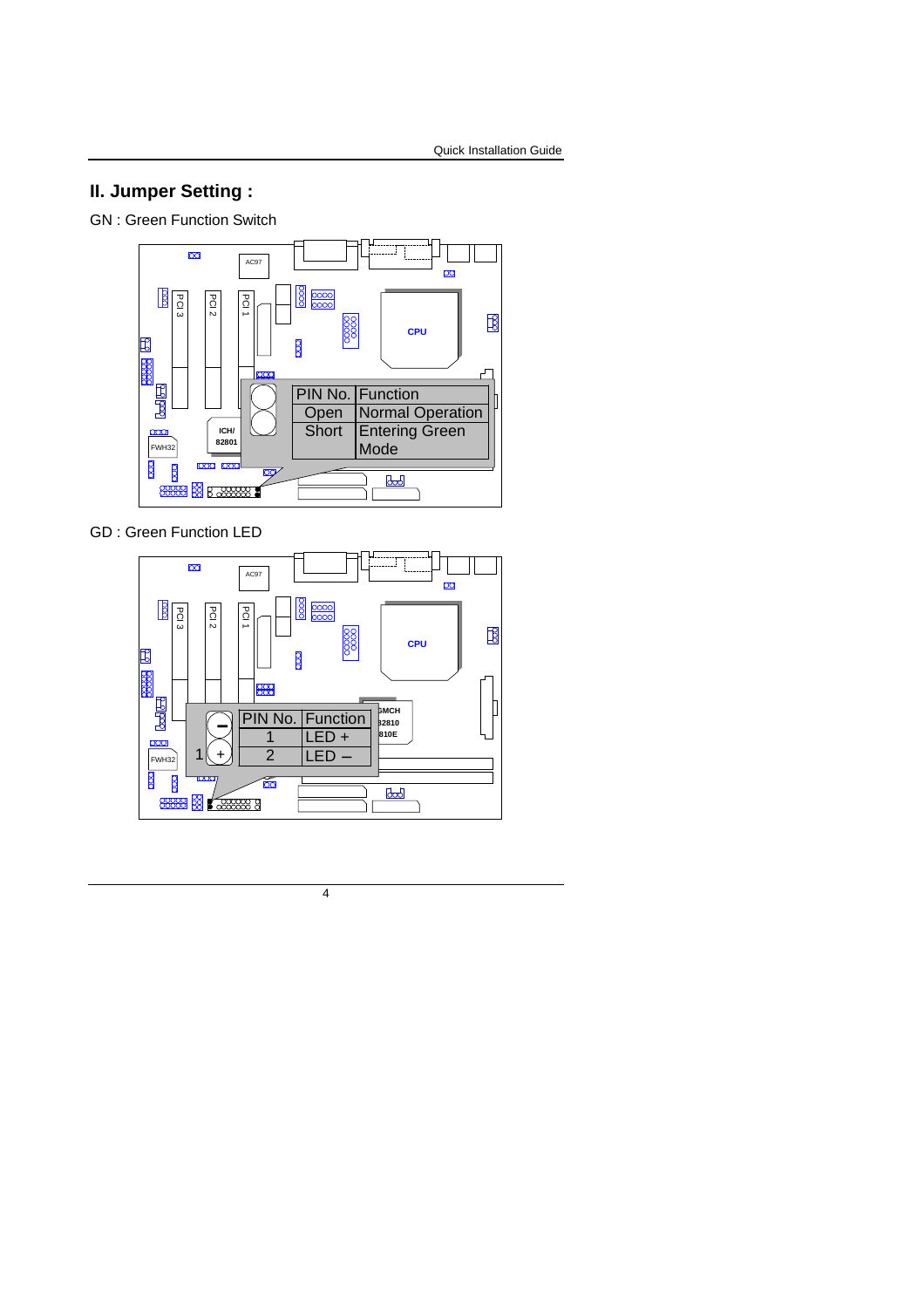



SPKR: External Speaker Connector

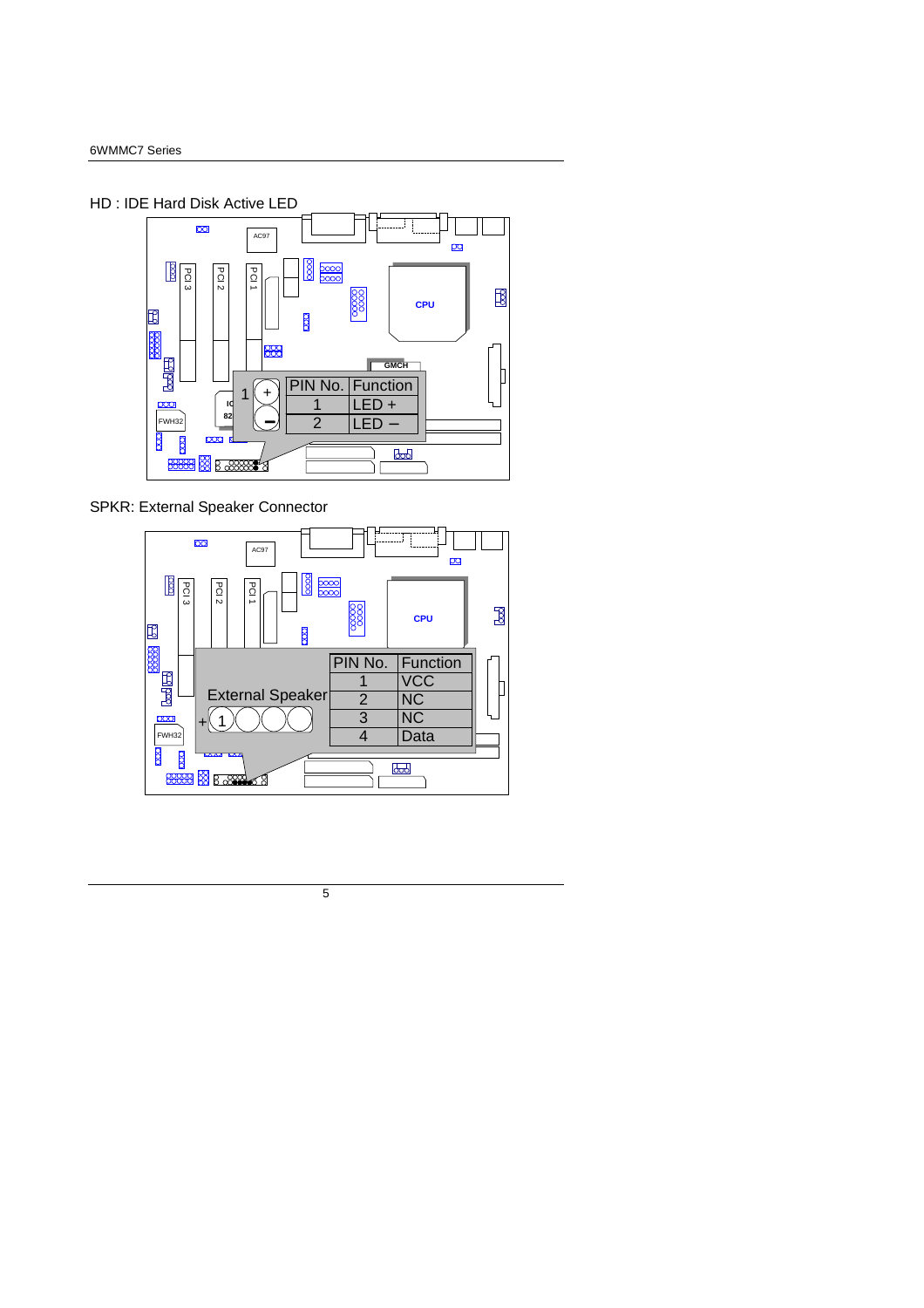## J9: Buzzer Enable (Optional)



RES : Reset Switch

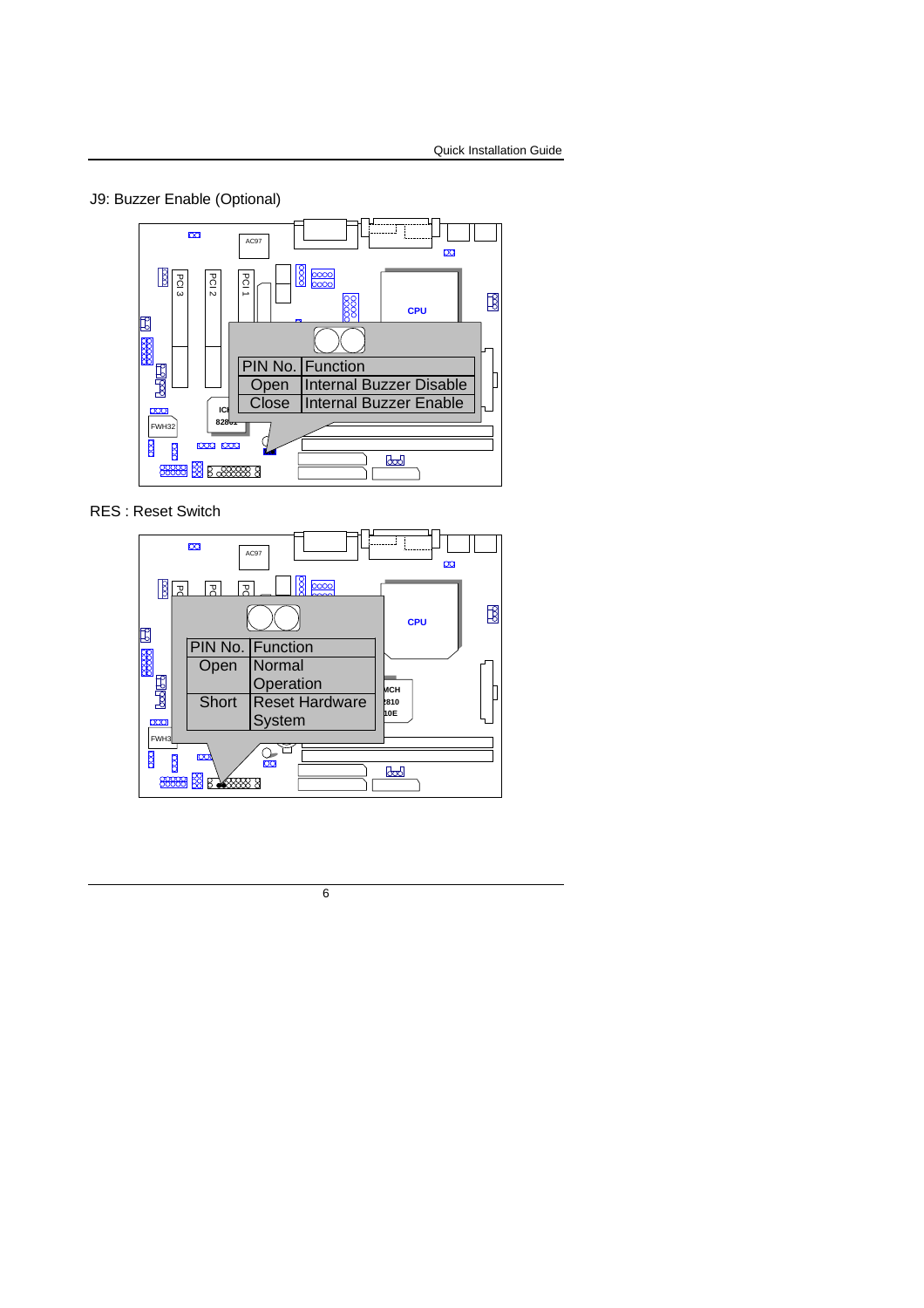



FWH32

 $\beta$  $\mathbf{\mathbf{r}}$ 

ے<br>ا<del>لکالم</del>ا  $\alpha$ 

**ICH 82801** 

**8888 8 B & 8888 8** 

7

**GMCH** 

 $\mathbb{R}$ 

λſ

**Britan Indian Britan Propertion**<br> **Britan Dividend** Operation

**FIN No. Function**<br> **Open Normal c** 

Short Soft On/Off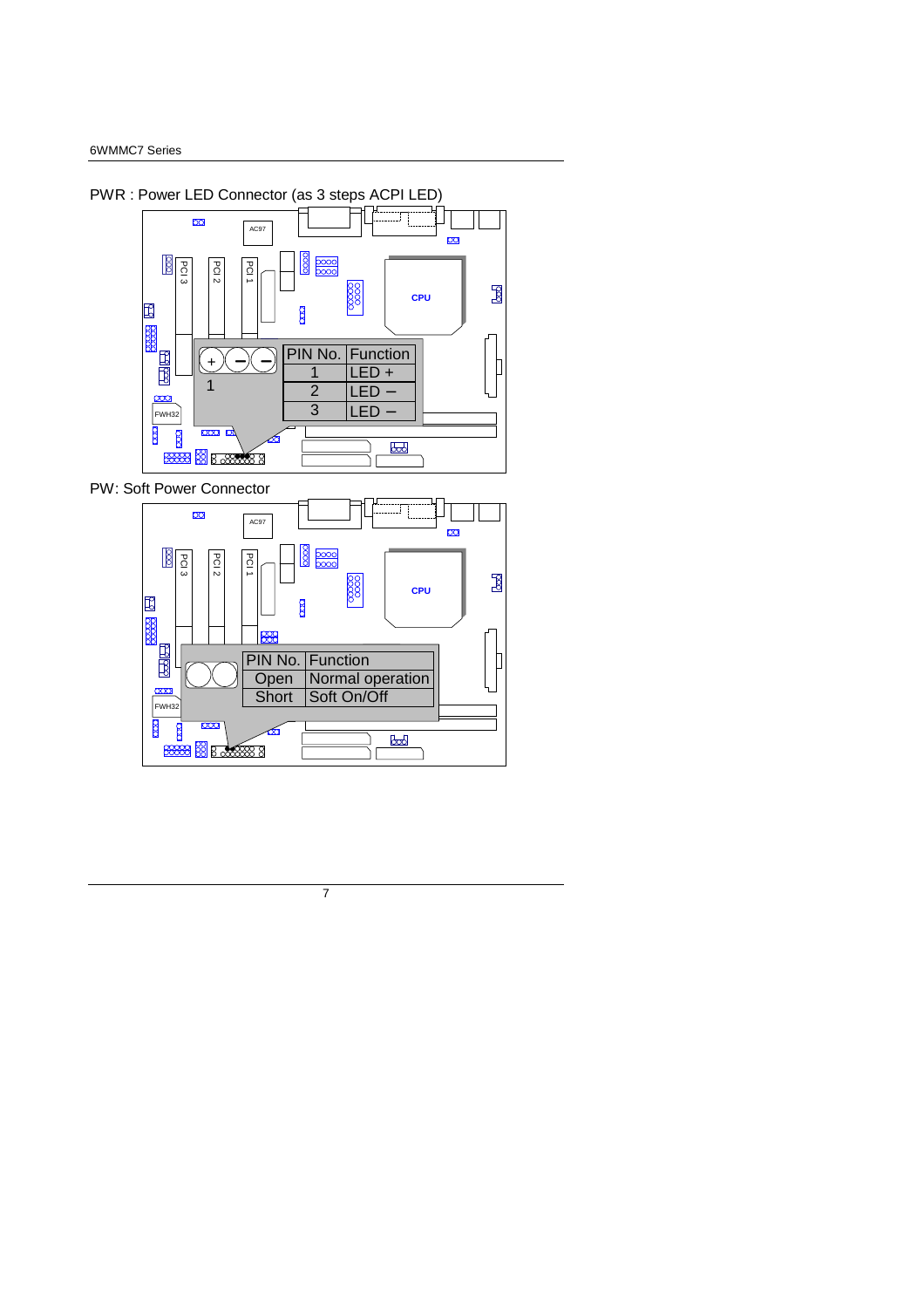# IR : Infrared Connector (IR / CIR)



PS/2 Mouse / Keyboard Connector

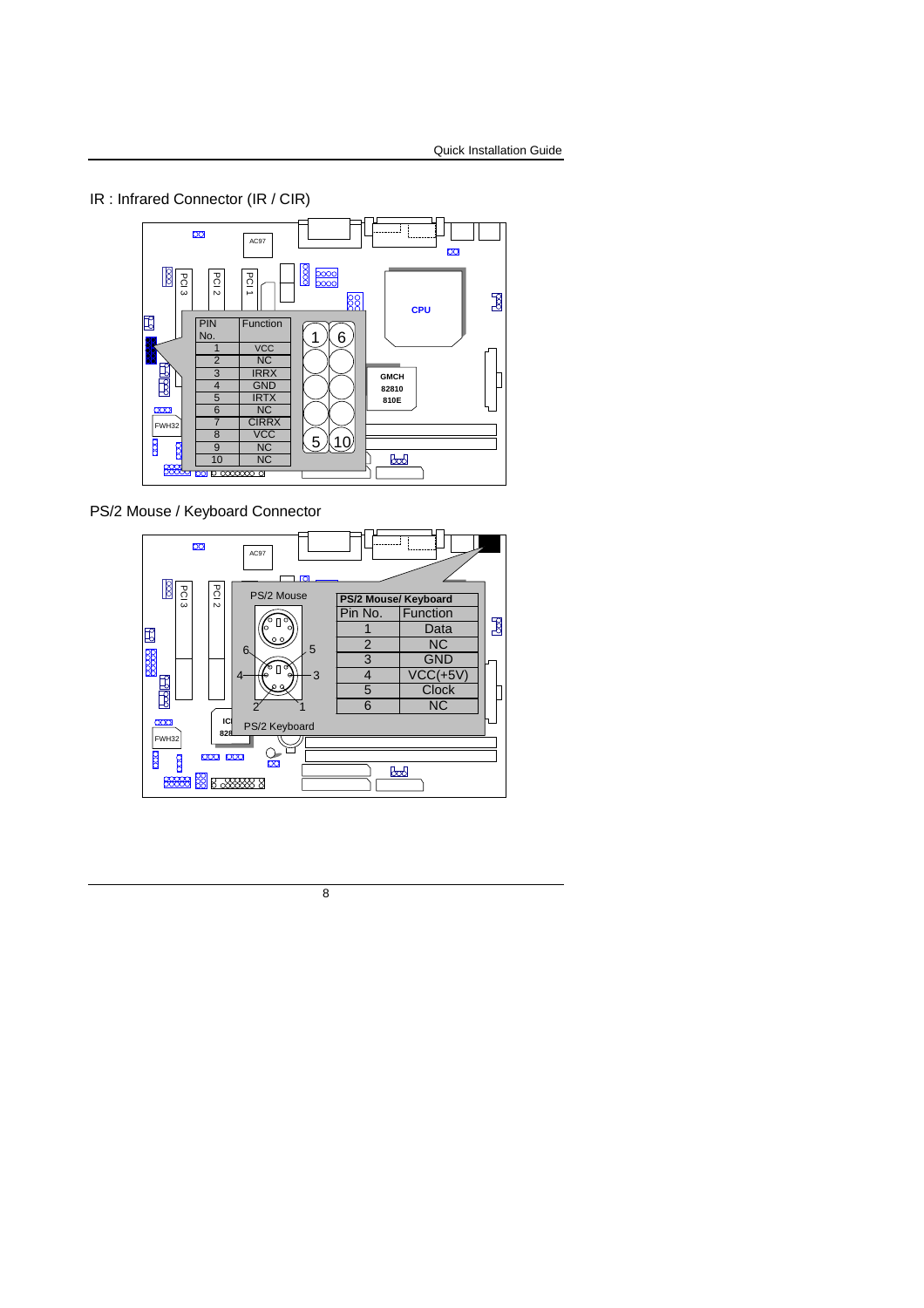USB : USB Port



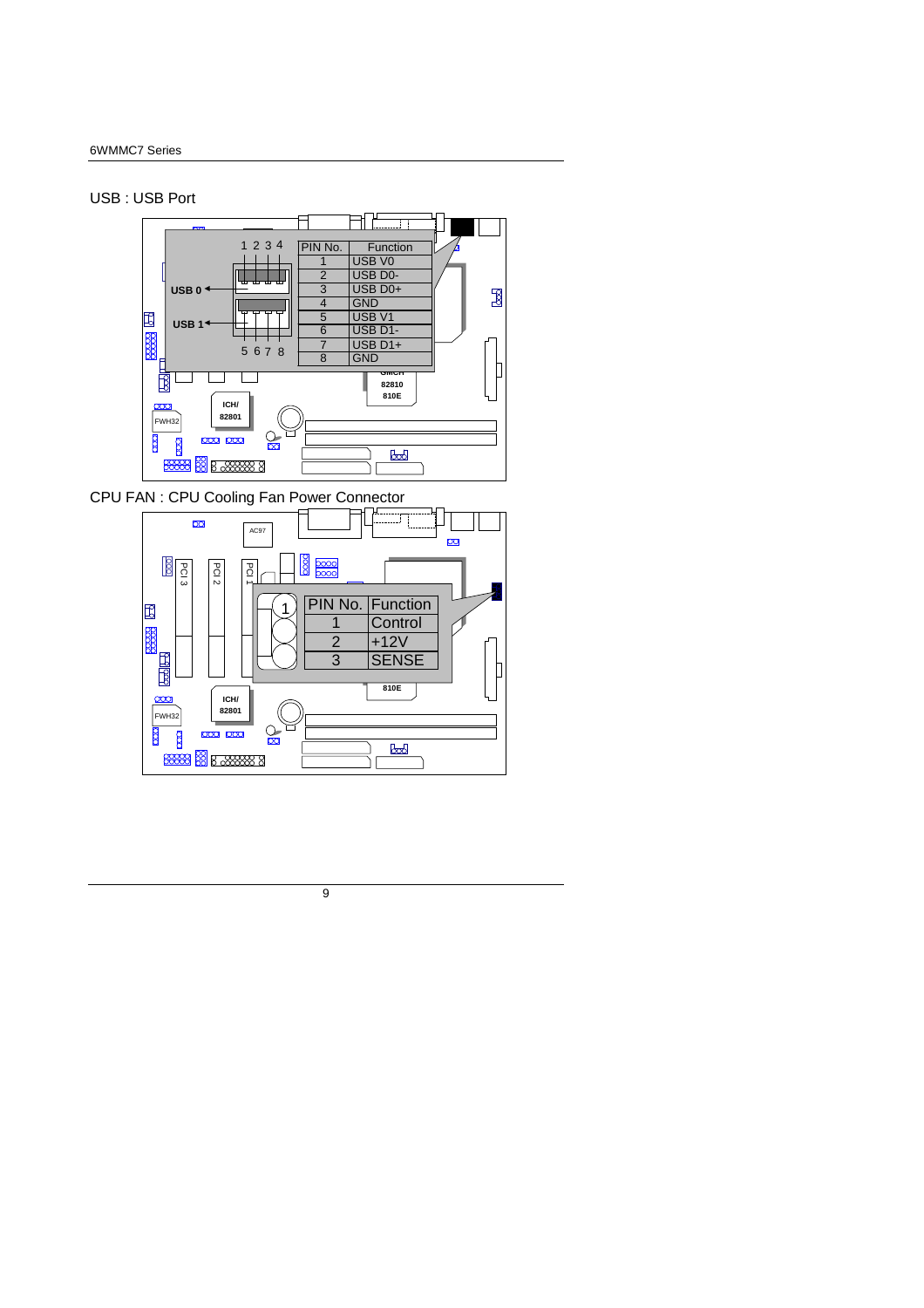POWER FAN : Power Cooling Fan Power Connector



SYSTEM FAN : System Cooling Fan Power Connector

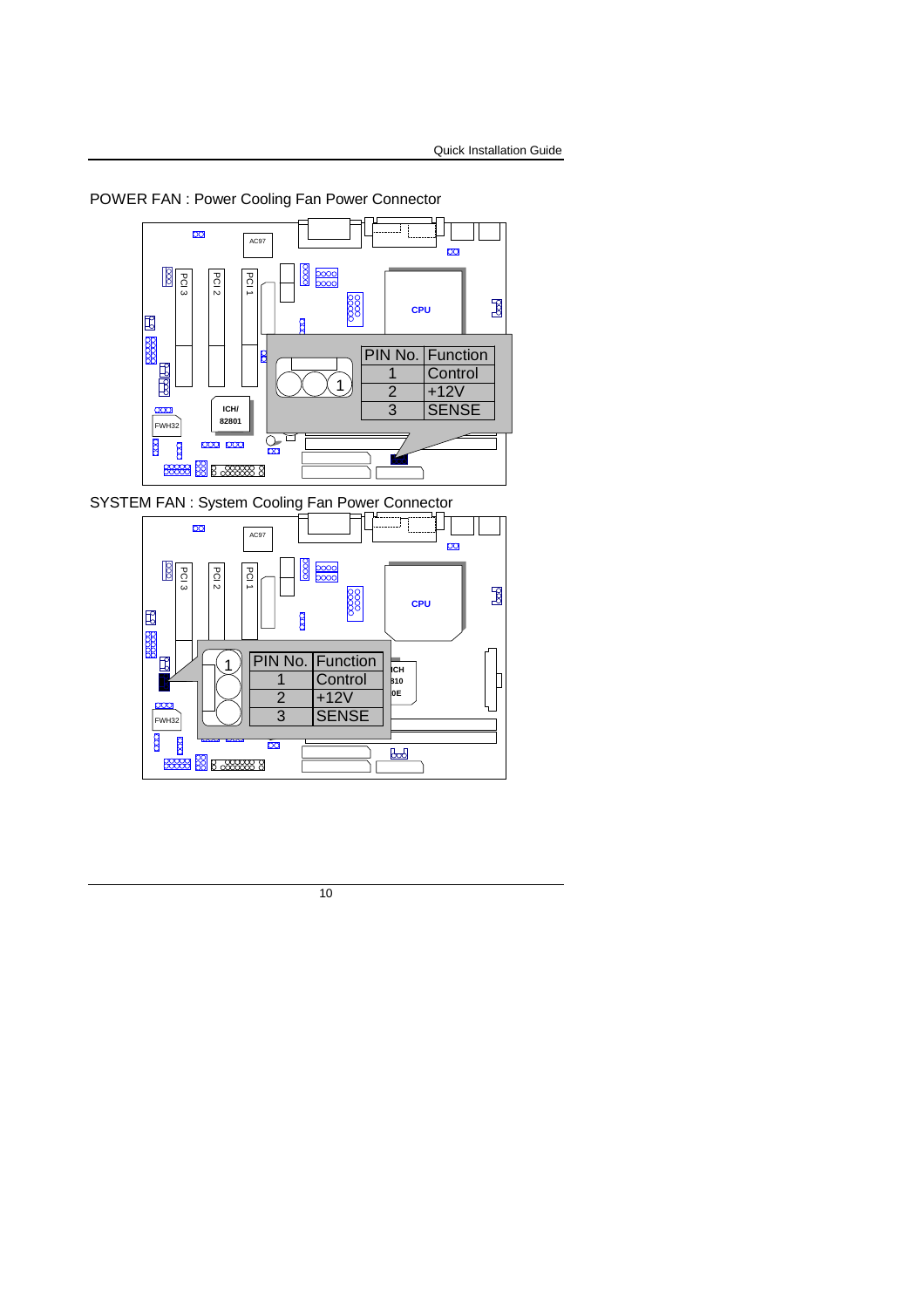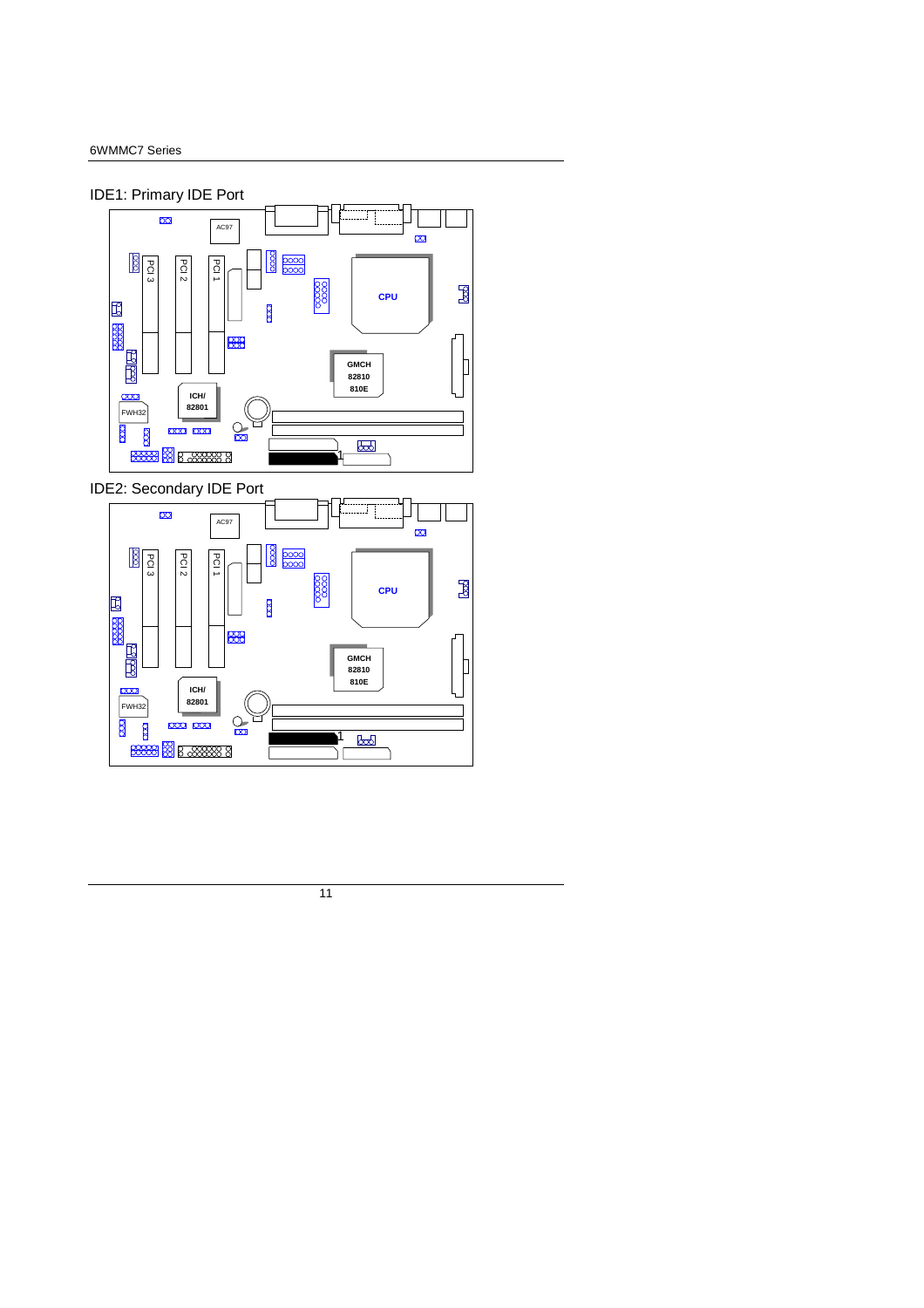

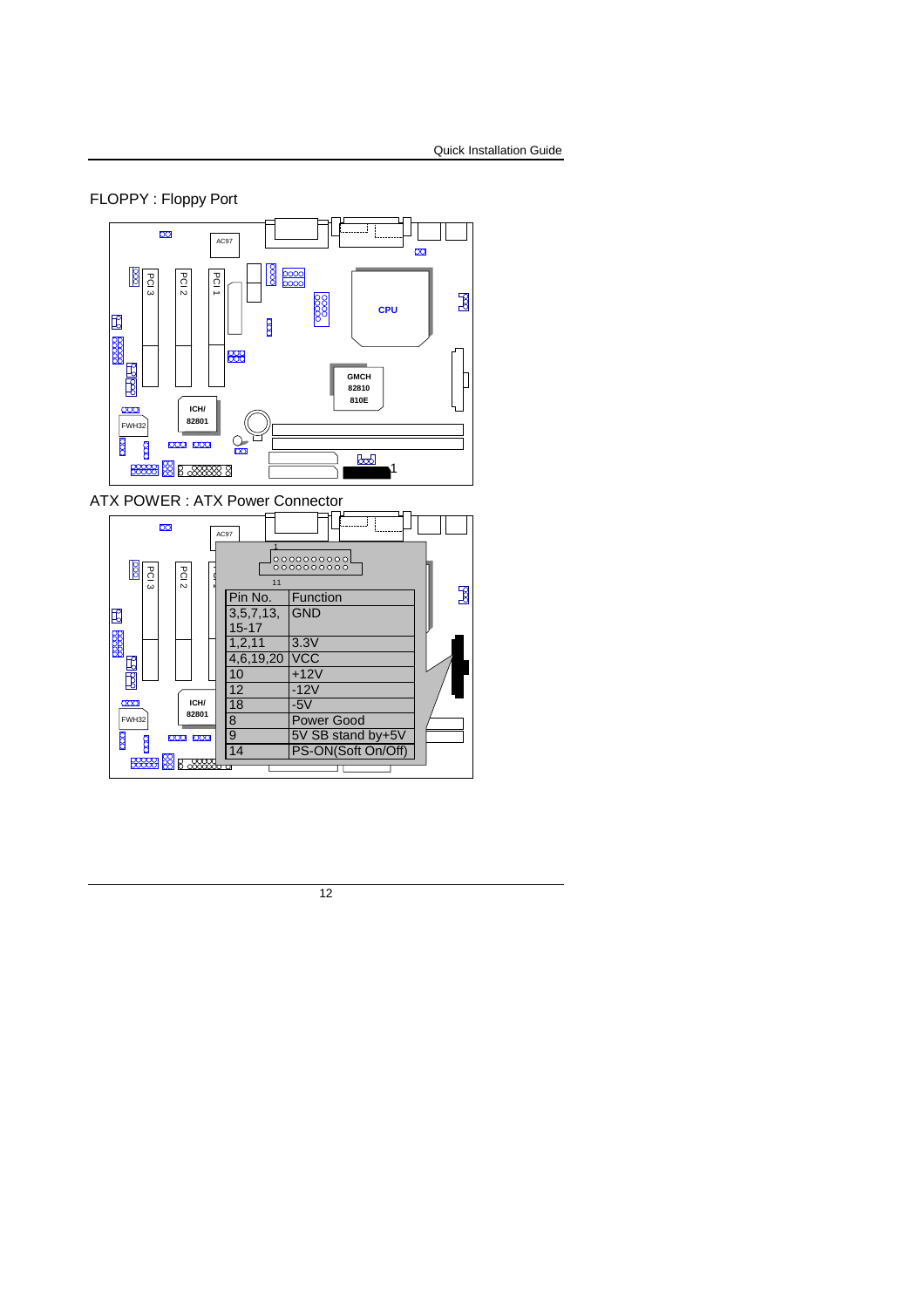#### COM A / LPT Port



## VGA : VGA Port

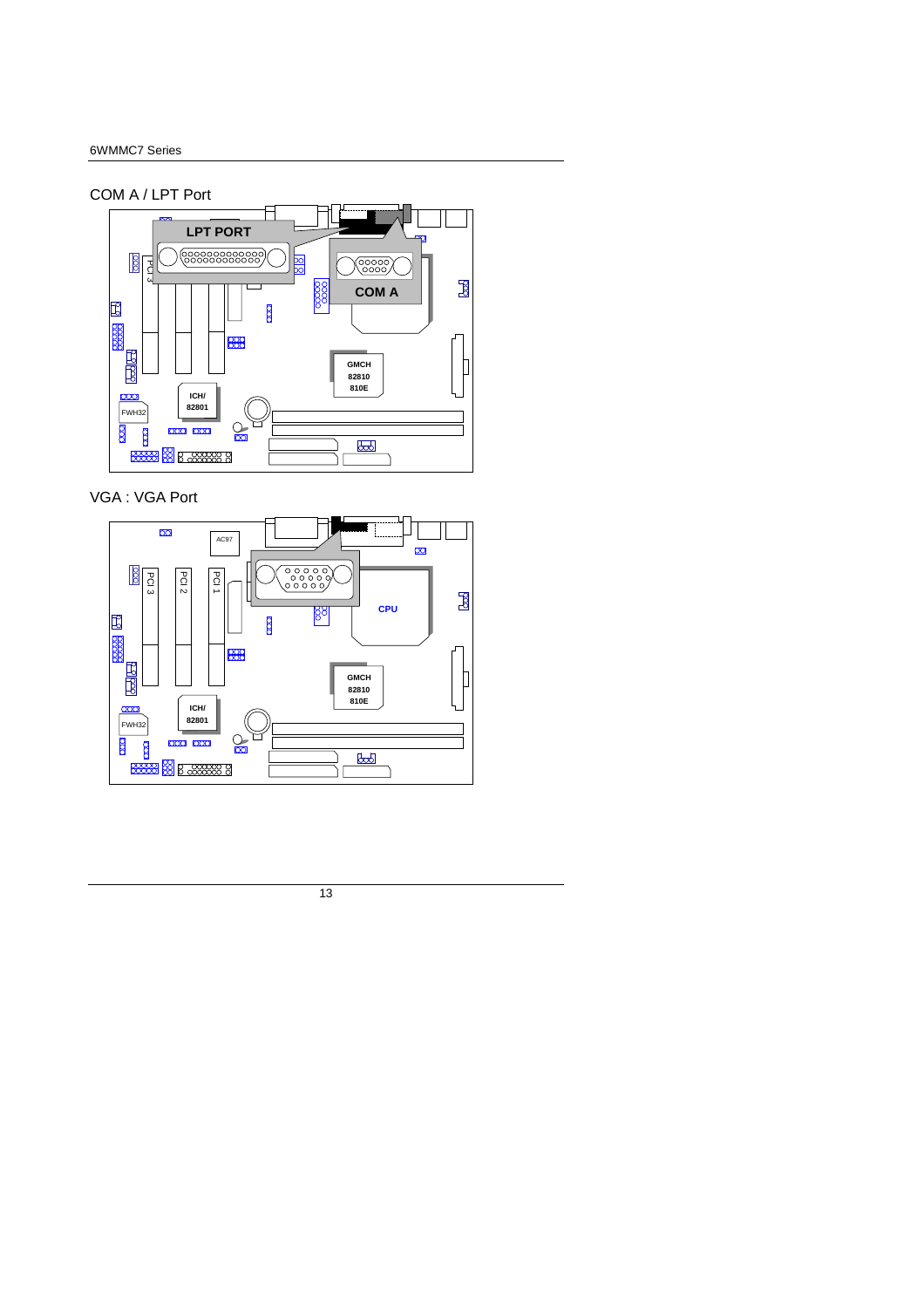COM B : COM B Port (COMB Cable is Optional)



JP12:Clear CMOS Function

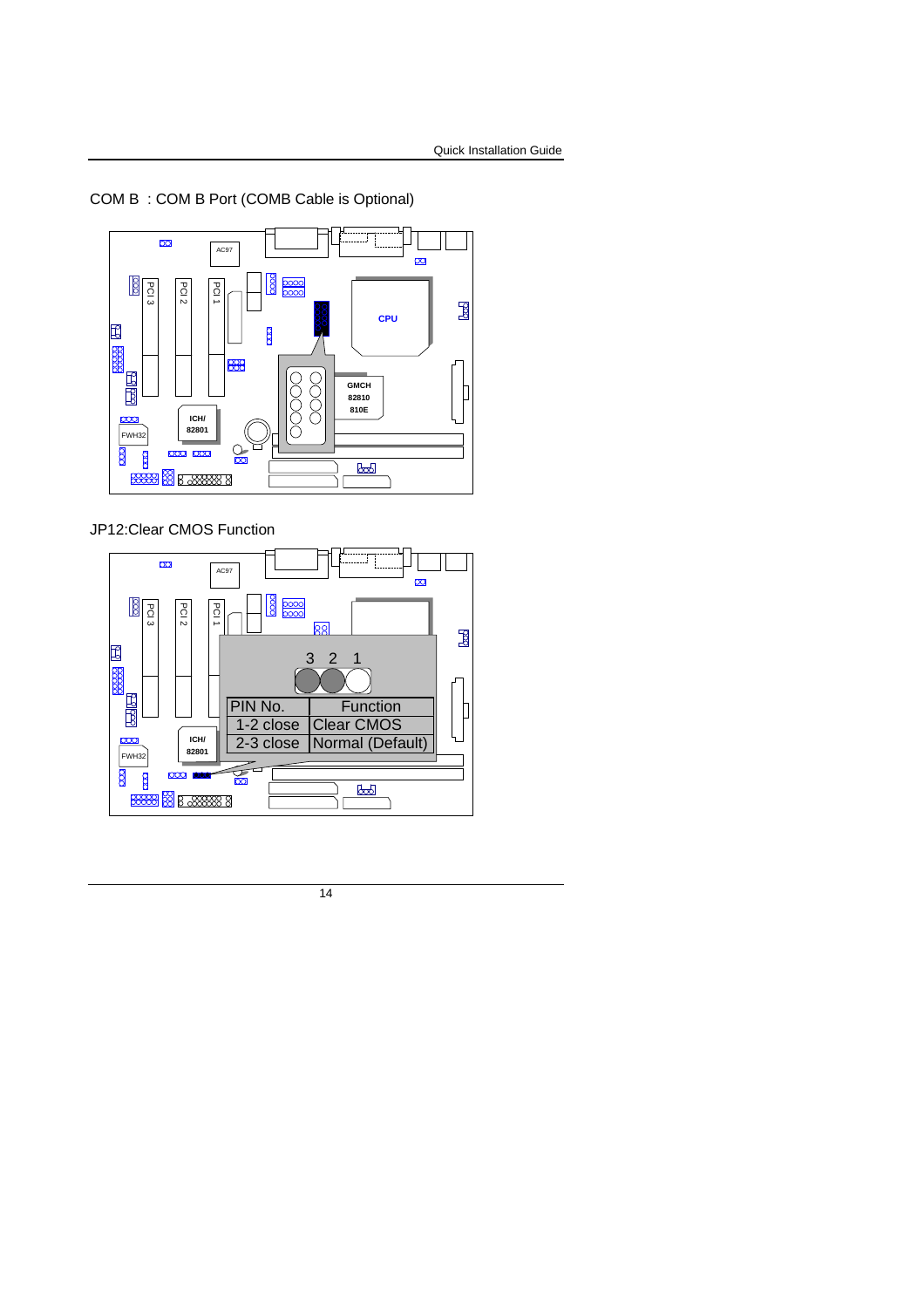#### J8:Game & Audio Port

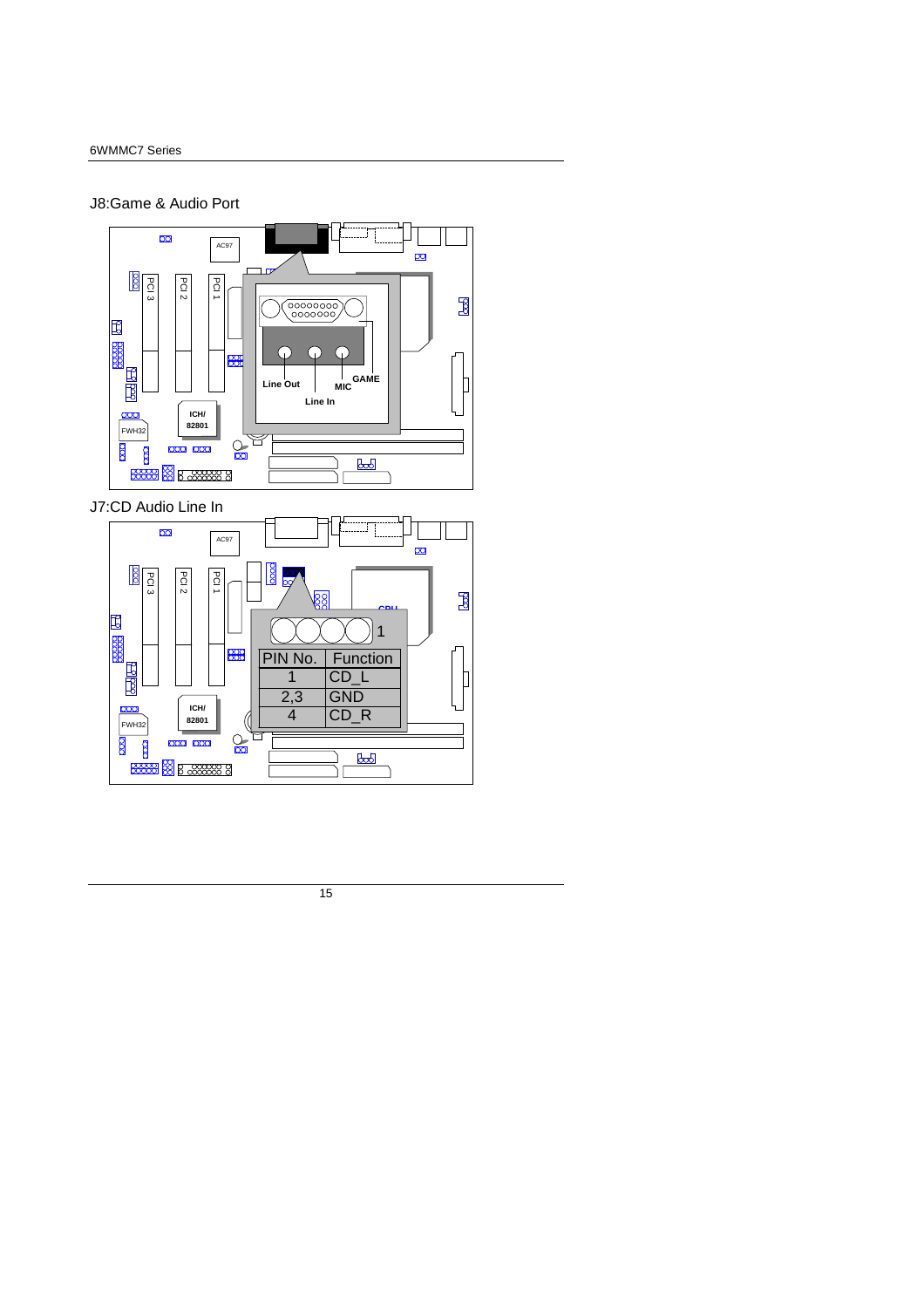# JP11:AUX\_IN (Optional)



JP3 TEL :The connector is for Modem with internal voice connector.

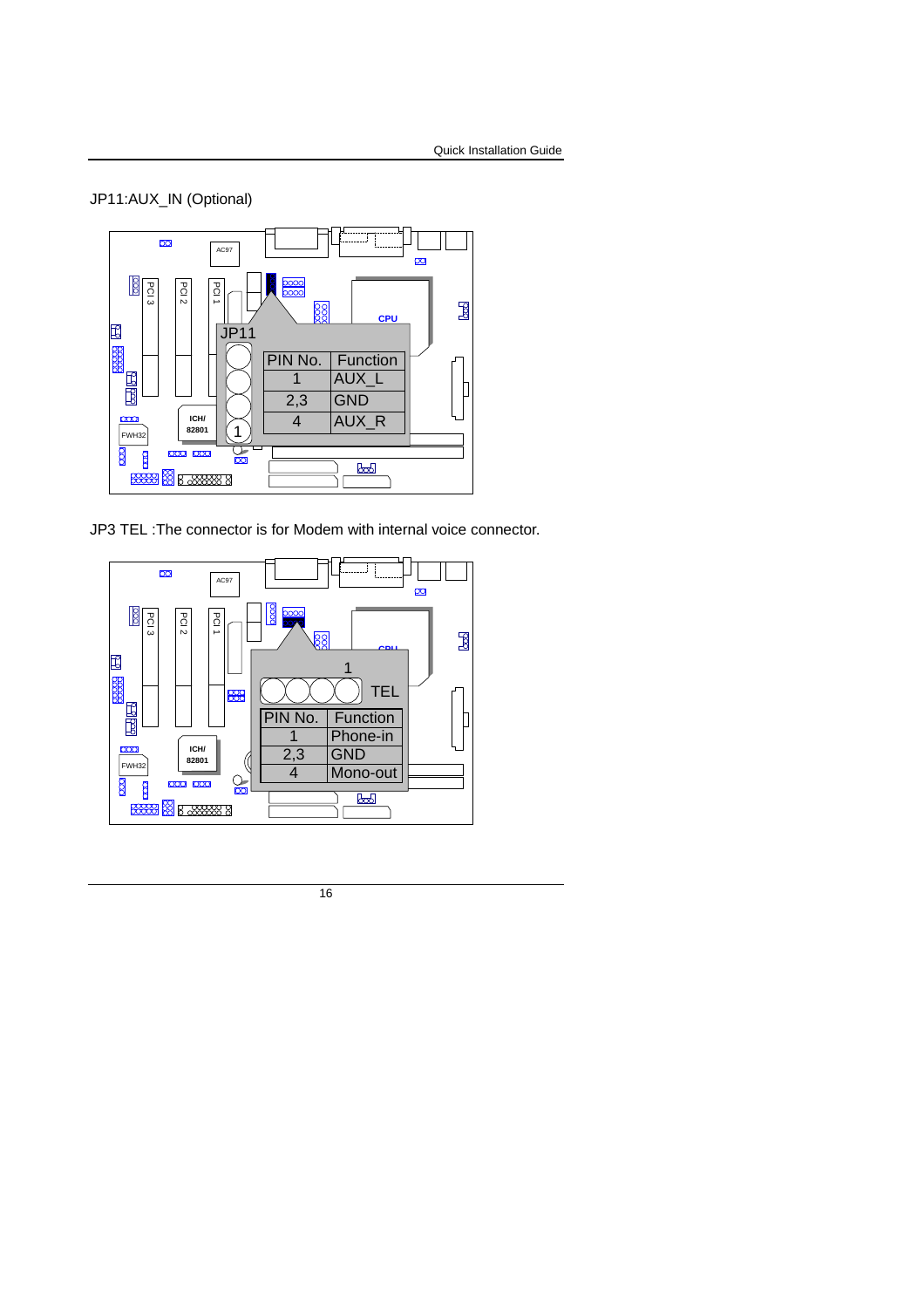#### J14 : Wake on LAN



J17 RING PWR ON: Internal Modem Card Ring PWR On

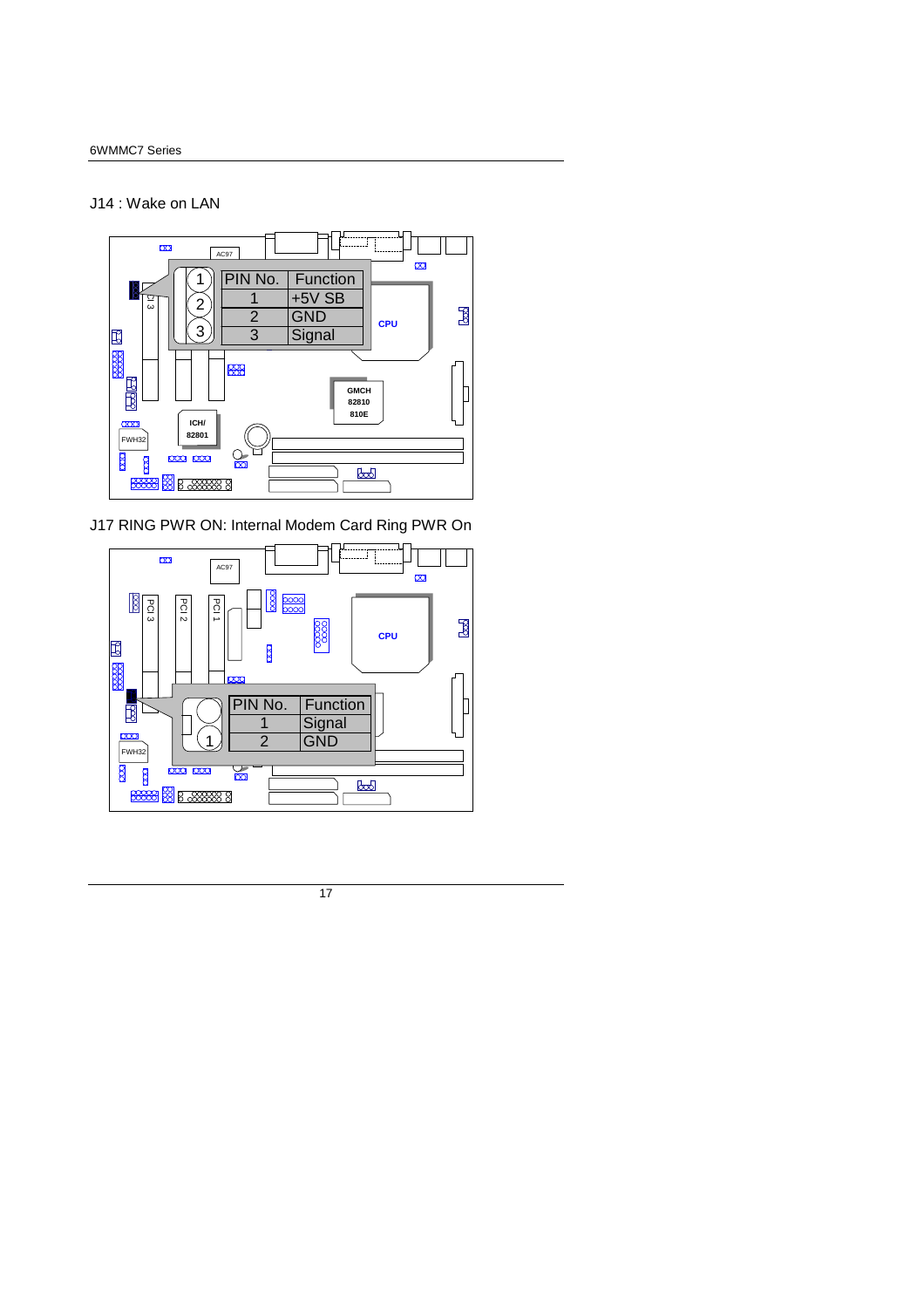S\_IRQ: Serial IRQ



JP14 : Case Open

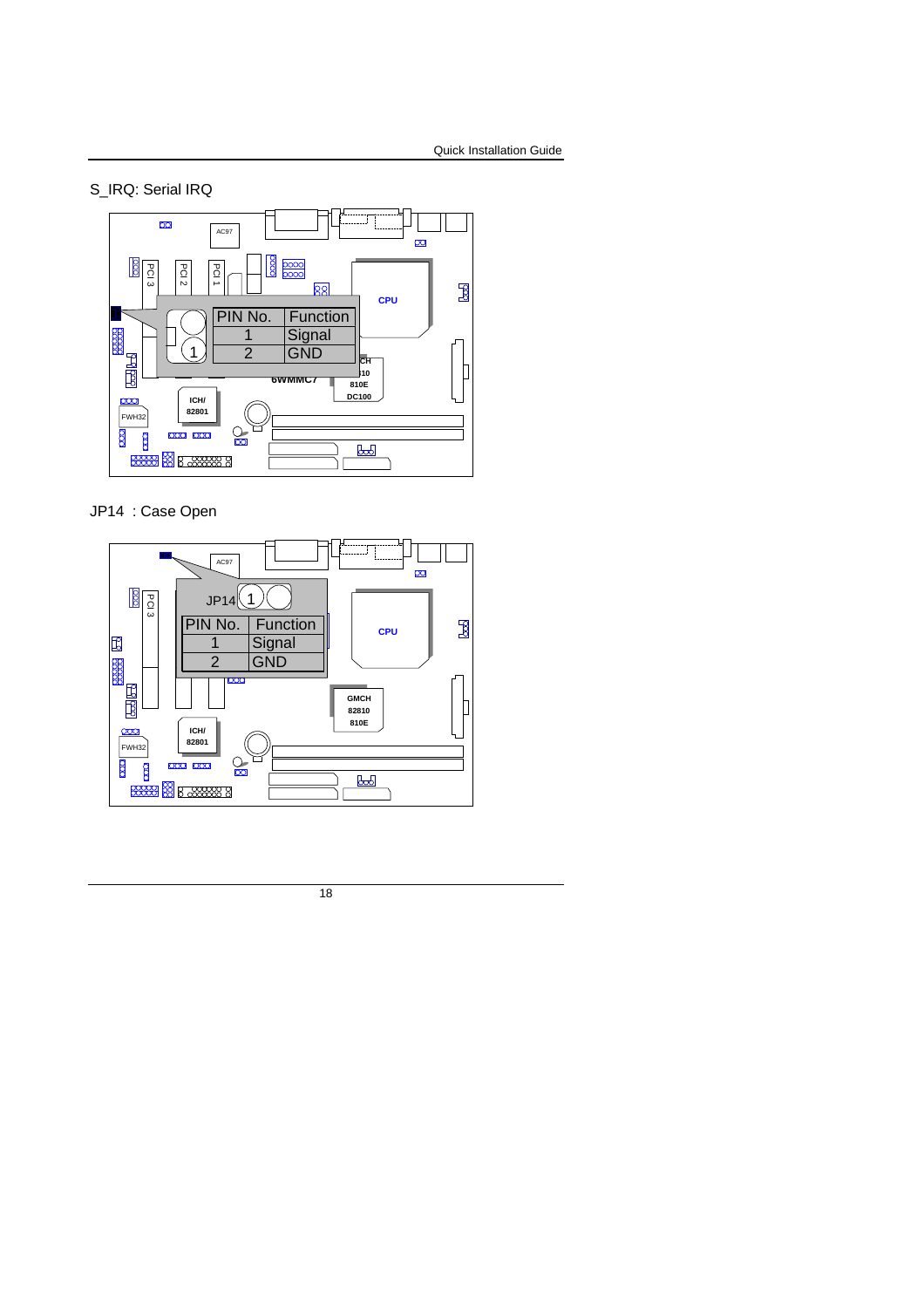#### JP16: Top Block Lock



#### JP13 :Safe mode/Recovery/Normal

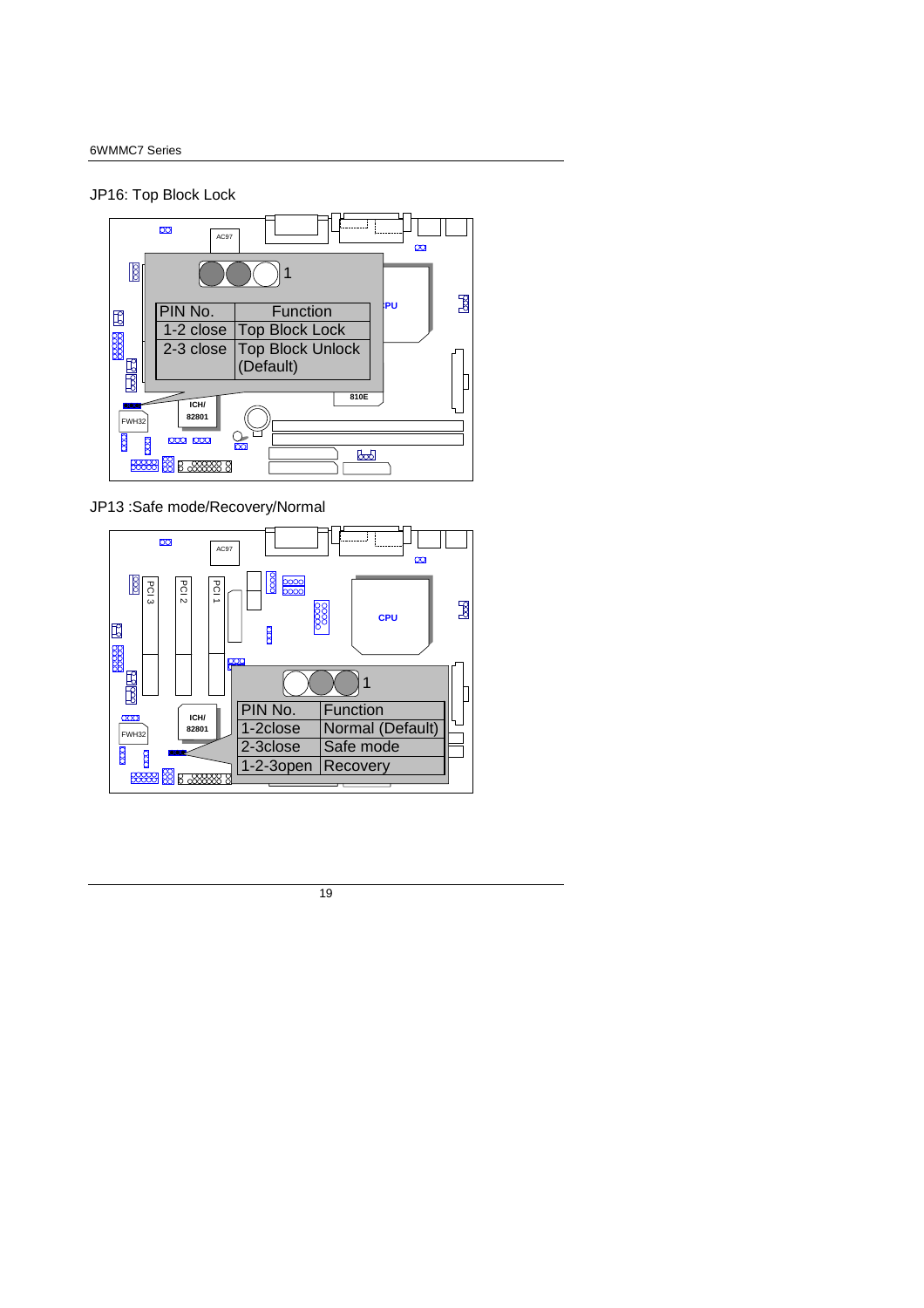TV/DFP :TV-Out / Digital Flat Panel Daughter Card Connector(Optional).



J13/J20 : USB Port Selection

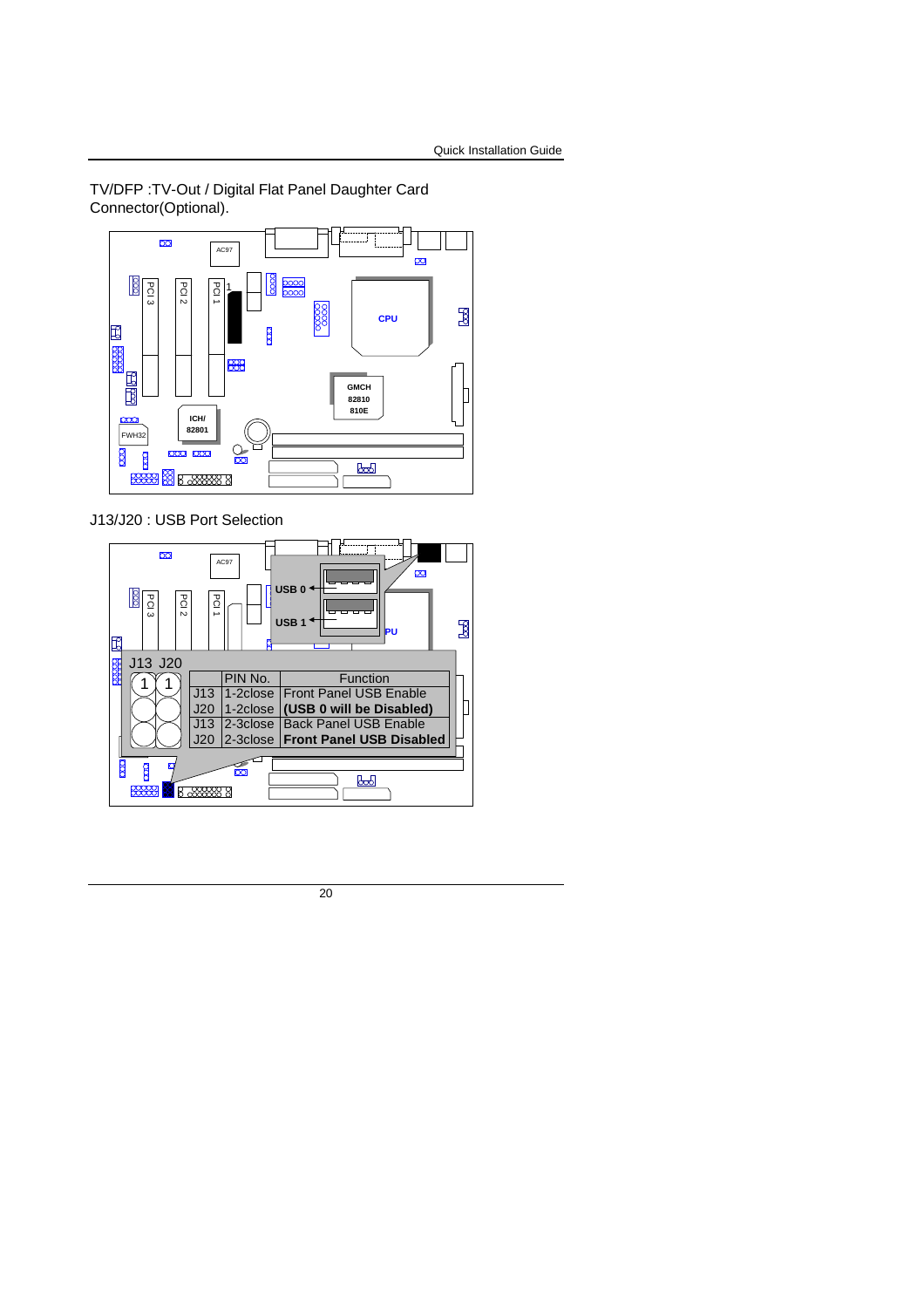# J19 : Front Panel USB Port



JP15: Timeout Reboot Function

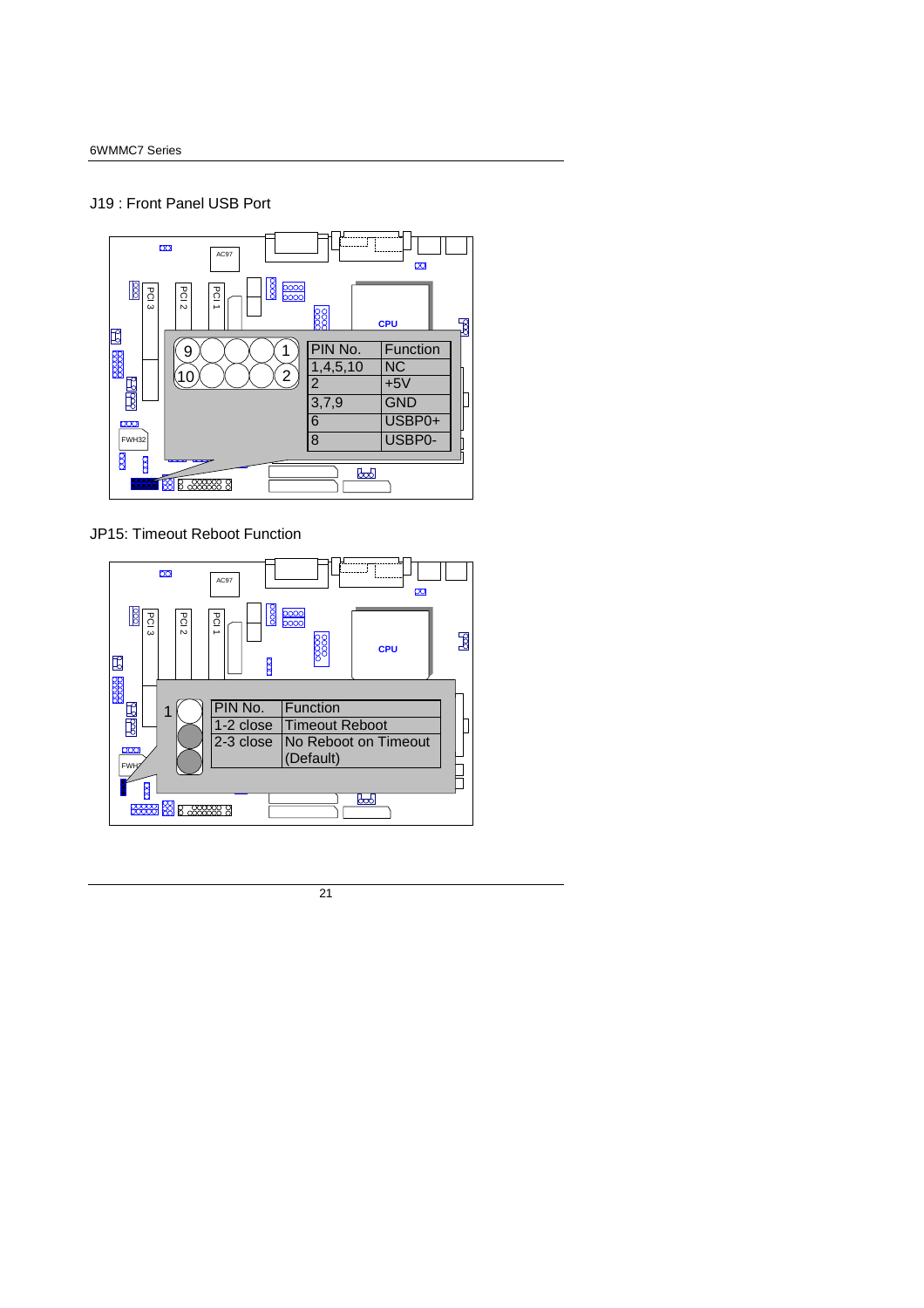



JP24: FWH Write Protection

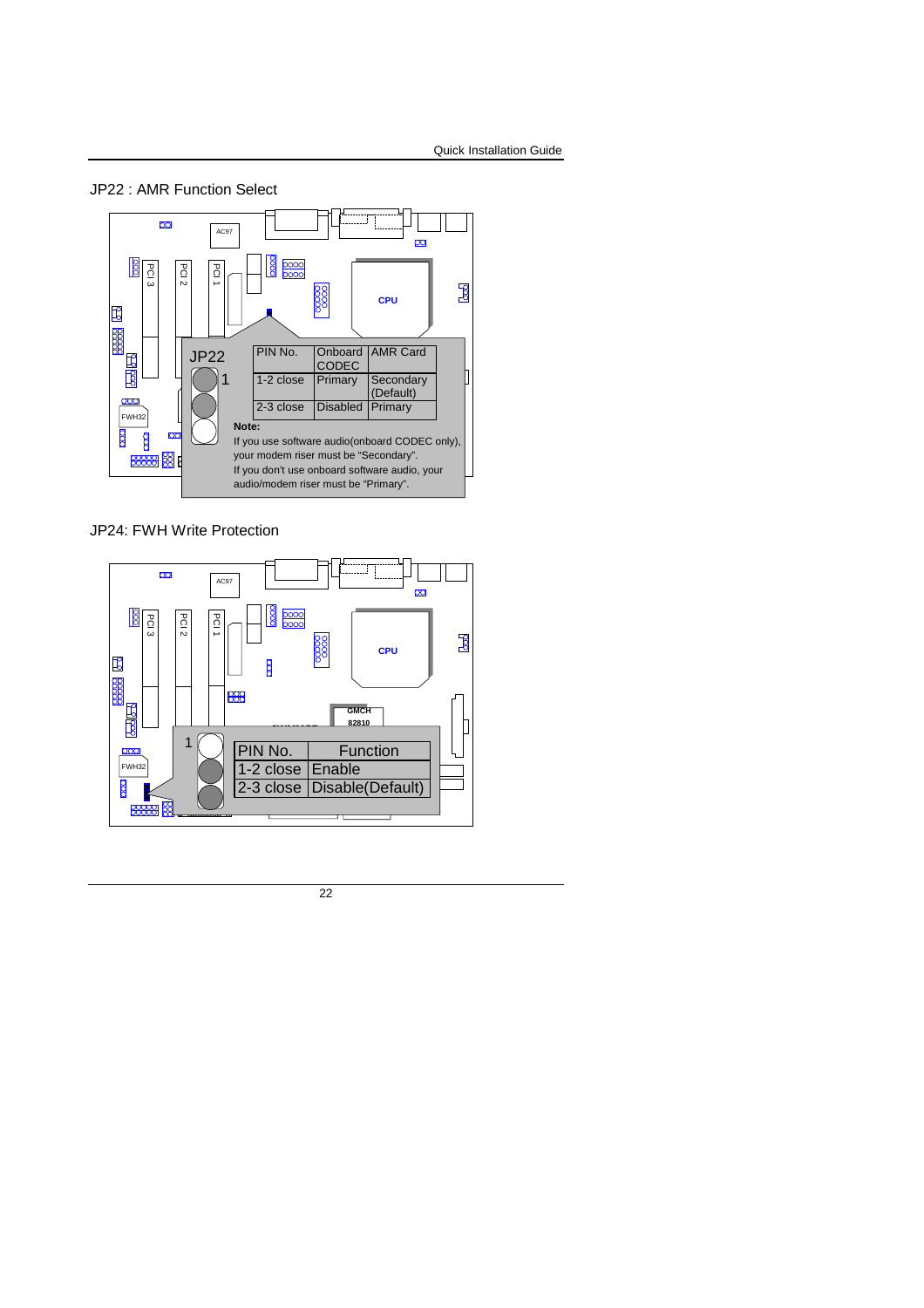## BAT1: Battery

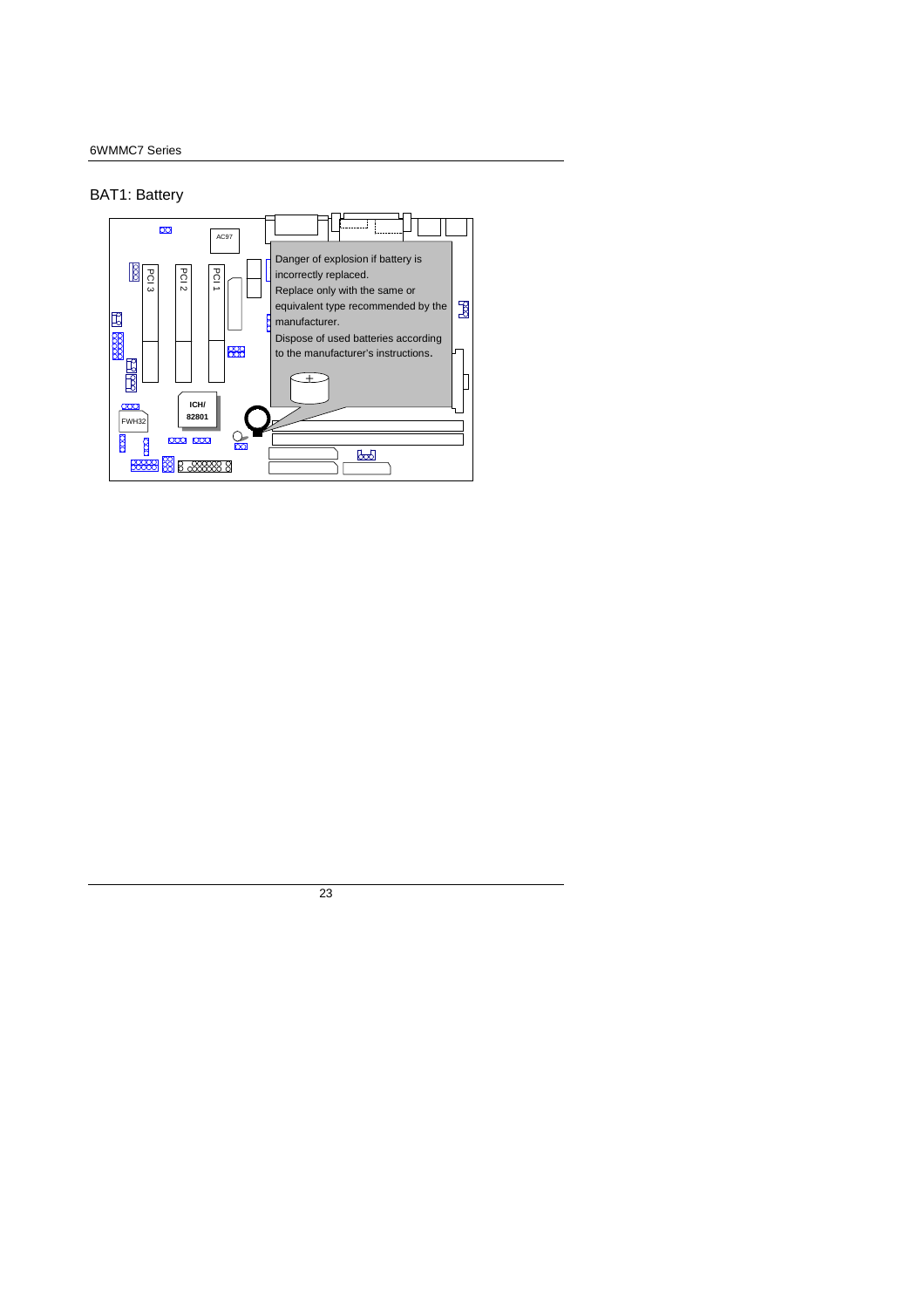# **III. Top Performance Test Setting:**

The following performance data list is the testing results of some popular benchmark testing programs.

Users have to modify the value for each item in chipset features as follow for top performance setting.

| CMOS Setup Utility-Copyright (C) 1984-1999 Award Software<br><b>Advanced Chipset Features</b>                                                  |                 |              |  |
|------------------------------------------------------------------------------------------------------------------------------------------------|-----------------|--------------|--|
| Top Performance                                                                                                                                | Enabled         | Item Help    |  |
| <b>SDRAM CAS Latency Time</b>                                                                                                                  | Auto            |              |  |
| <b>SDRAM Cycle Time Tras/Trc</b>                                                                                                               | 5/7             | Menu Level ▶ |  |
| <b>SDRAM RAS-to-CAS Delay</b>                                                                                                                  | 2               |              |  |
| <b>SDRAM RAS Precharge Time</b>                                                                                                                | $\overline{2}$  |              |  |
| <b>SDRAM Buffer Strength</b>                                                                                                                   | Auto            |              |  |
| <b>Delayed Transaction</b>                                                                                                                     | <b>Disabled</b> |              |  |
| <b>Local Memory Frequency</b>                                                                                                                  | <b>100 MHz</b>  |              |  |
| * Onboard Display Cache Setting *<br>Initial Display Cache<br>Display Cache Timing                                                             | Enabled<br>Auto |              |  |
| T↓→ ← Move Enter:Select +/-/PU/PD:Value F10:Save ESC:Exit F1:General Help<br>F5: Previous Values F6: Fail-Safe Defaults F7: Optimized Defaults |                 |              |  |

\*The above settings have to modify according to different kinds of CPU, SDRAM, and peripherals for your system to work properly.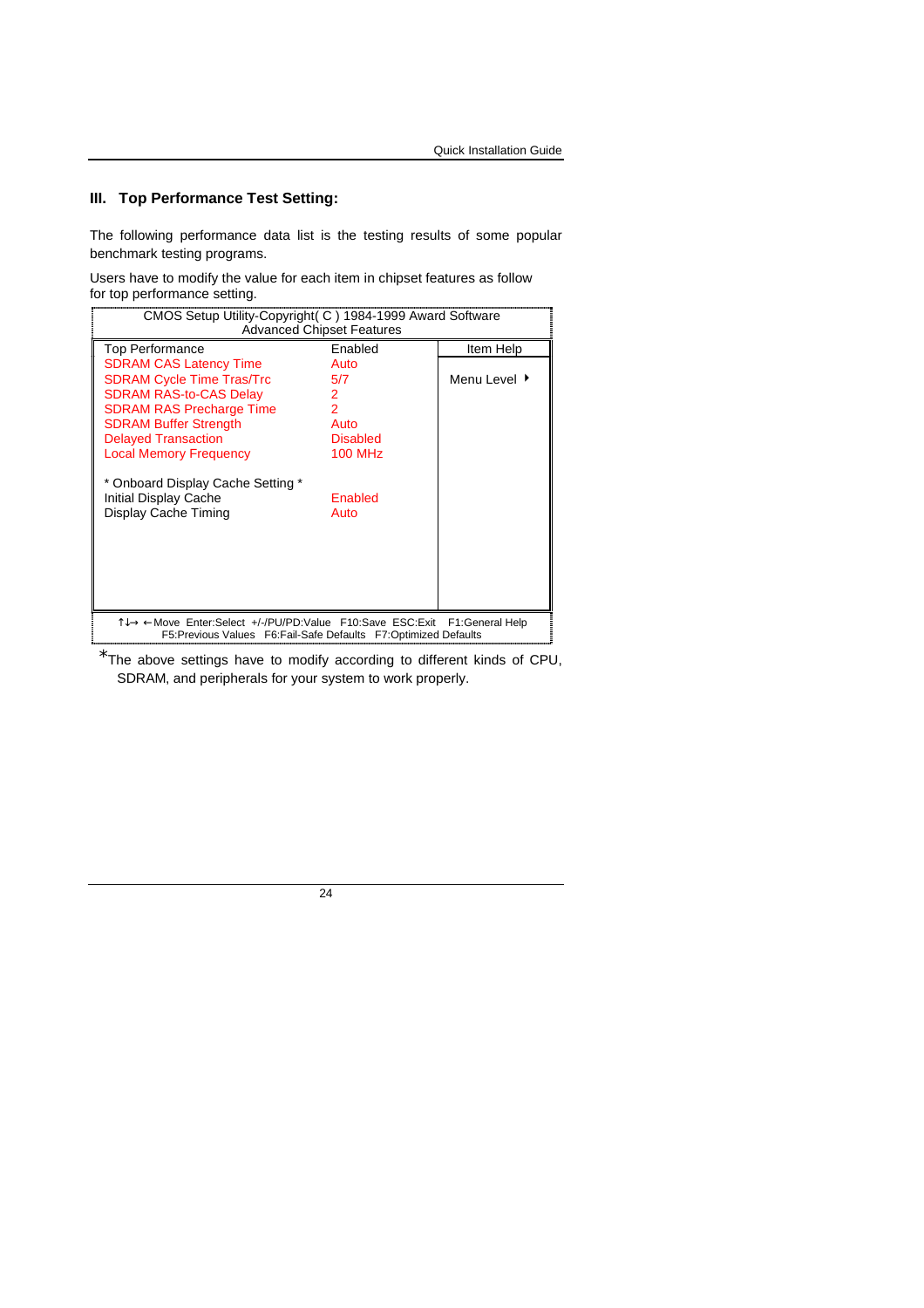#### 6WMMC7 Series

These data are just referred by users, and there is no responsibility for different testing data values gotten by users. (The different Hardware & Software configuration will result in different benchmark testing results.)

- CPU Intel<sup>®</sup> Celeron<sup>TM</sup> 466MHz Socket 370 processor
- DRAM (128x 1) MB SDRAM (SEC KM48S8030CT-GA)
- CACHE SIZE 128 KB included in CPU
- DISPLAY Onboard Intel Corporation 810 Graphics Controller Hub)
- STORAGE Onboard IDE (IBM DTNA-371800)
- O.S. Windows NT™ 4.0 SPK5
- DRIVER Display Driver at 1024 x 768 x 64k colors x 75Hz.

| Processor                | 350MHz<br>(100x3.5) | 500MHz<br>(66x7.5) |
|--------------------------|---------------------|--------------------|
| Winbench99 (Ver1.1)      |                     |                    |
| CPU mark99               | 30                  | 37.2               |
| <b>FPU Winmark</b>       | 1880                | 2680               |
| <b>Business Disk</b>     | 3380                | 3140               |
| Hi-End Disk              | 5890                | 5350               |
| <b>Business Graphics</b> | 125                 | 139                |
| Hi-End Graphics          | 286                 | 364                |
| Winstone99 (Ver1.0)      |                     |                    |
| <b>Business</b>          | 24.8                | 27.2               |
| Hi-End                   | 19.7                | 21.9               |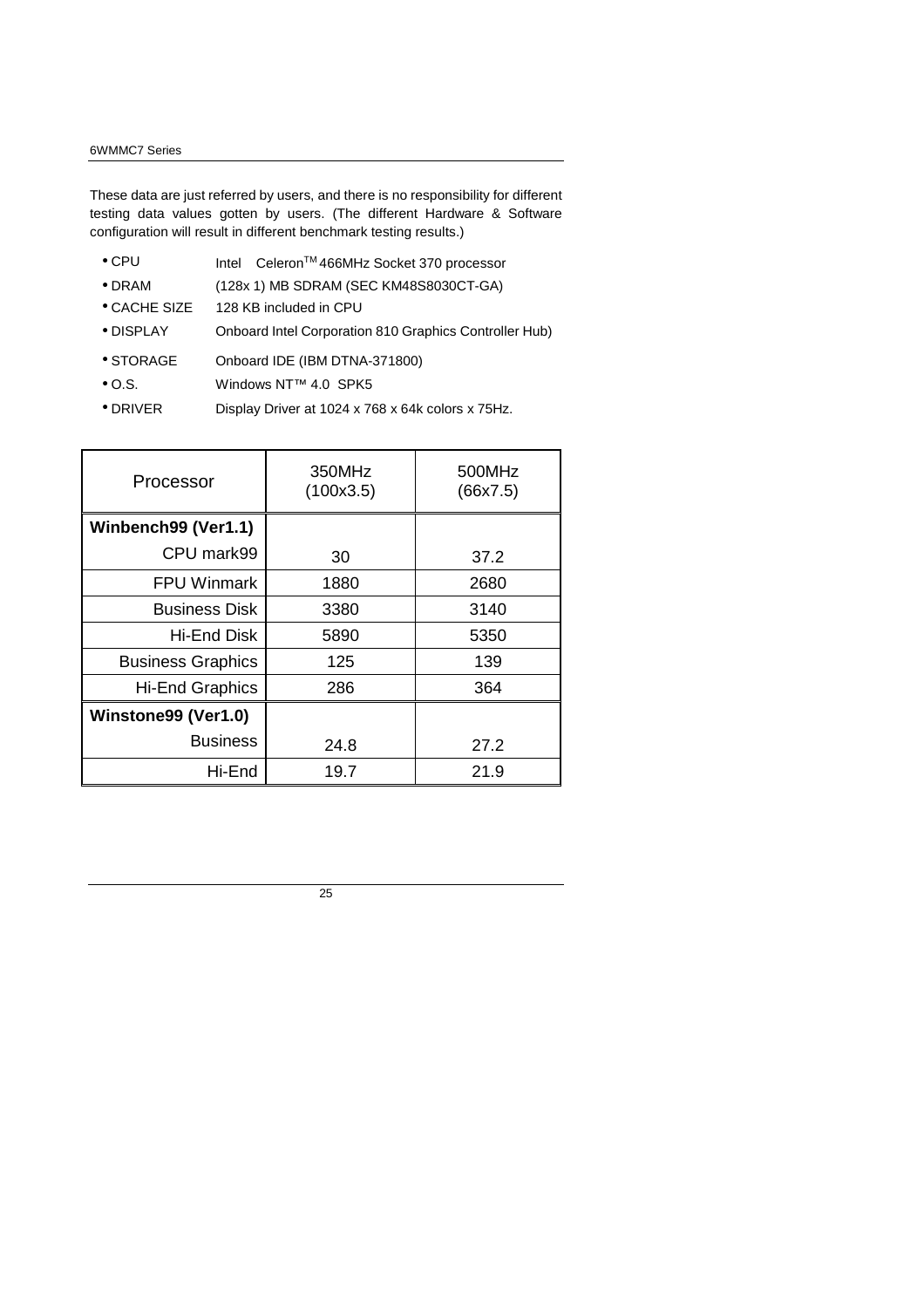- CPU Celeron 433 OC 450 (100\*4.5)
- DRAM (64x 2) MB SDRAM (MITSUBISHI M2V64S40BTP)
- STORAGE Onboard IDE (IBM DJNA-352030) (ATA66)

Windows98 SE2 English Ver(FAT32), DirectX 6.1, Driver 4.11.01 1185 PV 1.1 1024\*768\*16 bit (75Hz) Motherboard **6WMMC7 6WMMC7-1 ICH GMCH 82801AA 82810DC100 82801AA 82810 WINBENCH 99**  CPU mark32 878 878 FPU Winmark 2410 2400 Business Disk 4010 4010 Hi-End Disk 14100 14100 Business Graphics 141 145 Hi-End Graphics 392 394 **3D WINBENCH 99**   $\begin{array}{c|c}\n\bullet\n\bullet\n\end{array}$  386 292 **Final Reality**  AGP 137.09 134.52 OVERALL 4.17 | 3.99 **3D MARK99 Max**  3D MARKS 2811 2298 CPU 3DMARK 4229 (4271 **WINDOWS NT4.0+ SPK5 4.11.01.1185 PV1.1**  1024\*768 65536 colors(75Hz) **WINSTONE 99**  BUSINESS 27.7 26.6 HI-END 22.9 22.1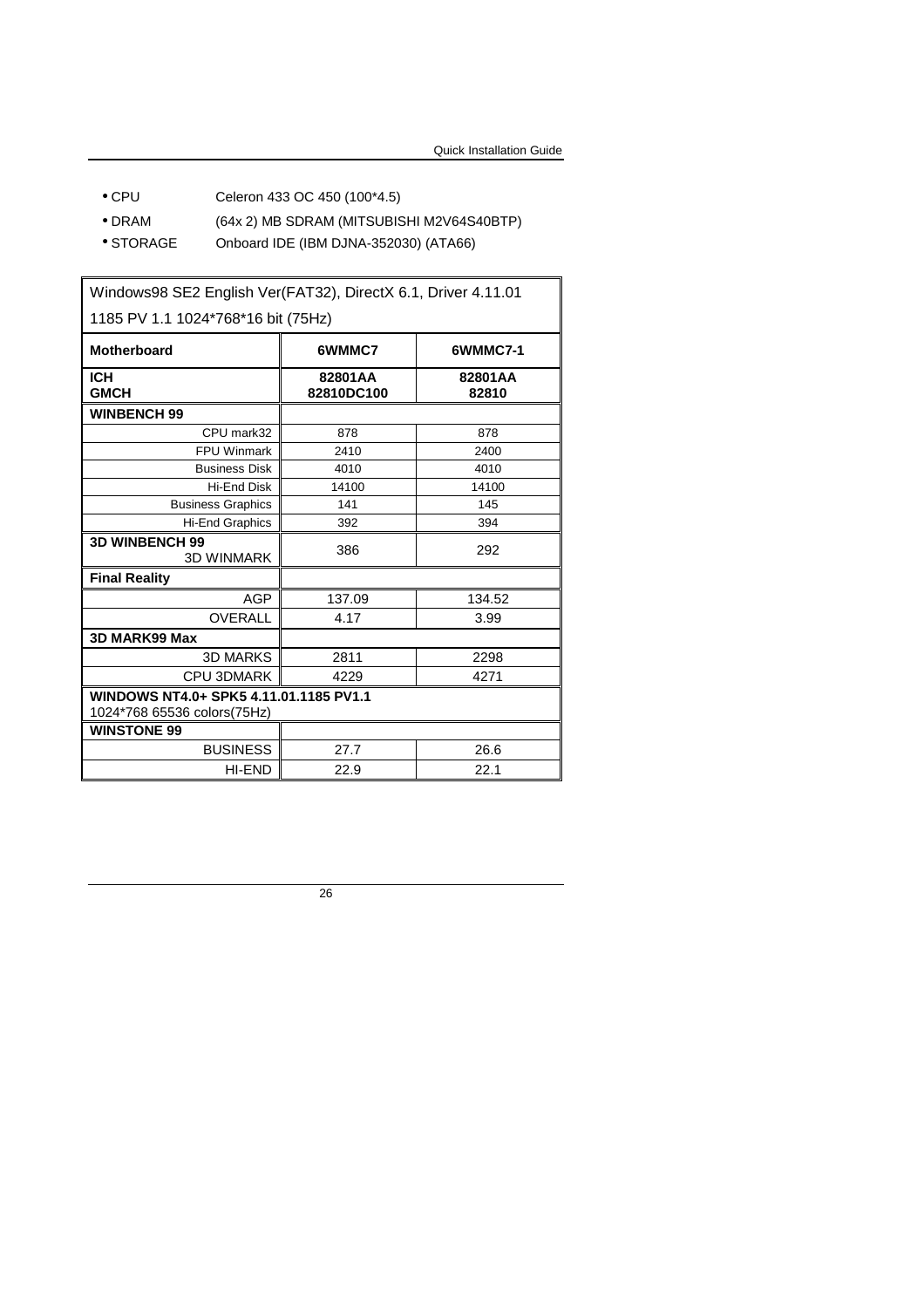#### 6WMMC7 Series

# **TABLE OF CONTENTS**

| 1. | <b>INTRODUCTION</b>                                                                     |  |  |
|----|-----------------------------------------------------------------------------------------|--|--|
|    |                                                                                         |  |  |
|    |                                                                                         |  |  |
|    |                                                                                         |  |  |
|    |                                                                                         |  |  |
|    | 1.5. INTRODUCE THE INTEL <sup>®</sup> Pentium <sup>®</sup> !!! Socket 370 Processor 1-5 |  |  |
|    |                                                                                         |  |  |
| 2. | <b>SPECIFICATION</b>                                                                    |  |  |
|    |                                                                                         |  |  |
|    |                                                                                         |  |  |
|    |                                                                                         |  |  |
| 3. | <b>HARDWARE INSTALLATION</b>                                                            |  |  |
|    |                                                                                         |  |  |
|    |                                                                                         |  |  |
|    |                                                                                         |  |  |
|    |                                                                                         |  |  |
|    |                                                                                         |  |  |
|    |                                                                                         |  |  |
|    |                                                                                         |  |  |
|    | 3.8. HARDWARE RESET SWITCH CONNECTOR INSTALLATION 3-10                                  |  |  |
|    |                                                                                         |  |  |
|    |                                                                                         |  |  |
|    |                                                                                         |  |  |
|    |                                                                                         |  |  |
|    |                                                                                         |  |  |

 $\overline{1}$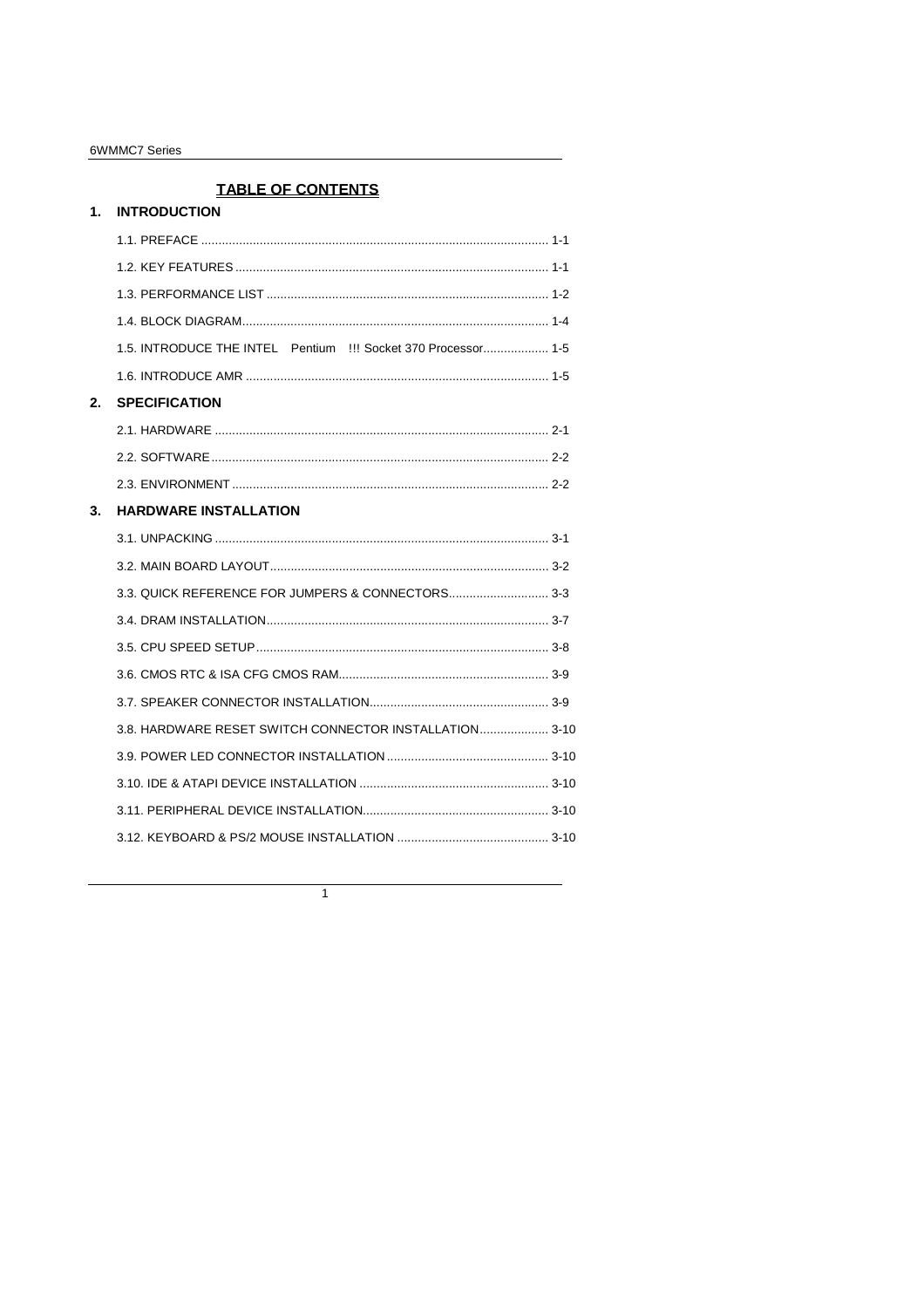#### 4. BIOS CONFIGURATION

|                  | 4.3.2. Status Page Setup Menu / Option Page Setup Menu 4-2 |  |
|------------------|------------------------------------------------------------|--|
|                  |                                                            |  |
|                  |                                                            |  |
|                  |                                                            |  |
|                  |                                                            |  |
|                  |                                                            |  |
|                  |                                                            |  |
|                  |                                                            |  |
|                  |                                                            |  |
|                  |                                                            |  |
|                  |                                                            |  |
|                  |                                                            |  |
|                  |                                                            |  |
|                  |                                                            |  |
|                  |                                                            |  |
| <b>APPENDIX:</b> |                                                            |  |
|                  |                                                            |  |

 $\overline{2}$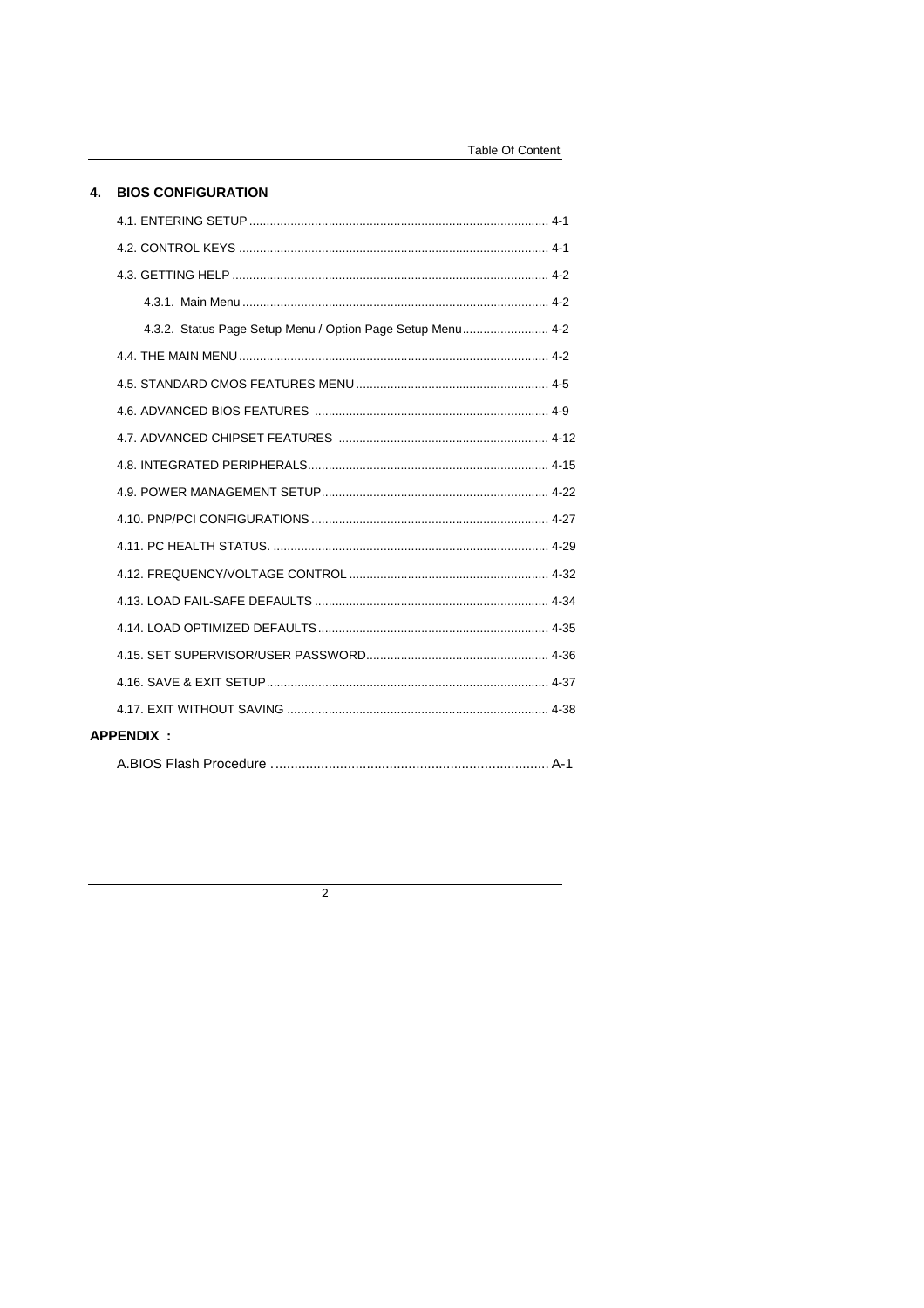6WMMC7 Series

# **1. INTRODUCTION**

#### **1.1. PREFACE**

Welcome to use the **6WMMC7 Series ( 6WMMC7-1 / 6WMMC7-E1 / 6WMMC7-E2 )** motherboard. It is a Socket 370 processor based PC / AT compatible system with PCI Bus, and has been designed to be the fastest PC / AT system. There are some new features allow you to operate the system with just the performance you want.

This manual also explains how to install the motherboard for operation, and how to set up your CMOS Configuration with BIOS Setup program.

#### **1.2. KEY FEATURES**

- □ Socket 370 Processor based PC / AT compatible main board.
- □ Socket 370 Pins ZIF white socket on board.
- □ Intel Pentium<sup>®</sup> !!! 100/133MHz FSB, FC-PGA
- □ Intel Celeron<sup>TM</sup> 66MHz FSB, FC-PGA
- □ Built-in AC 97-Link software audio.
- □ Supports Socket 370 processor.
- INTEL FW82810 / 810E / 810DC100 chipset, Supports SDRAM / Ultra ATA66 / DMA33 IDE / ACPI features.
- □ Supports 2xDIMMs using 3.3V SDRAM DIMM module.
- □ Supports 4MB SDRAM Display cache (Optional).
- □ Supports external Modem Ring-On on COMA & COMB and internal Modem Ring-On.(COMB Cable is Optional)
- □ Supports PC100 SDRAM 16MB~512MB memory on board.
- □ Supports Wake-up on LAN.
- □ Supports AMR Interface.
- Supports feature connector for TV-Out or DFP (Digital Flat Panel) (Optional).
- □ 3xPCI Bus slots.
- □ Supports 2 channels Ultra ATA66/DMA33 IDE ports for 4 IDE Devices.
- □ Supports 1x Line in, 1x Line Out, 1x Mic in, 1x CD Line in, 1x GAME Port 1 x TEL, 1x AUX in(Optional).
- Supports 2xCOM (16550), 1xLPT (EPP / ECP/ SPP), 1x1.44MB Floppy port.
- □ Supports 2x Back Panel USB port (1x Front Panel USB share) & PS/2 Mouse/ Keyboard port.
- Licensed AWARD BIOS, 2M bits Flash ROM.
- □ 24.3 cm x 19 cm Micro ATX size form factor, 4 layers PCB.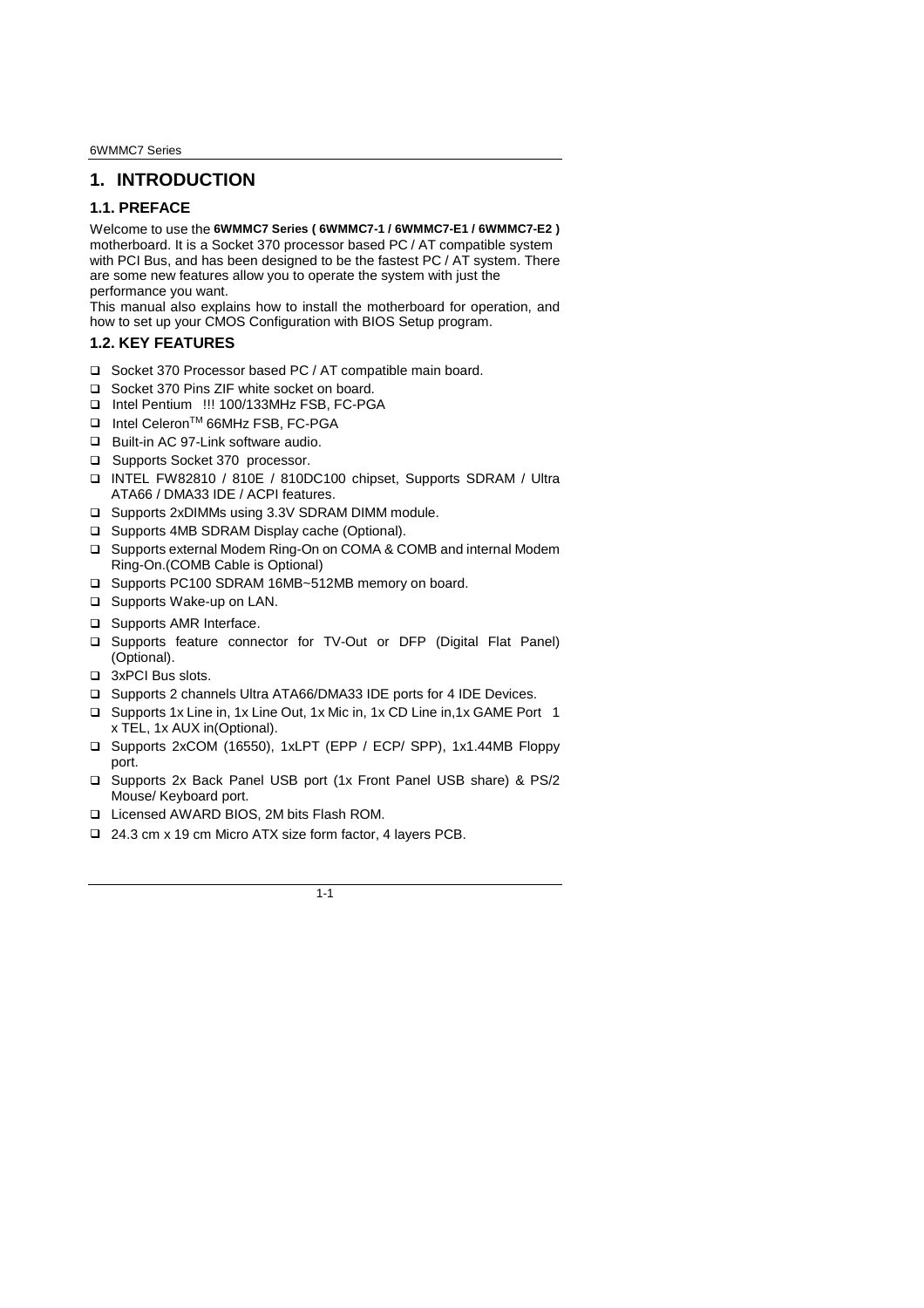#### **1.3. PERFORMANCE LIST**

The following performance data list is the testing results of some popular benchmark testing programs.

These data are just referred by users, and there is no responsibility for different testing data values gotten by users. (The different Hardware & Software configuration will result in different benchmark testing results.)

- CPU Intel<sup>®</sup> Celeron<sup>TM</sup> 466MHz Socket 370 processor
- DRAM (128x 1) MB SDRAM (SEC KM48S8030CT-GA)
- CACHE SIZE 128 KB included in CPU
- DISPLAY Onboard Intel Corporation 810 Graphics Controller Hub)
- STORAGE Onboard IDE (IBM DTNA-371800)
- O.S. Windows NT™ 4.0 SPK5
- DRIVER Display Driver at 1024 x 768 x 64k colors x 75Hz.

| Processor                | 350MHz<br>(100x3.5) | 500MHz<br>(66x7.5) |
|--------------------------|---------------------|--------------------|
| Winbench99 (Ver1.1)      |                     |                    |
| CPU mark99               | 30                  | 37.2               |
| <b>FPU Winmark</b>       | 1880                | 2680               |
| <b>Business Disk</b>     | 3380                | 3140               |
| Hi-End Disk              | 5890                | 5350               |
| <b>Business Graphics</b> | 125                 | 139                |
| <b>Hi-End Graphics</b>   | 286                 | 364                |
| Winstone99 (Ver1.0)      |                     |                    |
| <b>Business</b>          | 24.8                | 27.2               |
| Hi-End                   | 19.7                | 21.9               |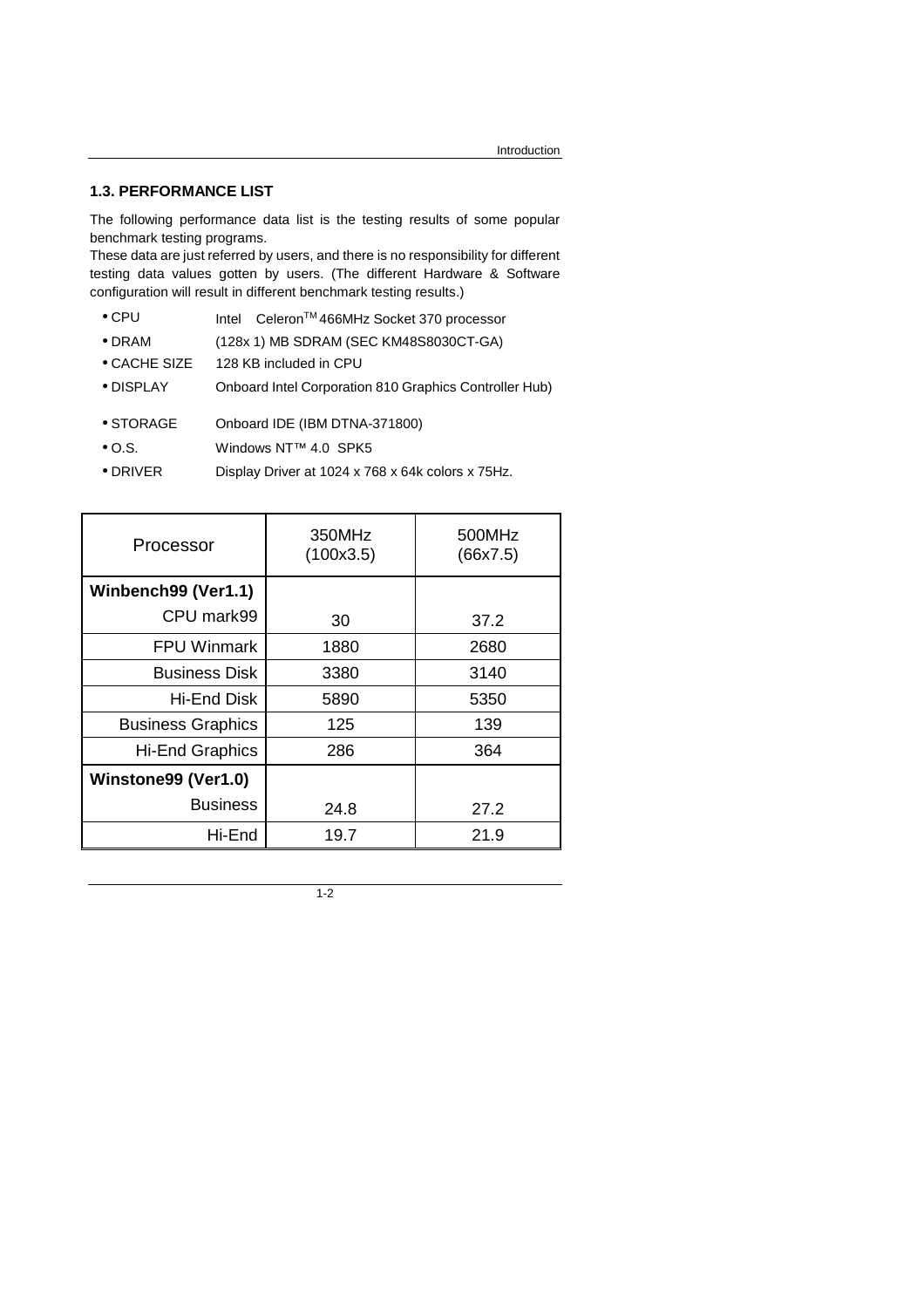- CPU Celeron 433 OC 450 (100\*4.5)
- DRAM (64x 2) MB SDRAM (MITSUBISHI M2V64S40BTP)
- STORAGE Onboard IDE (IBM DJNA-352030) (ATA66)

Windows98 SE2 English Ver(FAT32), DirectX 6.1, Driver 4.11.01 1185 PV 1.1 1024\*768\*16 bit (75Hz) Motherboard **6WMMC7 6WMMC7-1 ICH GMCH 82801AA 82810DC100 82801AA 82810 WINBENCH 99**  CPU mark32 878 878 FPU Winmark 2410 2400 Business Disk 4010 4010 Hi-End Disk 14100 14100 Business Graphics 141 145 Hi-End Graphics 392 394 **3D WINBENCH 99**  199<br>3D WINMARK 386 292 **Final Reality**  AGP 137.09 134.52 OVERALL 4.17 1 3.99 **3D MARK99 Max**  3D MARKS 2811 2298 CPU 3DMARK 4229 4271 **WINDOWS NT4.0+ SPK5 4.11.01.1185 PV1.1**  1024\*768 65536 colors(75Hz) **WINSTONE 99**  BUSINESS 27.7 26.6  $H\rightarrow$  END 22.9 22.1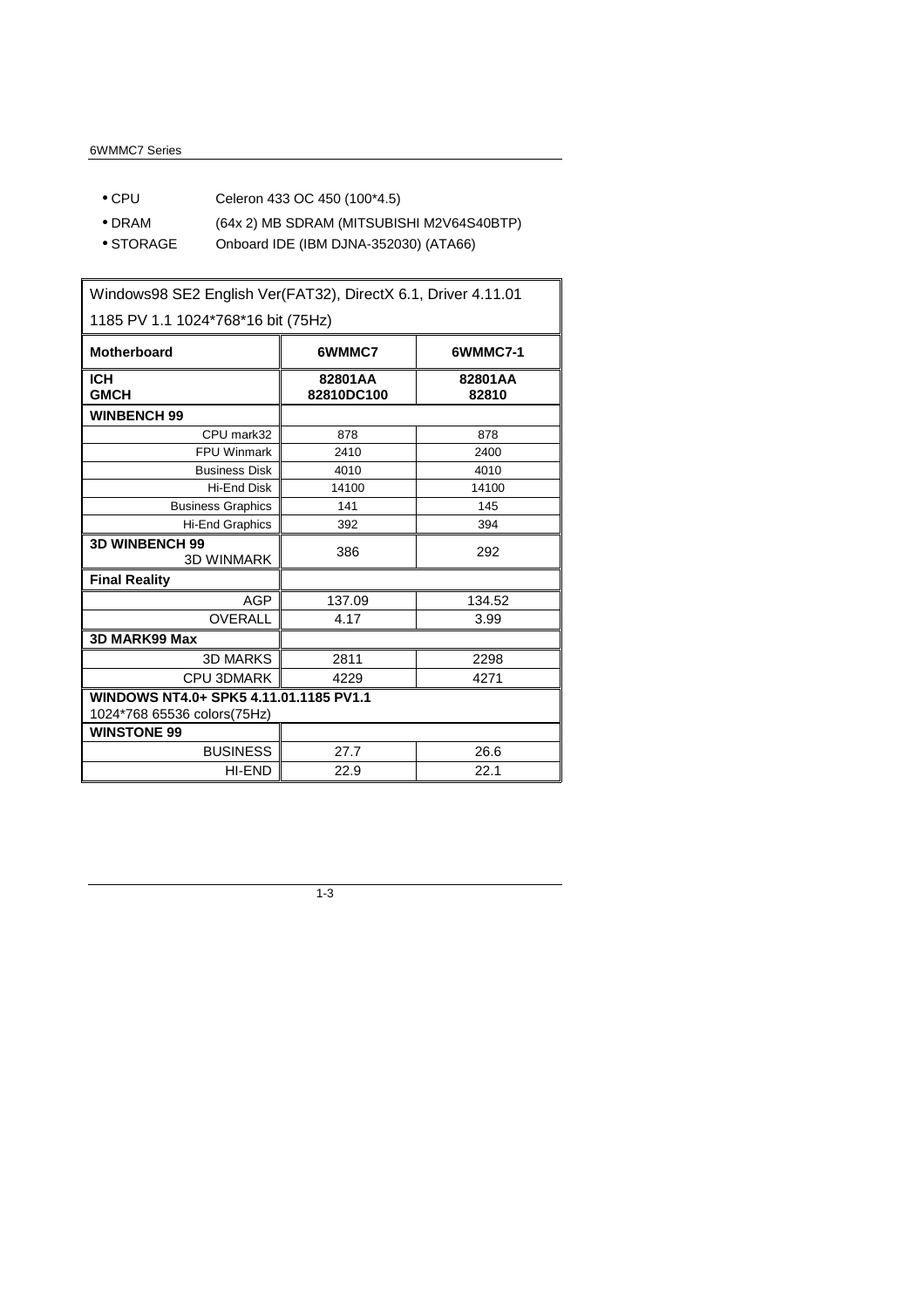#### **1.4. BLOCK DIAGRAM**

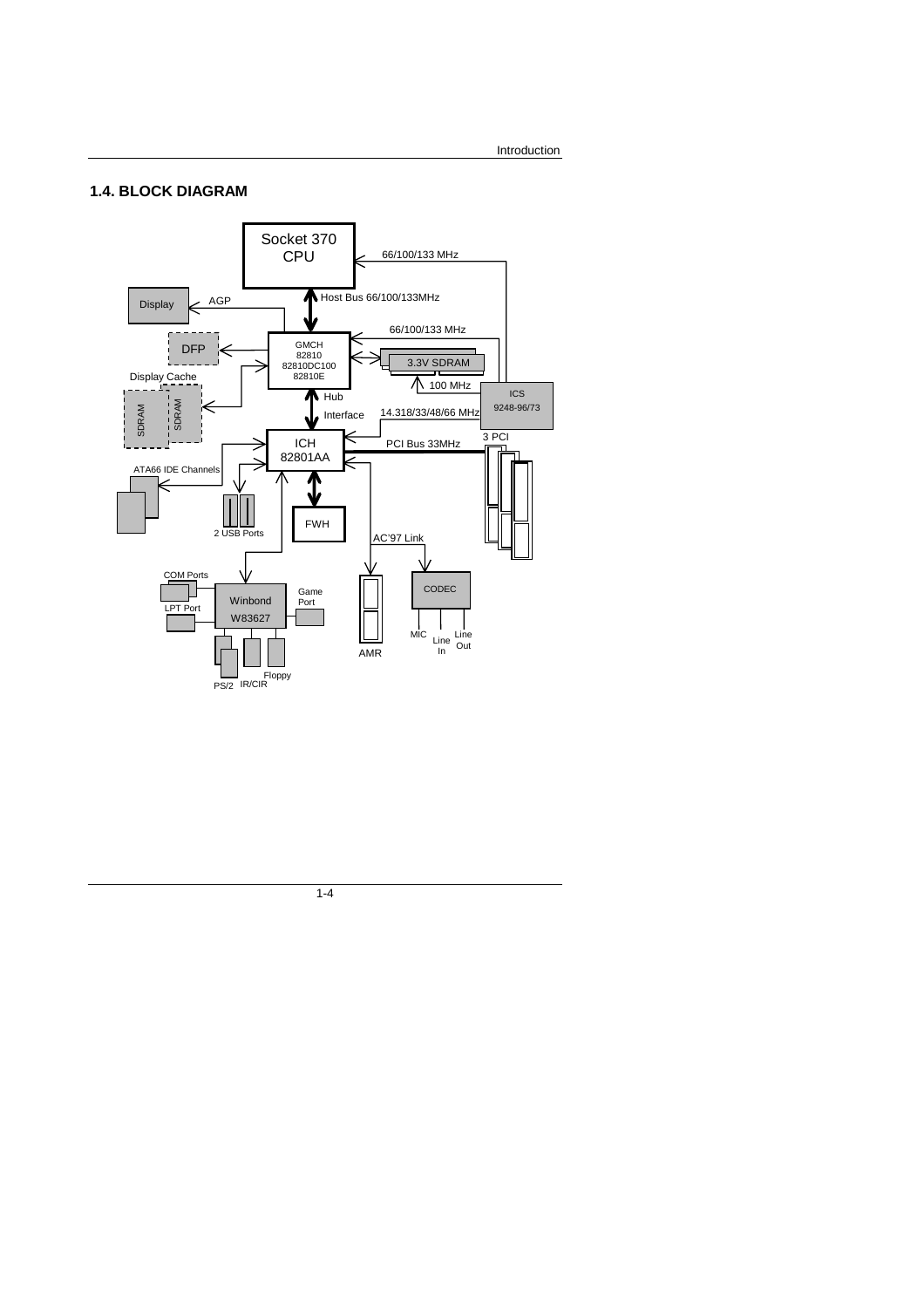# **1.5. INTRODUCE THE INTELPentium** *!!!* **Socket 370 Processor**



Figure 1: INTEL<sup>®</sup> Pentium<sup>®</sup> !!! Socket 370 Processor

#### **1.6 INTRODUCE AMR**

The Audio Modem Riser (AMR) is a new port that supports both audio and modem. The main purpose of the AMR port is to provide lower cost and higher levels of integration at all levels of the PC platform.

The backbone of the AMR interface is on AC'97 compliant AC-Link with support for codes. Motherboard support for an AMR interface are not only capable of achieving the lowest possible cost for basic PC audio and modem, but have also introduced increased motherboard flexibility enabling robust, cost effective scalability.

The AMR is done through software and controlled by the motherboard's I/O Controller Hub (ICH). There are two types of AMR, one defined as primary and another defined as secondary. If the motherboard with onboard sound Aureal AU8810, the AMR must be used primary.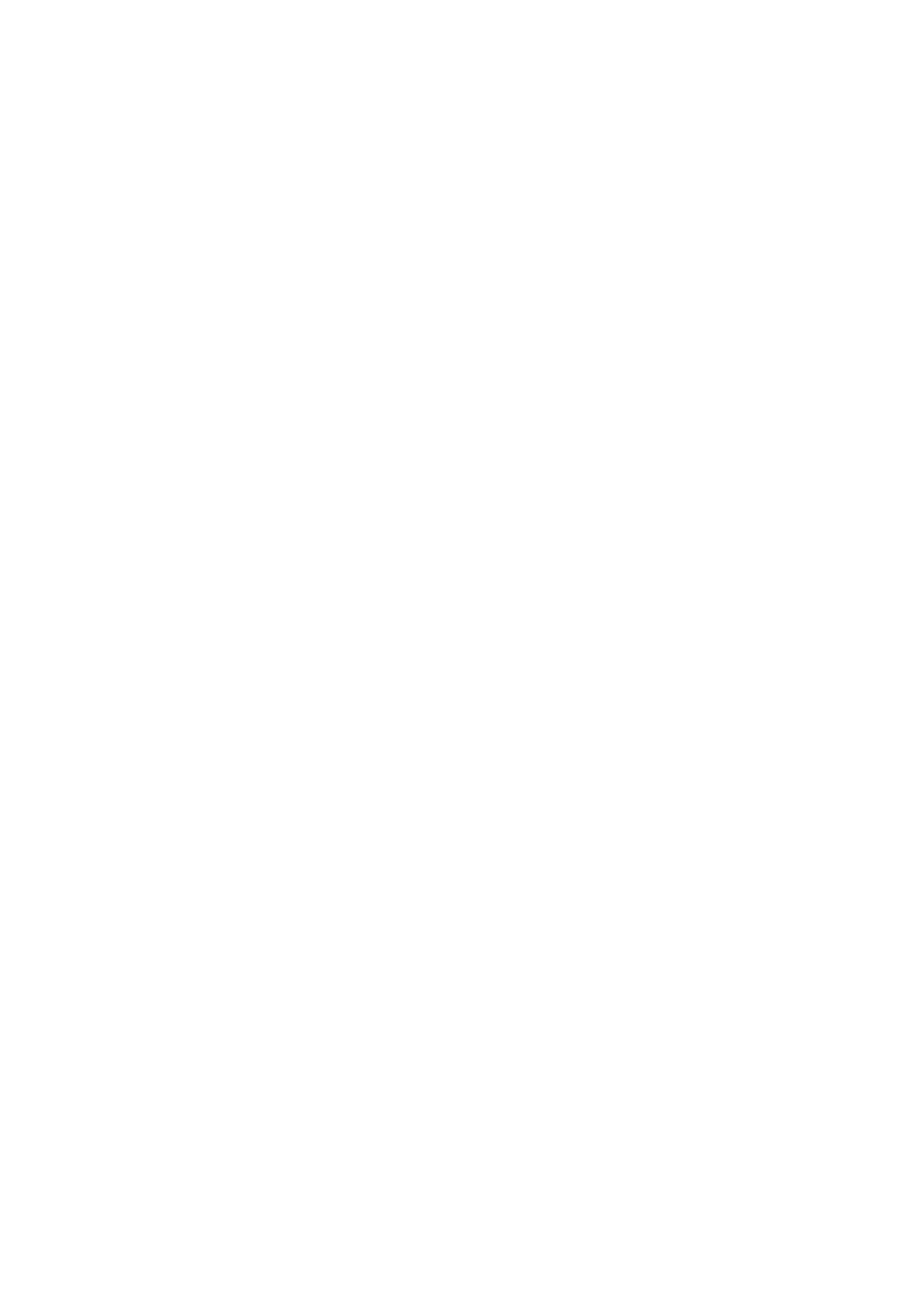# **2. SPECIFICATION**

## **2.1. HARDWARE**

| $\bullet$ CPU        | - Socket 370 processor.                                                                                                                                                                                                                                       |
|----------------------|---------------------------------------------------------------------------------------------------------------------------------------------------------------------------------------------------------------------------------------------------------------|
|                      | $-66/100/133$ MHz Socket 370 on board.                                                                                                                                                                                                                        |
| $\bullet$ PROTECTION | - Speaker Alarm when detect "CPU FAN Failure" or<br>"CPU Overheat".                                                                                                                                                                                           |
|                      | - Automatically slow down CPU speed when "CPU<br>Overheat".                                                                                                                                                                                                   |
|                      | - H/W monitor power status (±5V, ±12V, VGTL,5VSB,<br>CPU voltage & CMOS battery voltage).                                                                                                                                                                     |
| $\bullet$ SPEED      | $-66/100/133$ MHz system speed.                                                                                                                                                                                                                               |
|                      | - 33 MHz PCI-Bus speed.                                                                                                                                                                                                                                       |
| • DRAM MEMORY        | - 2 banks 168 pins DIMM module sockets on board.<br>- Use 16 / 32 / 64 / 128 / 256MB DIMM module DRAM.<br>- Supports PC-100 SDRAM 16MB~512MB.                                                                                                                 |
| • CACHE MEMORY       | -32 KB 1st cache memory included in CPU.<br>- L2 cache memory included in CPU.<br>(Depend On CPU type)<br>- Supports DIB speed mode for L2 Cache.                                                                                                             |
| • I/O BUS SLOTS      | - 3 33MHz Master / Slave PCI-BUS.                                                                                                                                                                                                                             |
| • IDE PORTS          | - 2 Ultra ATA66/DMA33 Bus Master IDE channels on<br>board.(Using IRQ14,15)                                                                                                                                                                                    |
| • I/O PORTS          | - Supports Mode 3,4 IDE & ATAPI CD - ROM.<br>- Supports 2 16550 COM ports.<br>- Supports 1 SPP/EPP/ECP LPT port.<br>- Supports 1 1.44/2.88 MB Floppy port.<br>- Supports 2 Back USB ports. (1x Front Panel USB<br>share)<br>- Supports PS/2 Mouse & Keyboard. |
| • DISPLAY CACHE      | -4MB SDRAM Display cache (Optional).                                                                                                                                                                                                                          |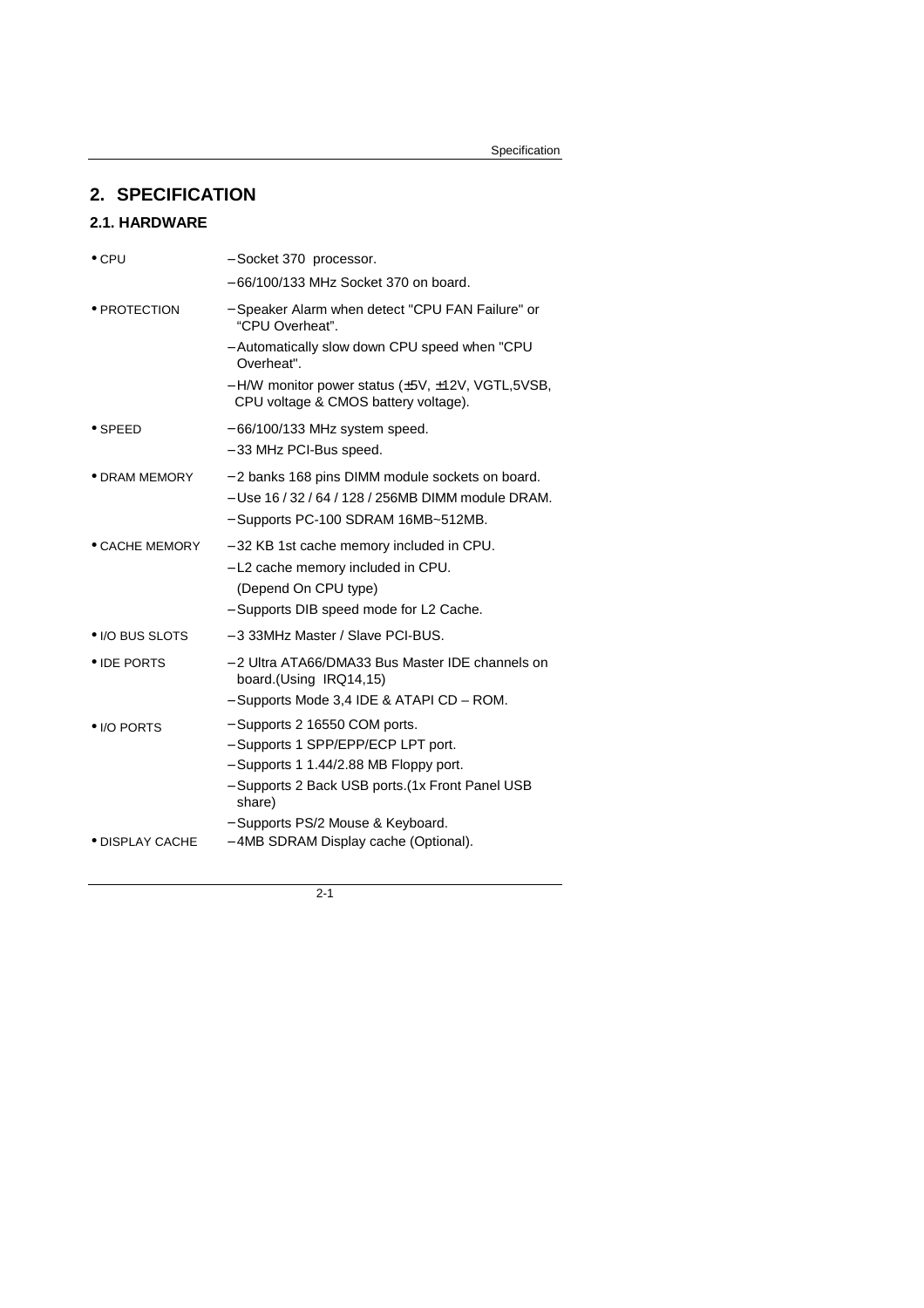| • Audio Ports            | $-1x$ l ine in                                                                     |
|--------------------------|------------------------------------------------------------------------------------|
|                          | - 1x Line out                                                                      |
|                          | $-1x$ Mic in                                                                       |
|                          | - 1x Game Port                                                                     |
|                          | $-1x$ CD Line in                                                                   |
|                          | $-1x$ TEL                                                                          |
|                          | - 1x AUX In (Optional)                                                             |
| $\bullet$ GREEN FUNCTION | - Suspend mode support.                                                            |
|                          | - Green switch & ACPI LED support.                                                 |
|                          | - IDE & Display power down support.                                                |
|                          | - Monitors all IRQ / DMA / Display / I/O events.                                   |
| $\bullet$ BIOS           | - Supports Plug & Play, DMI Function.                                              |
|                          | - Licensed AWARD BIOS, 2M bits Flash ROM.                                          |
| • DIMENSION              | - Micro ATX Form Factor, 4 layers PCB.                                             |
| <b>2.2. SOFTWARE</b>     |                                                                                    |
| $\bullet$ DRIVER         | $-$ IUCD (Bus Master + Sound Driver + LDCM + Utility)                              |
|                          | $-$ INTEL 82810 Driver.                                                            |
| $\bullet$ BIOS           | - Licensed AWARD BIOS.                                                             |
|                          | - AT CMOS Setup, BIOS / Chipset Setup, Green<br>Setup, Hard Disk Utility included. |
| $\bullet$ O.S.           | - Operation with MS-DOS <sup>®</sup> , Windows <sup>®</sup> 95,                    |
|                          | Windows®98, WINDOWS™ NT, OS/2, NOVELL and<br>SCO UNIX.                             |
| <b>2.3. ENVIRONMENT</b>  |                                                                                    |
| • Ambient Temp.          | $-0$ °C to +50°C (Operating).                                                      |
| • Relative Hum.          | $-0$ to $+85\%$ (Operating).                                                       |
|                          |                                                                                    |

|                    | -----                            |
|--------------------|----------------------------------|
| $\bullet$ Altitude | $-0$ to 10,000 feet (Operating). |

- Vibration  $-0$  to 1,000 Hz.
- Electricity − 4.75 V to 5.25 V. (Max. 20A current at 5V.)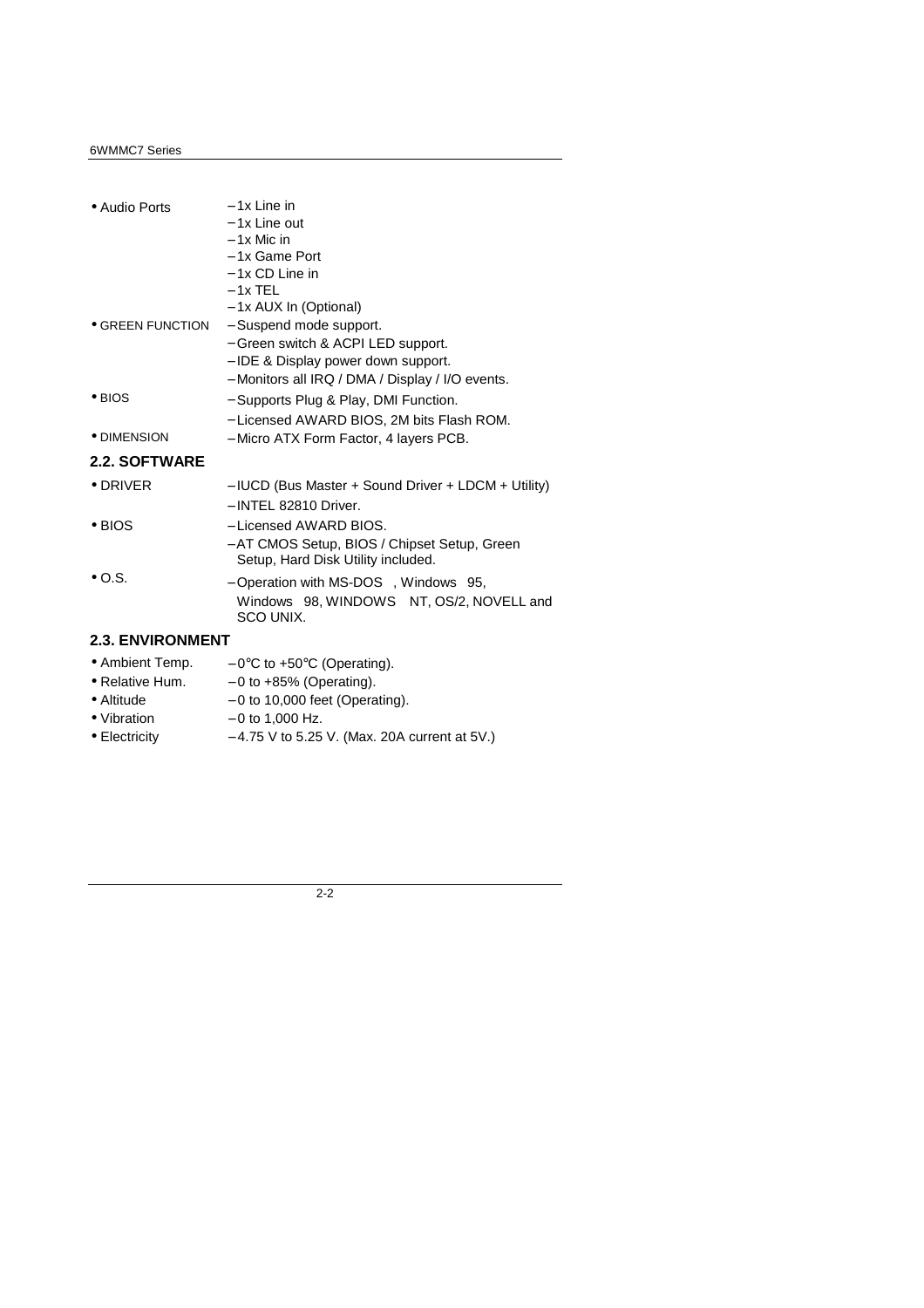# **3. HARDWARE INSTALLATION**

### **3.1. UNPACKING**

The main board package should contain the following:

- The **6WMMC7 Series (6WMMC7-1/6WMMC7-E1/6WMMC7-E2)** main board.
- USER'S MANUAL for main board.
- Cable set for IDE, Floppy devices.
- COMB Cable is Optional.
- CD for main board Utility. [IUCD (Bus Master + Sound Driver + LDCM + Utility), INTEL 82810 Driver.]

The main board contains sensitive electric components, which can be easily damaged by static electricity, so the main board should be left in its original packing until it is installed.

Unpacking and installation should be done on a grounded anti-static mat. The operator should be wearing an anti static wristband, grounded at the same point as the anti-static mat.

Inspect the main board carton for obvious damage. Shipping and handling may cause damage to your board. Be sure there are no shipping and handling damages on the board before proceeding.

After opening the main board carton, extract the system board and place it only on a grounded anti-static surface component side up. Again inspect the board for damage. Press down on all of the socket IC's to make sure that they are properly seated. Do this only on with the board placed on a firm flat surface.

## **OF DO NOT APPLY POWER TO THE BOARD IF IT HAS BEEN DAMAGED.**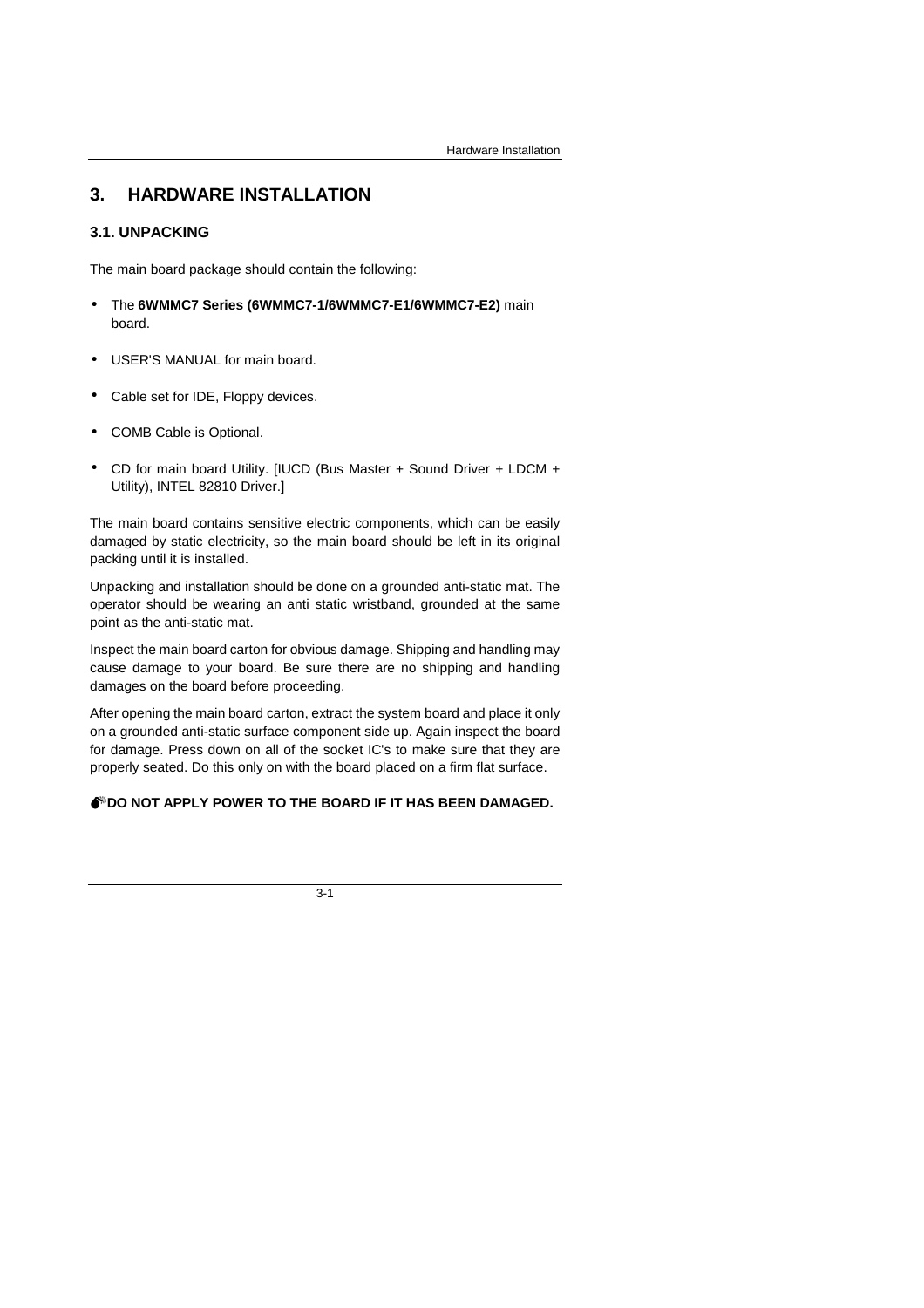# **3.2. MAIN BOARD LAYOUT**

## **6WMMC7-1(E1)**



**6WMMC7-E2** 

½Figure 3.1¾



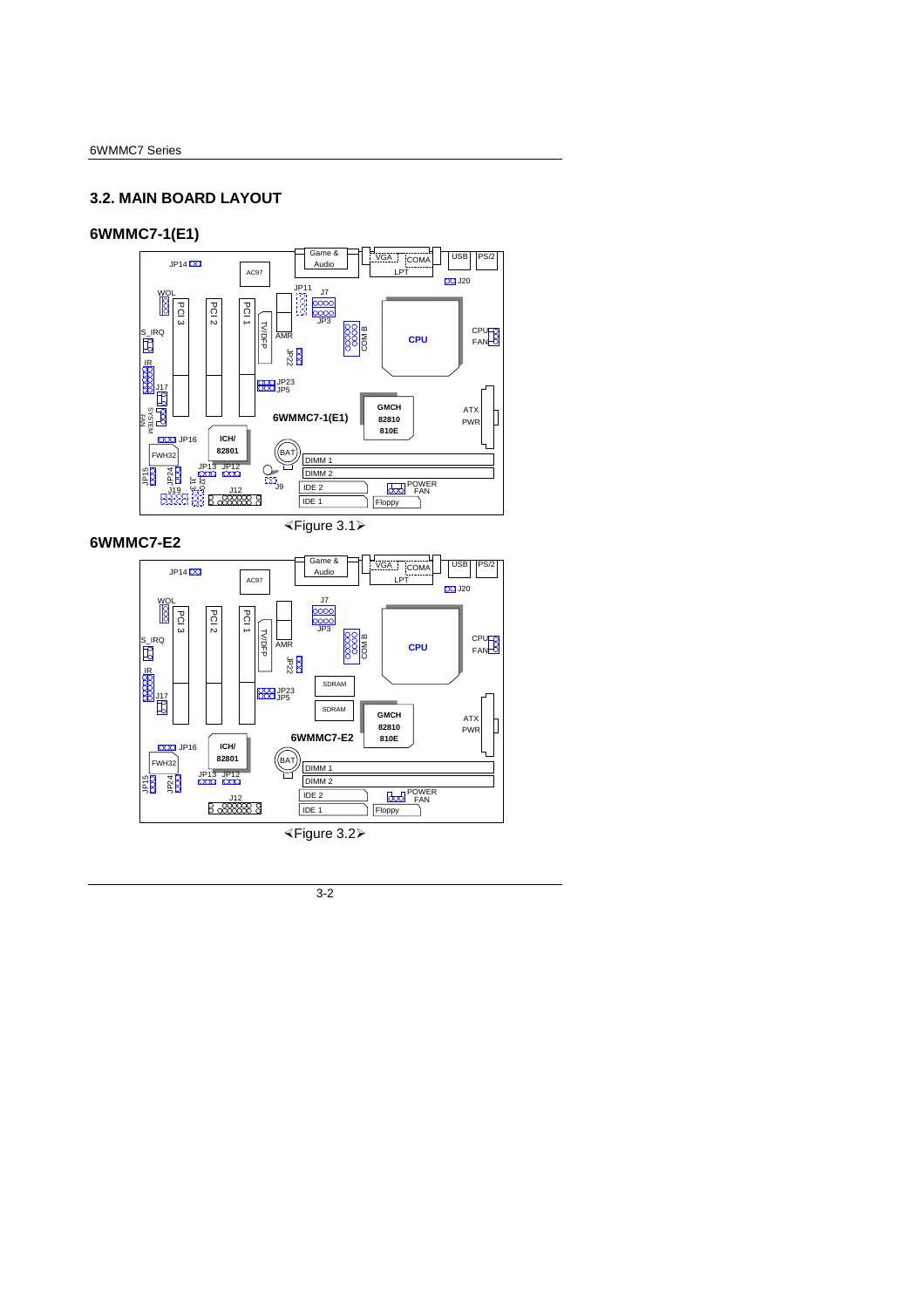# **3.3. QUICK REFERENCE FOR JUMPERS & CONNECTORS**

| ♦ I/O Ports Connector                                                                   |                                                  |  |
|-----------------------------------------------------------------------------------------|--------------------------------------------------|--|
| <b>USB</b>                                                                              | USB port.                                        |  |
| IDE <sub>1</sub>                                                                        | For Primary IDE port.                            |  |
| IDE <sub>2</sub>                                                                        | For Secondary IDE port.                          |  |
| PS/2                                                                                    | For PS/2 Mouse & Keyboard port.                  |  |
| <b>FLOPPY</b>                                                                           | For Floppy port.                                 |  |
| <b>COMA</b>                                                                             | For Serial port1 (COM A){Support Modem Ring On}. |  |
| <b>COMB</b>                                                                             | For Serial port2 (COM B){Support Modem Ring On}. |  |
| I PT                                                                                    | For LPT port.                                    |  |
| VGA                                                                                     | For VGA Port.                                    |  |
| <b>ATX Power</b>                                                                        | For ATX Power Connector.                         |  |
| For Game & MIC LINE-IN, LINE-OUT. TEL Port, CD-IN.<br>GAME & Audio<br>AUX-IN(Optional). |                                                  |  |

◆ Socket 370

For Socket 370 Processor installed

| ♦ IR : INFRARED Connector (IR / CIR) |              |
|--------------------------------------|--------------|
| Pin No.                              | Function     |
|                                      | <b>VCC</b>   |
| 2                                    | NC.          |
| 3                                    | <b>IRRX</b>  |
| 4                                    | <b>GND</b>   |
| 5                                    | <b>IRTX</b>  |
| 6                                    | NC.          |
|                                      | <b>CIRRX</b> |
| 8                                    | <b>VCC</b>   |
| 9                                    | NC.          |
| 10                                   | <b>NC</b>    |

|         | ♦ CPU FAN : CPU cooling FAN Power Connector |  |
|---------|---------------------------------------------|--|
| Pin No. | Function                                    |  |
|         | Control                                     |  |
|         | $+12V$                                      |  |
|         | <b>SENSE</b>                                |  |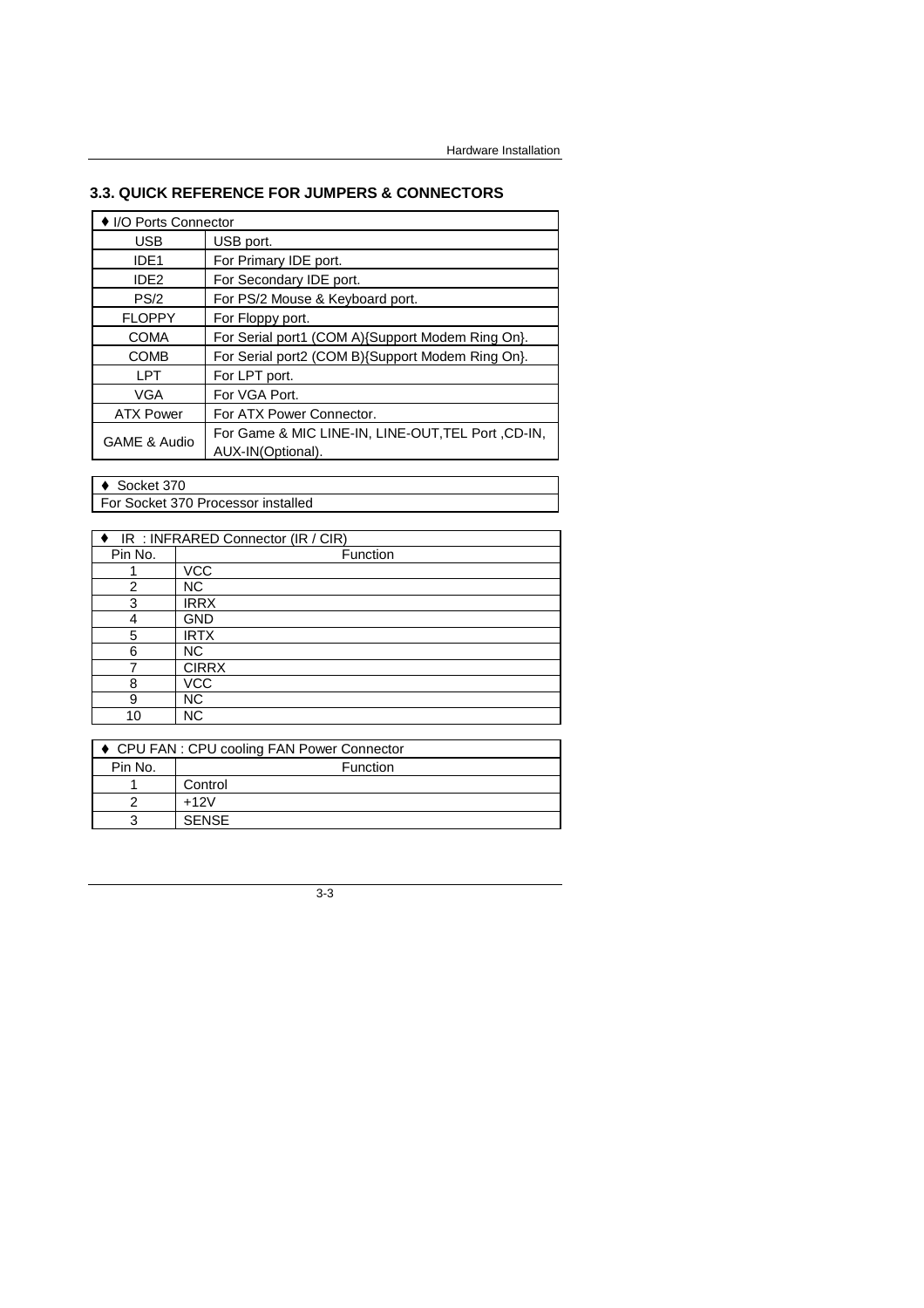| ♦ PWR FAN: Power FAN Connector |              |  |
|--------------------------------|--------------|--|
| Pin No.                        | Function     |  |
|                                | Control      |  |
|                                | $+12V$       |  |
|                                | <b>SENSE</b> |  |

| ♦ SYS FAN: System FAN Connector |                 |
|---------------------------------|-----------------|
| Pin No.                         | <b>Function</b> |
|                                 | Control         |
|                                 | $+12V$          |
|                                 | <b>SENSE</b>    |

| ♦ J9:Buzzer Enable (Optional) |                         |  |
|-------------------------------|-------------------------|--|
| Pin No.                       | <b>Function</b>         |  |
| Open                          | Internal Buzzer Disable |  |
| Close                         | Internal Buzzer Enable  |  |
|                               |                         |  |

| ♦ J17 RING PWR ON : Internal Modem Card Ring PWR On |                 |
|-----------------------------------------------------|-----------------|
| Pin No.                                             | <b>Function</b> |
|                                                     | Signal          |
|                                                     | GND             |

| ♦ JP12 : Clear CMOS |                             |
|---------------------|-----------------------------|
| Pin No.             | <b>Function</b>             |
| 1-2 close           | Clear CMOS                  |
| 2-3 close           | Normal operation (Default). |
|                     |                             |

| ♦ J7: CD Audio Line in |          |  |
|------------------------|----------|--|
| Pin No.                | Function |  |
|                        |          |  |
| n n                    | GND      |  |
|                        |          |  |

| ♦ JP11:AUX_IN (Optional) |                 |
|--------------------------|-----------------|
| Pin No.                  | <b>Function</b> |
|                          | <b>AUX</b>      |
| 2.3                      | <b>GND</b>      |
|                          | AUX R           |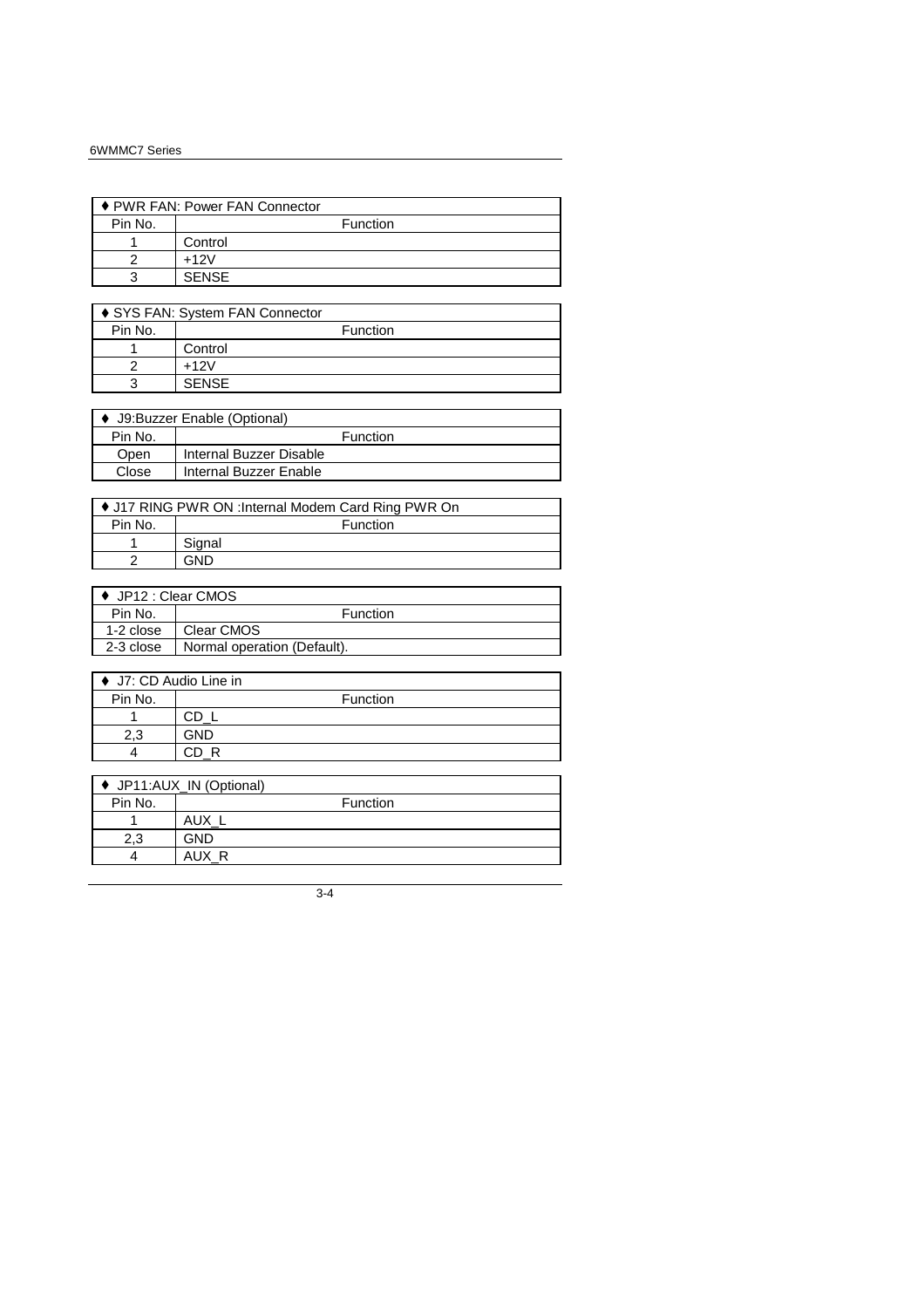$\overline{\phantom{0}}$ 

┪

| ♦ J14:Wake on LAN |            |                 |
|-------------------|------------|-----------------|
| Pin No.           |            | <b>Function</b> |
|                   | $+5V$ SB   |                 |
|                   | <b>GND</b> |                 |
| c                 | Signal     |                 |

| $\bullet$ JP3:TEL -The connector for Modem with internal voice connector. |          |
|---------------------------------------------------------------------------|----------|
| Pin No.                                                                   | Function |
|                                                                           | Phone-in |
| 2.3                                                                       | GND      |
|                                                                           | Mono-out |

| ♦ JP14: Case Open |        |                 |
|-------------------|--------|-----------------|
| Pin No.           |        | <b>Function</b> |
|                   | Signal |                 |
|                   | GND    |                 |

| ♦ JP13 : Safe Mode/Recovery/Normal |                  |
|------------------------------------|------------------|
| Pin No.                            | <b>Function</b>  |
| 1-2 close                          | Normal (Default) |
| 2-3 close                          | Safe Mode        |
| $1-2-3$ open                       | Recovery         |

| JP16: Top Block Lock |                            |  |
|----------------------|----------------------------|--|
| Pin No.              | <b>Function</b>            |  |
| 1-2 close            | Top Block Lock             |  |
| 2-3 close            | Top Block Unlock (Default) |  |

| ▶ JP15: Timeout Reboot |                                 |  |
|------------------------|---------------------------------|--|
| Pin No.                | <b>Function</b>                 |  |
| 1-2 close              | Timeout Reboot.                 |  |
| 2-3 close              | No Reboot on Timeout. (Default) |  |

| ↓ ↓ J13/ J20: USB Port Selection |                                                         |  |
|----------------------------------|---------------------------------------------------------|--|
| Pin No.                          | Function                                                |  |
| $\vert$ 1-2 close $\vert$        | Front Panel USB Port Enabled. (USB 0 will be Disabled)  |  |
| $\vert$ 2-3 close $\vert$        | Back Panel USB Port Enabled. (Front Panel USB Disabled) |  |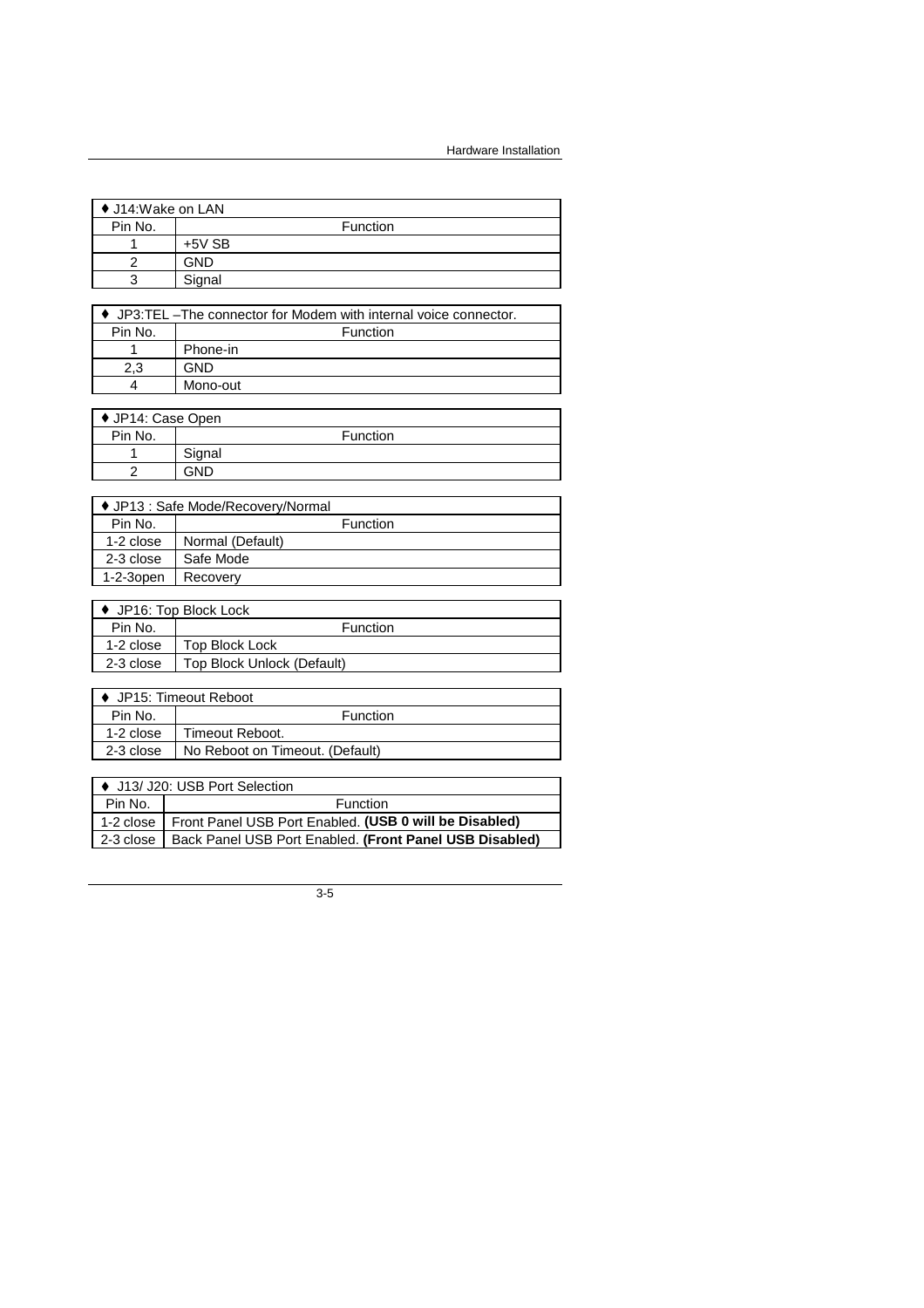| ♦ J19: Front Panel USB Port |            |  |
|-----------------------------|------------|--|
| Pin No.                     | Function   |  |
| 1,4,5,10                    | NС         |  |
|                             | +5V        |  |
| 3,7,9                       | <b>GND</b> |  |
| 6                           | USB P0+    |  |
|                             | USB P0-    |  |

| ♦ JP24: FWH Write Protection |                    |  |
|------------------------------|--------------------|--|
| Pin No.                      | <b>Function</b>    |  |
| 1-2 close                    | Enabled.           |  |
| 2-3 close                    | Disabled (Default) |  |

| ♦ S IRQ: Serial IRQ |                 |
|---------------------|-----------------|
| Pin No.             | <b>Function</b> |
|                     | Signal          |
|                     | GND             |

# **J12 : For 2X11 PINs Jumper**



### **Soft PWR: Soft Power Connector**



**Open: Normal Operation** Short: Power On/Off

### **RES: Reset Switch**



**THE STAND Open: Normal Operation** Short: For Hardware Reset System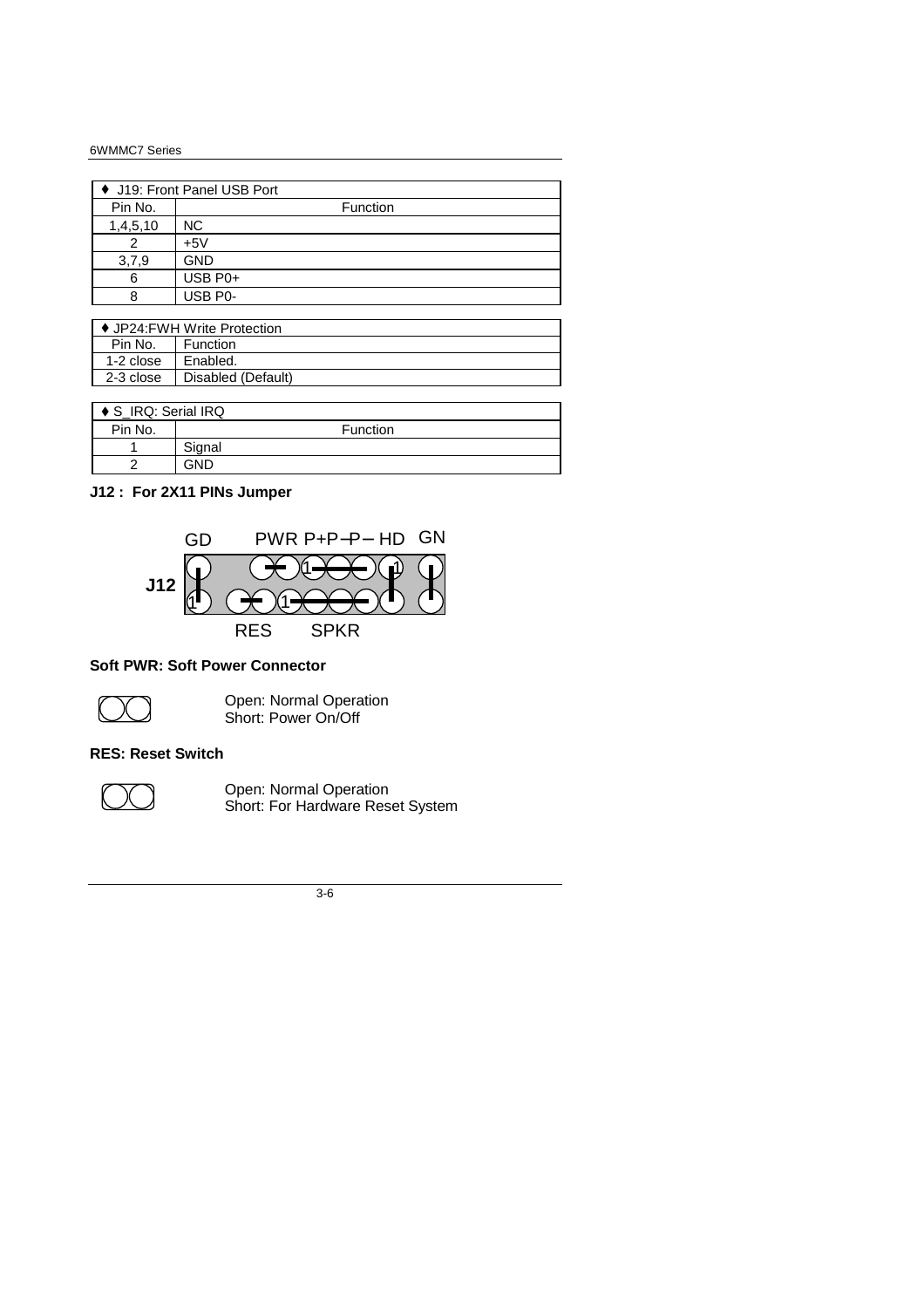### **P+P**−**P**−**: Power LED**

1 
$$
\bigcirc \bigcirc \bigcirc
$$
 PIN 1 : LED anode (+)  
PIN 2 : LED cathode (-)

PIN 3 : LED cathode (−)

**SPKR: Speaker Connector** 



 PIN 2 : NC PIN 3 : NC PIN 4 : Data (−)

### **HD: IDE Hard Disk Active LED**

| N |                          |
|---|--------------------------|
| ◁ | PIN 1: LED anode $(+)$   |
| Л | PIN 2: LED cathode $(-)$ |

### **GN: Green Function Switch**



1

 Open : Normal operation Short : Entering Green Mode

### **GD: Green LED**



 PIN 1 : LED anode (+) PIN 2 : LED cathode (−)

### **3.4. DRAM INSTALLATION**

The main board can be installed with 16 / 32 / 64 / 128 / 256 MB 168 pins DIMM module DRAM, and the DRAM speed must 100 MHz for SDRAM when system bus speed is set to 66, 100MHz or 133MHz, the DRAM memory system on main board consists of bank 0 and bank 1.

Since 168 pins DIMM module is 64 bits width, therefore 1 piece of DIMM module may match a 64 bits system. The total memory size is 16 MB ~ 512MB SDRAM . The DRAM installation position refer to Figure 3.1, and notice the Pin 1 of DIMM module must match with the Pin 1 of DIMM socket. Insert the DIMM module into the DIMM socket at Vertical angle. If there is a wrong direction of Pin 1, the SDRAM DIMM module could not be inserted into socket completely.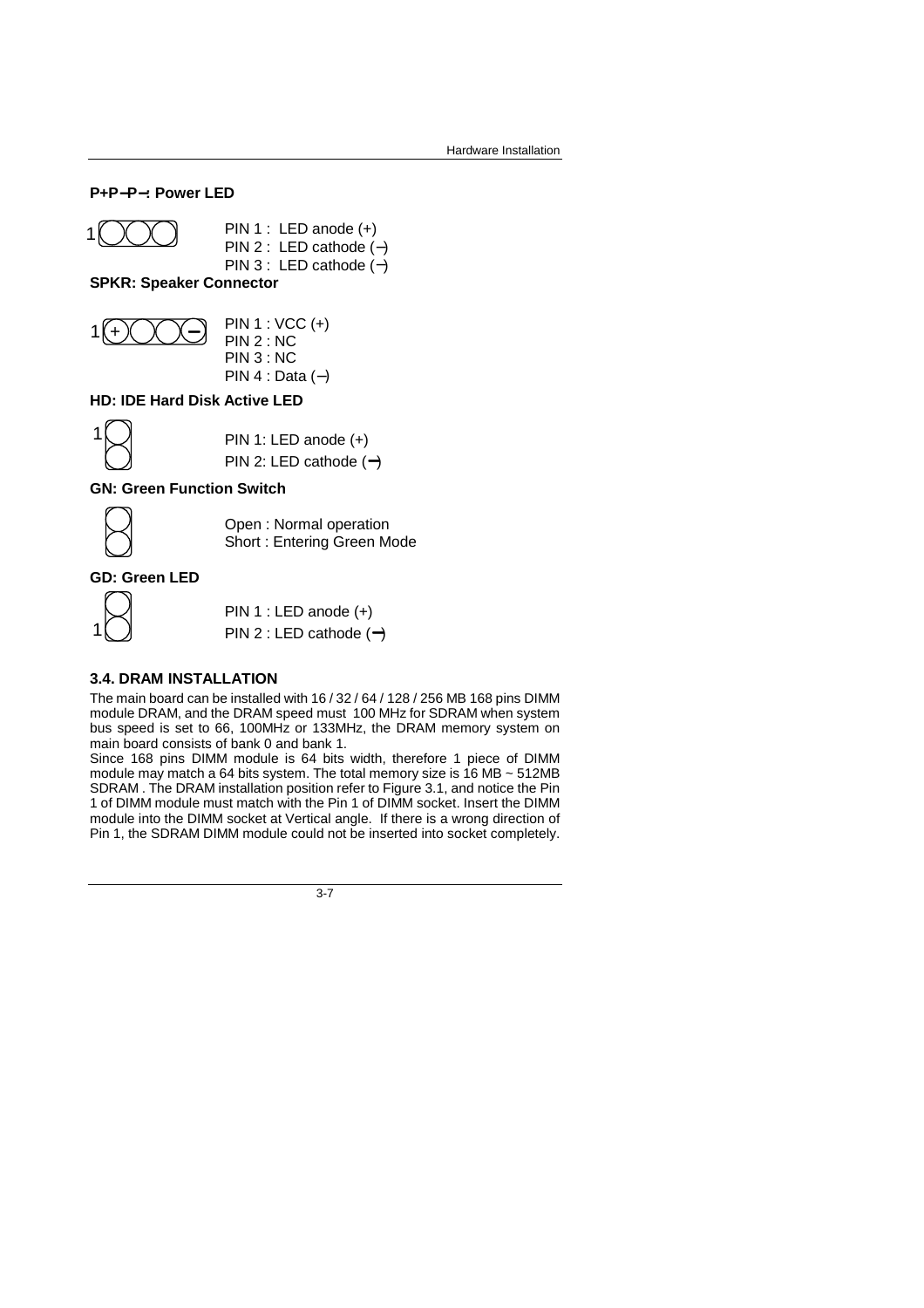### **3.5. CPU SPEED SETUP**

The system bus frequency can be switched at 66MHz / 100MHz / 133MHz and Auto by adjusting JP5,JP23. The CPU ratio is control by BIOS.

**JP5 / JP23 : Set System Bus Speed (For GMCH Intel 82810E)** 

### **(See Figure-1)**



Figure-1

- **Note: Please set the CPU host frequency in accordance with your processor's specifications. We don't recommend you to set the system bus frequency over the CPU's specification because these specific bus frequencies are not the standard specifications for CPU, chipset and most of the peripherals. Whether your system can run under these specific bus frequencies properly will depend on your hardware configurations, including CPU, Chipsets, SDRAM, Cards….etc.** 
	- **Note: JP23 is only available when the motherboard use 82810E chipset.**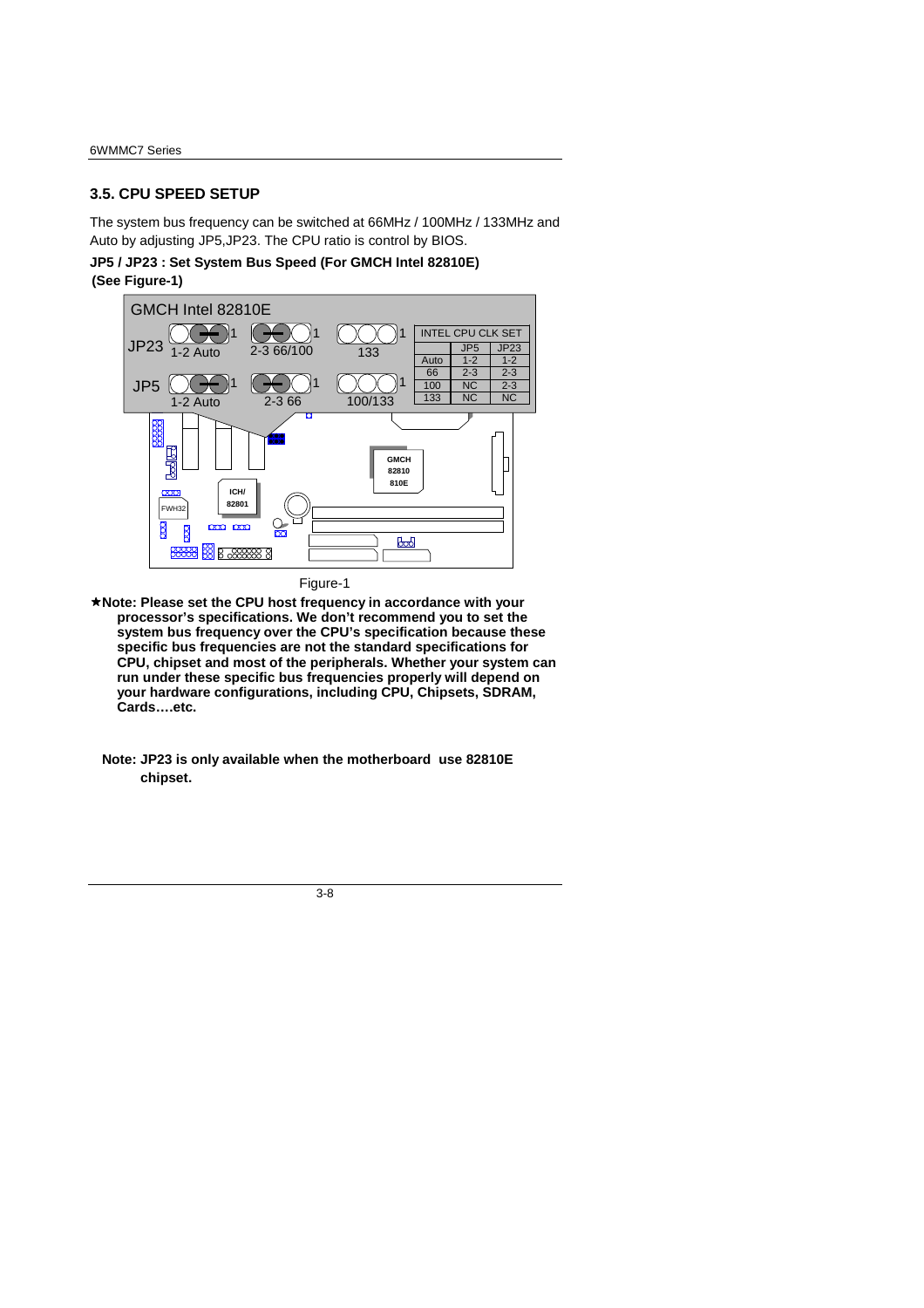### **JP5 : Set System Bus Speed (For GMCH Intel 82810L & 82810DC100) (See Figure-2)**



Figure-2

### **3.6. CMOS RTC & ISA CFG CMOS RAM**

There're RTC & CMOS RAM on board; they have a power supply from external battery to keep the DATA inviolate & effective. The RTC is a REAL-TIME CLOCK device, which provides the DATE & TIME to system. The CMOS RAM is used for keeping the information of system configuration, so the system can automatically boot OS every time. Since the lifetime of internal battery is 5 years, the user can change a new Battery to replace old one after it cannot work.

- $\bullet$  Danger of explosion if battery is incorrectly replaced.
- $\bullet$  Replace only with the same or equivalent type recommended by the manufacturer.
- $\bullet$ <sup>®</sup> Dispose of used batteries according to the manufacturer's instructions.

#### **3.7. SPEAKER CONNECTOR INSTALLATION**

There is a speaker in AT system for sound purpose. The 4 - Pins connector **SPKR** is used to connect speaker.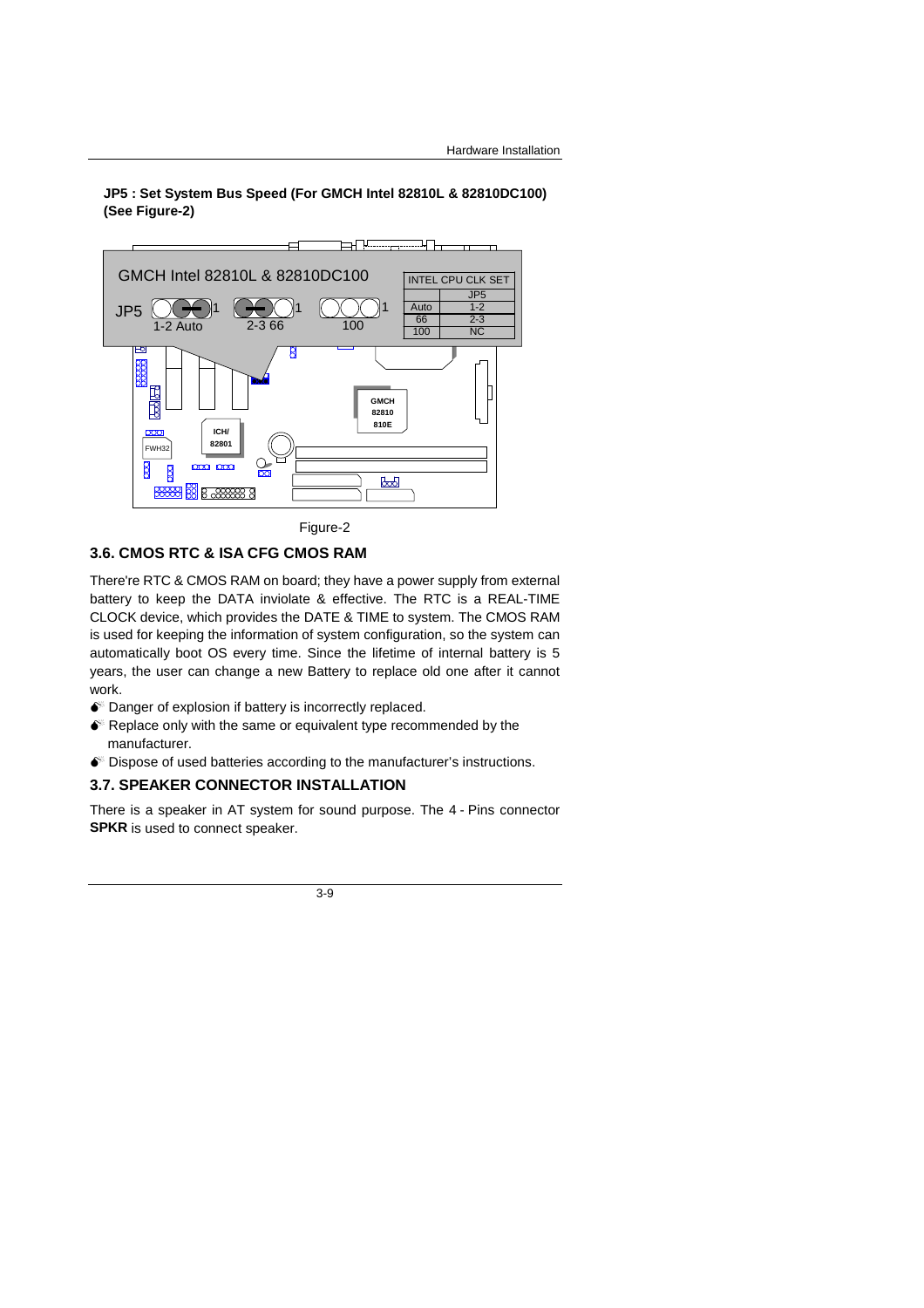### **3.8. HARDWARE RESET SWITCH CONNECTOR INSTALLATION**

The RESET switch on panel provides users with HARDWARE RESET function. The system will do a cold start after the RESET switch is pushed and released by user. The RESET switch is a 2 PIN connector and should be installed to **RST** on main board.

## **3.9. POWER LED CONNECTOR INSTALLATION**

System has power LED lamp on the panel of chassis. The power LED will light on off or flash to indicate which step on the system. The connector should be connected to **P+P-P-** of main board in a correct direction.

### **3.10. IDE & ATAPI DEVICE INSTALLATION**

There are two-Enhanced PCI IDE ports (**IDE1, IDE2**) on board, which following ATAPI standard SPEC. Each IDE port can connected to two ATAPI devices (IDE Hard Disk, CD-ROM or Tape Driver), so total four ATAPI devices can exist in a system. The **HD** is the active LED port for ATAPI devices.

### **3.11. PERIPHERAL DEVICE INSTALLATION**

After the I/O device installation and jumpers setup, the main board can be mounted into the chassis and fixed by screw. To complete the main board installation, the peripheral device could be installed now. The basic system needs a display interface card. If the PCI - Bus device is to be installed in the system, any one of three PCI - Bus slots can be used.

### **3.12. KEYBOARD & PS/2 MOUSE INSTALLATION**

The main board supports PS/2 Mouse. The BIOS will auto detect whether the PS/2 Mouse is installed or not & assign IRQ12 for PS/2 Mouse port if it is installed. After installing the peripheral device, the user should check everything again, and ready power-on the system.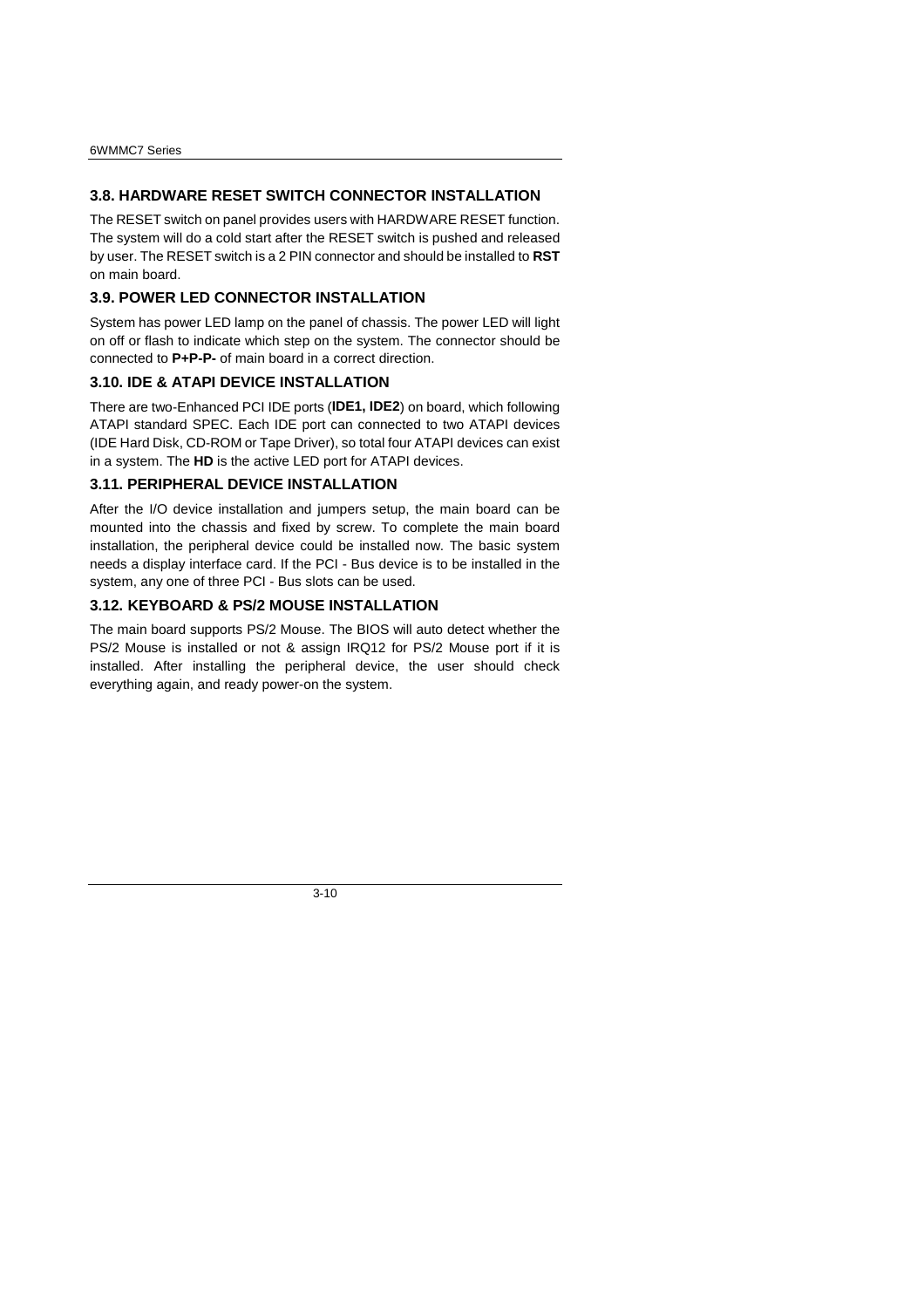# **4.BIOS CONFIGURATION**

Award's BIOS ROM has a built-in Setup program that allows users to modify the basic system configuration. This type of information is stored in battery-backed CMOS RAM so that it retains the Setup information when the power is turned off.

### **4.1. ENTERING SETUP**

Power On the computer and press <Del> immediately will allow you to enter Setup. If the message disappears before you respond and you still wish to enter Setup, restart the system to try again by turning it OFF then ON or pressing the "RESET" bottom on the system case. You may also restart by simultaneously press <Ctrl>, <Alt>, and <Del> keys.

### **4.2. CONTROL KEYS**

| Up arrow            | Move to previous item                                     |  |
|---------------------|-----------------------------------------------------------|--|
| Down arrow          | Move to next item                                         |  |
| Left arrow          | Move to the item in the left hand                         |  |
| Right arrow         | Move to the item in the right hand                        |  |
| Esc key             | Main Menu - Quit and not save changes into CMOS           |  |
|                     | Status Page Setup Menu and Option Page Setup Menu -       |  |
|                     | Exit current page and return to Main Menu                 |  |
| PgUp key            | Increase the numeric value or make changes                |  |
| PgDn key            | Decrease the numeric value or make changes                |  |
| F <sub>1</sub> key  | General help, only for Status Page Setup Menu and Option  |  |
|                     | Page Setup Menu                                           |  |
| F <sub>2</sub> key  | Reserved                                                  |  |
| F3 key              | Reserved                                                  |  |
| F4 key              | Reserved                                                  |  |
| F5 key              | Restore the previous CMOS value from CMOS, only for       |  |
|                     | Option Page Setup Menu                                    |  |
| F6 key              | Load the default CMOS value from Fail-Safe default table, |  |
|                     | only for Option Page Setup Menu                           |  |
| F7 key              | Load Optimized defaults                                   |  |
| F8 key              | Reserved                                                  |  |
| F9 key              | Reserved                                                  |  |
| F <sub>10</sub> key | Save all the CMOS changes and exit                        |  |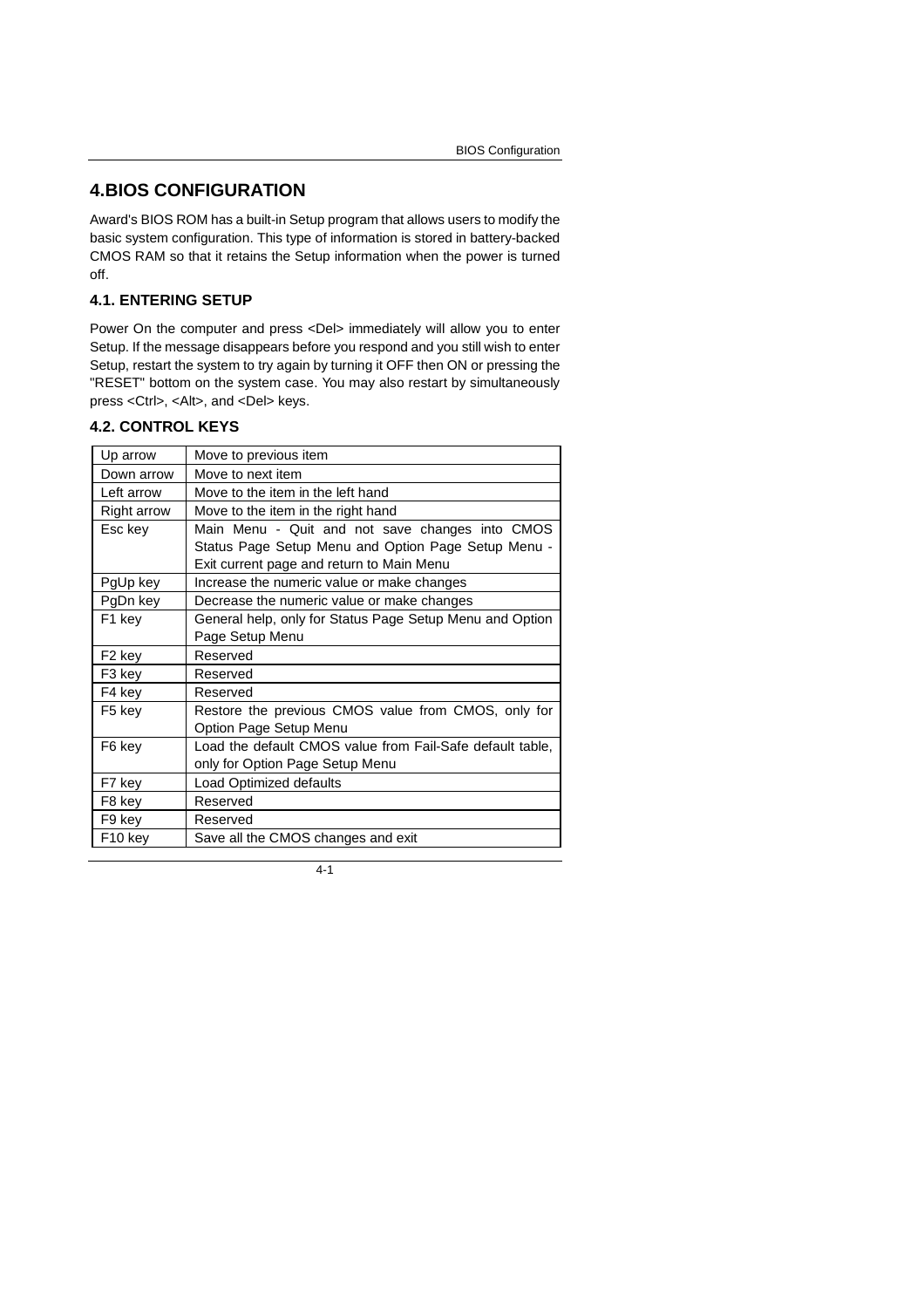#### **4.3. GETTING HELP**

#### *4.3.1. Main Menu*

The on-line description of the highlighted setup function is displayed at the bottom of the screen.

#### *4.3.2. Status Page Setup Menu / Option Page Setup Menu*

Press F1 to pop up a small help window that describes the appropriate keys to use and the possible selections for the highlighted item. To exit the Help Window press <Esc>.

#### **4.4. THE MAIN MENU (For Example:BIOS Ver.: FB)**

Once you enter Award BIOS CMOS Setup Utility, the Main Menu (Figure 4.1) will appear on the screen. The Main Menu allows you to select from nine setup functions and two exit choices. Use arrow keys to select among the items and press <Enter> to accept or enter the sub-menu.

| CMOS Setup Utility-Copyright (C) 1984-1999 Award Software |                             |  |
|-----------------------------------------------------------|-----------------------------|--|
| Standard CMOS Features                                    | ▶ Frequency/Voltage Control |  |
| ▶ Advanced BIOS Features                                  | Load Fail-Safe Defaults     |  |
| Advanced Chipset Features                                 | Load Optimized Defaults     |  |
| Integrated Peripherals                                    | Set Supervisor Password     |  |
| ▶ Power Management Setup                                  | Set User Password           |  |
| ▶ PnP/PCI Configurations                                  | Save & Exit Setup           |  |
| ▶ PC Health Status                                        | <b>Exit Without Saving</b>  |  |
| ESC:Ouit                                                  | ੀ↓→ ← : Select Item         |  |
| F10:Save & Exit Setup                                     |                             |  |
| Time, Date, Hard Disk Type                                |                             |  |

Figure 4.1: Main Menu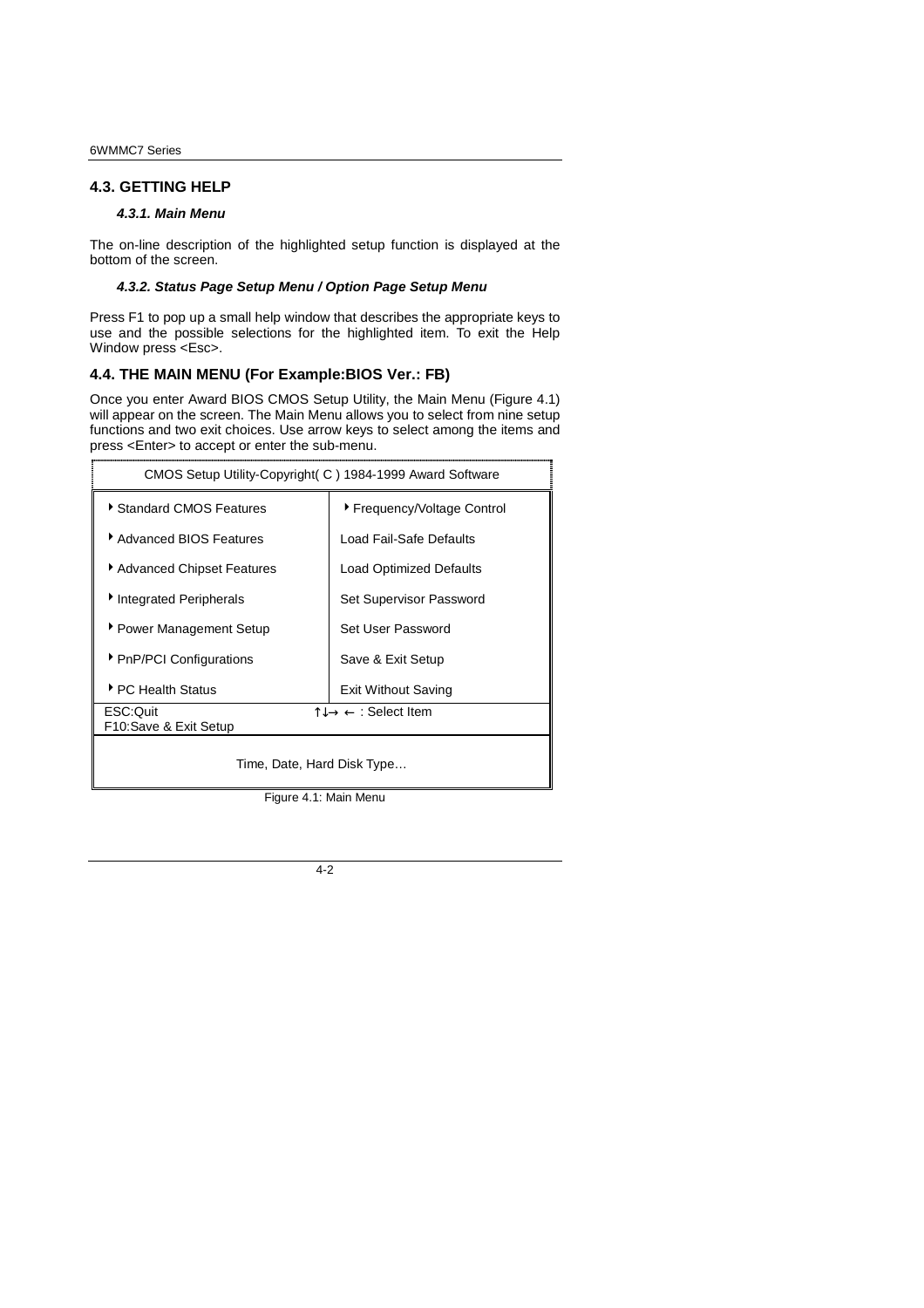• Standard CMOS Features

This setup page includes all the items in standard compatible BIOS.

• Advanced BIOS Features

This setup page includes all the items of Award special enhanced features.

• Advanced Chipset Features

This setup page includes all the items of chipset special features.

• Integrated Peripherals

This setup page includes all onboard peripherals.

• Power Management Setup

This setup page includes all the items of Green function features.

• PnP/PCI Configurations

This setup page includes all the configurations of PCI & PnP ISA resources.

• PC Health Status

This setup page is the System auto detect Temperature, voltage , fan, speed.

• Frequency/Voltage Control

This setup page is control CPU's clock and frequency ratio.

Load Fail-Safe Defaults

 Fail-Safe Defaults indicates the value of the system parameters which the system would be in safe configuration.

• Load Optimized Defaults

Optimized Defaults indicates the value of the system parameters which the system would be in best performance configuration.

Set Supervisor password

 Change, set, or disable password. It allows you to limit access to the system and Setup, or just to Setup.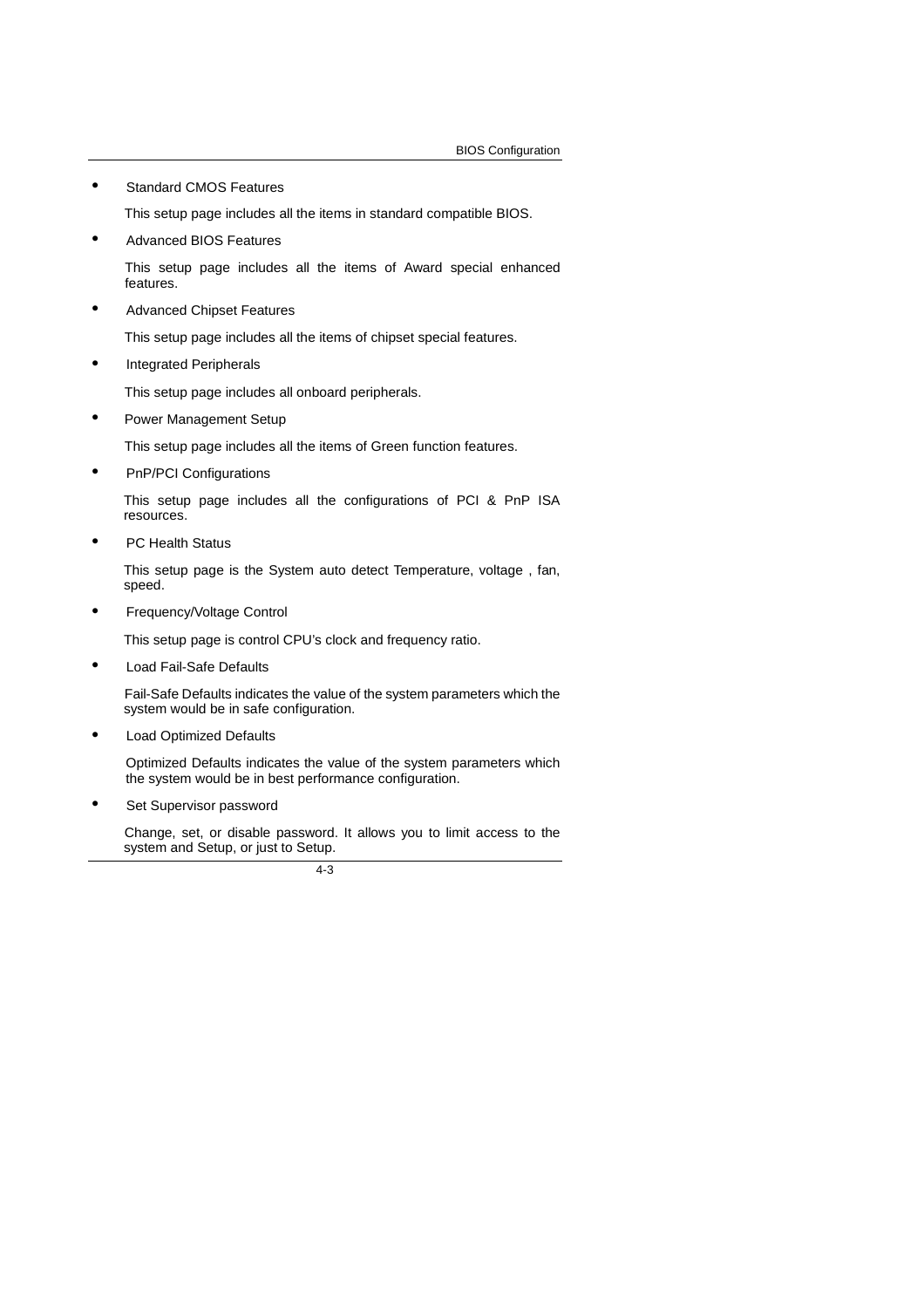• Set User password

Change, set, or disable password. It allows you to limit access to the system.

• Save & Exit Setup

Save CMOS value settings to CMOS and exit setup.

• Exit Without Saving

Abandon all CMOS value changes and exit setup.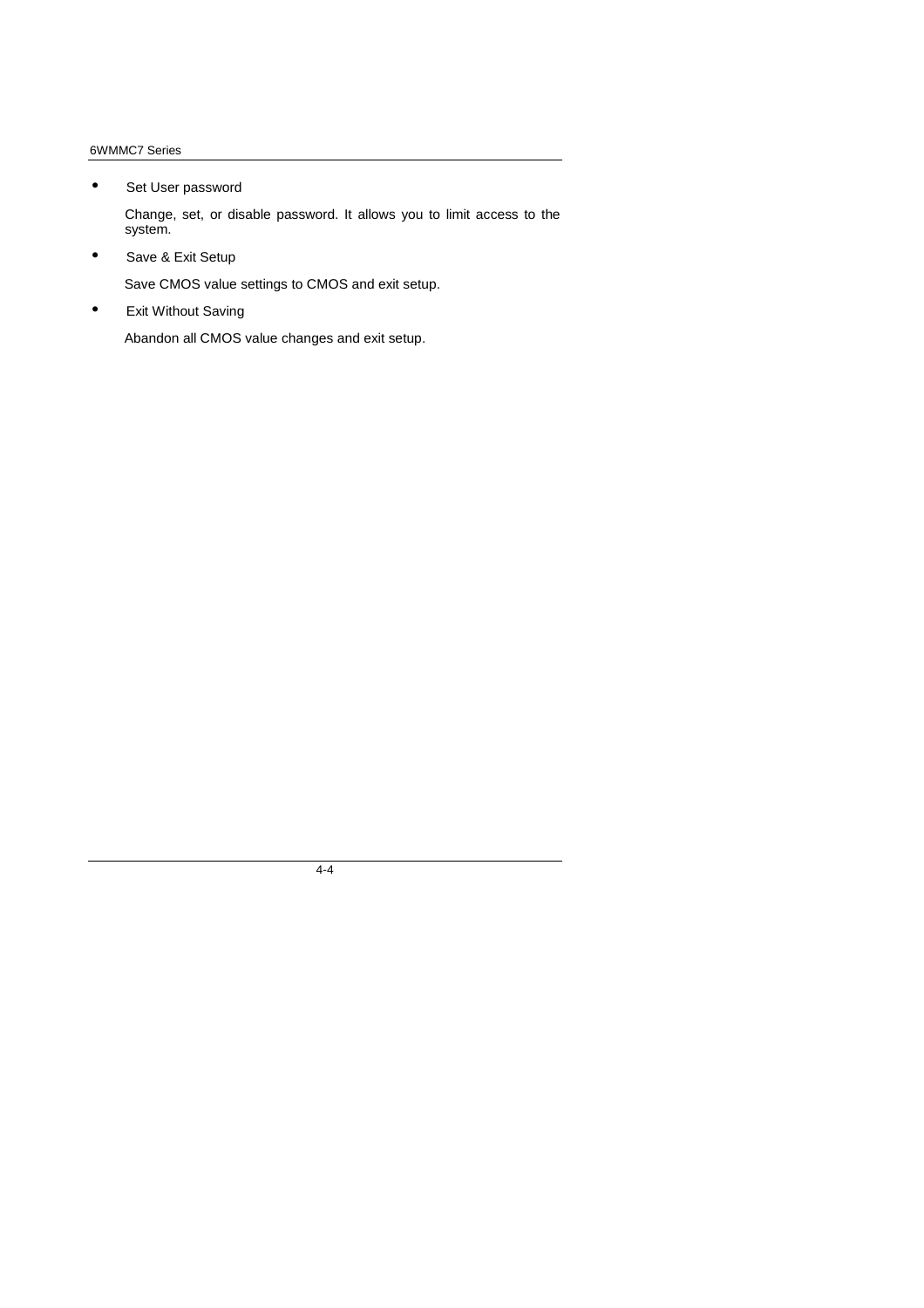### **4.5. STANDARD CMOS FEATURES MENU**

The items in Standard CMOS Setup Menu (Figure 4.2) are divided into 9 categories. Each category includes no, one or more than one setup items. Use the arrows to highlight the item and then use the <PgUp> or <PgDn> keys to select the value you want in each item.

| CMOS Setup Utility-Copyright( C ) 1984-1999 Award Software<br><b>Standard CMOS Features</b>                                                |                         |              |  |
|--------------------------------------------------------------------------------------------------------------------------------------------|-------------------------|--------------|--|
| Date (mm:dd:yy)<br>Thu, Jan 7 1999<br>Item Help                                                                                            |                         |              |  |
| Time (hh:mm:ss)                                                                                                                            | 2:31:24                 |              |  |
|                                                                                                                                            |                         | Menu Level ▶ |  |
| IDE Primary Master                                                                                                                         | <b>Press Enter None</b> |              |  |
| IDE Primary Slave                                                                                                                          | Press Enter None        | Change the   |  |
| IDE Secondary Master                                                                                                                       | Press Enter None        | Day, month,  |  |
| IDE Secondary Slave                                                                                                                        | Press Enter None        | Year and     |  |
|                                                                                                                                            |                         | century      |  |
| Drive A                                                                                                                                    | 1.44M, 3.5 in.          |              |  |
| Drive B                                                                                                                                    | None                    |              |  |
| Floppy 3 Mode Support                                                                                                                      | Disabled                |              |  |
| Video                                                                                                                                      | EGA / VGA               |              |  |
| Halt On                                                                                                                                    | All, But Keyboard       |              |  |
|                                                                                                                                            |                         |              |  |
| <b>Base Memory</b>                                                                                                                         | 640K                    |              |  |
| <b>Extended Memory</b>                                                                                                                     | 129024K                 |              |  |
| <b>Total Memory</b>                                                                                                                        | 130048K                 |              |  |
|                                                                                                                                            |                         |              |  |
|                                                                                                                                            |                         |              |  |
| 1↓→ ←Move Enter:Select +/-/PU/PD:Value F10:Save ESC:Exit F1:General Help<br>F5:Previous Values F6:Fail-Safe Defaults F7:Optimized Defaults |                         |              |  |
| Figure 4.2: Standard CMOS Features Menu                                                                                                    |                         |              |  |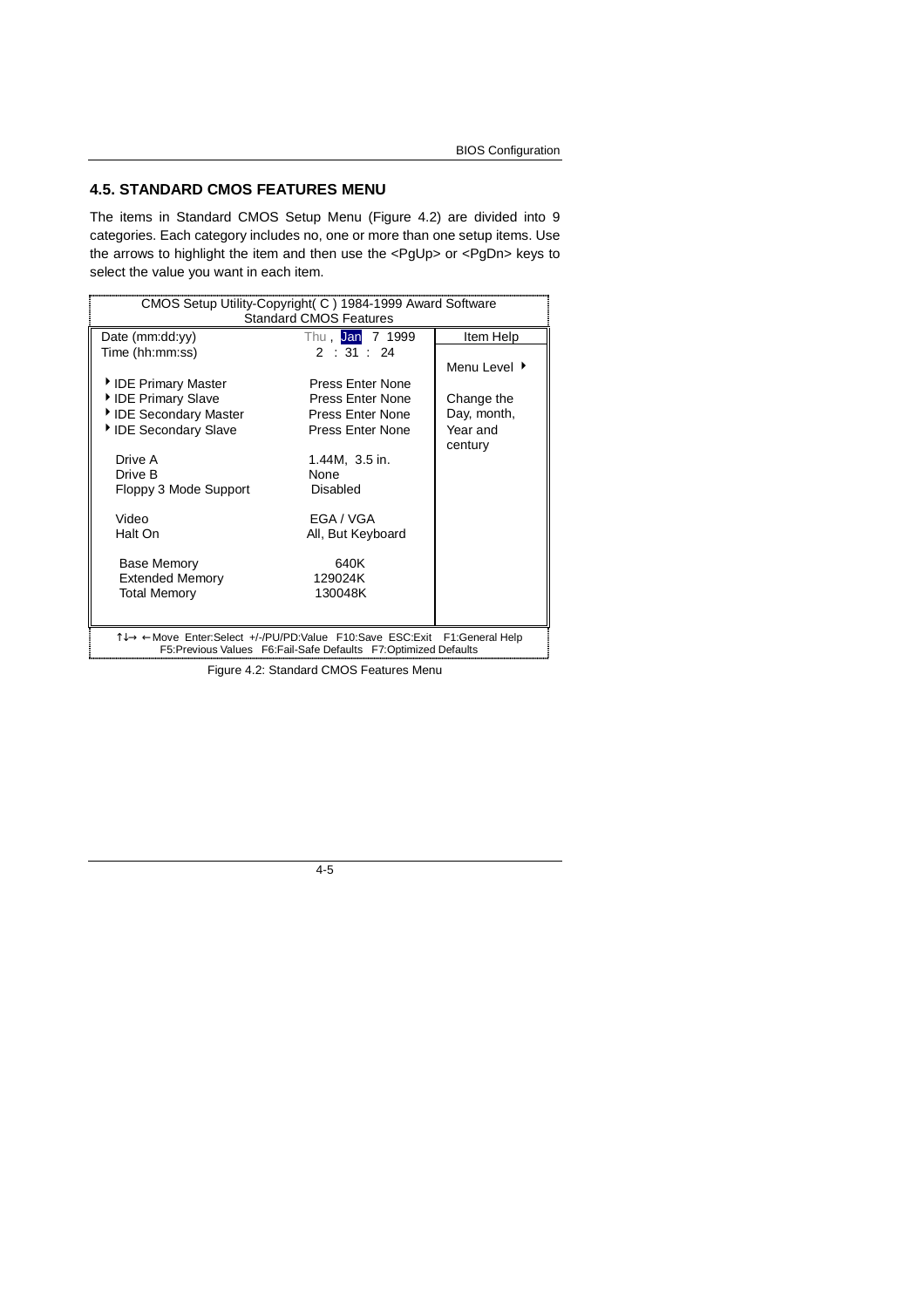#### • Date

The date format is <week>, <month> <day> <year>.

| week  | The week, from Sun to Sat, determined by the BIOS and is    |
|-------|-------------------------------------------------------------|
|       | display-only                                                |
| month | The month, Jan. Through Dec.                                |
| day   | The day, from 1 to 31 (or the maximum allowed in the month) |
| vear  | The year, from 1994 through 2079                            |

<sup>•</sup> Time

The times format in <hour> <minute> <second>. The time is calculated base on the 24-hour military-time clock. For example, 1 p.m. is 13:00:00.

• IDE Primary Master, Slave / Secondary Master, Slave

The category identifies the types of hard disk from drive C to F that has been installed in the computer. There are three types: auto type, manual definable type and none type user type is user-definable; Auto type which will automatically detect HDD type.

Note that the specifications of your drive must match with the drive table. The hard disk will not work properly if you enter improper information for this category.

If you select Manual type, related information will be asked to enter to the following items. Enter the information directly from the keyboard and press <Enter>. Such information should be provided in the documentation form your hard disk vendor or the system manufacturer.

| CYLS.          | Number of cylinders |
|----------------|---------------------|
| <b>HEADS</b>   | number of heads     |
| <b>PRECOMP</b> | write precomp       |
| LANDZONE       | Landing zone        |
| <b>SECTORS</b> | number of sectors   |

If a hard disk has not been installed select NONE and press <Enter>.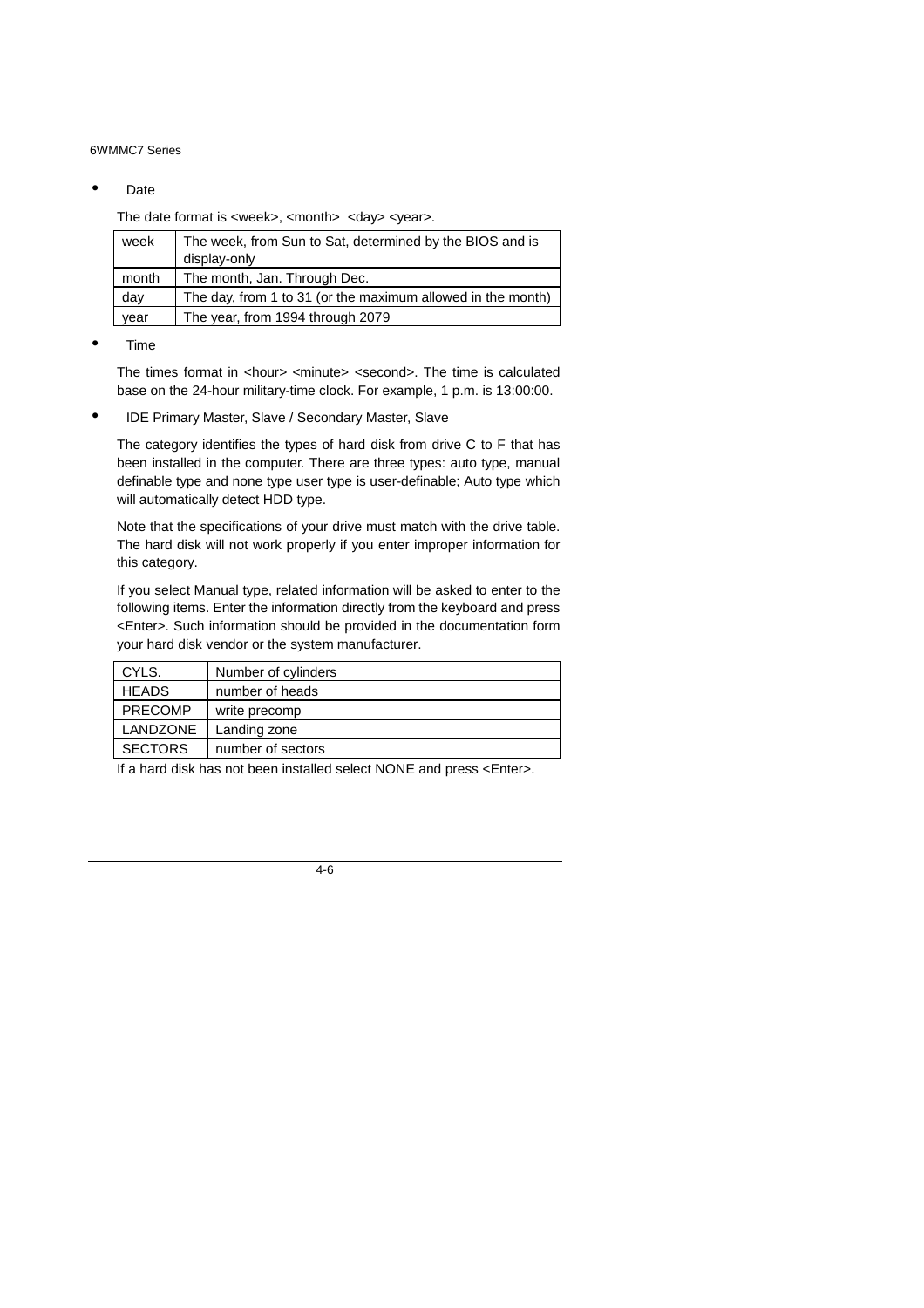### • Drive A type / Drive B type

The category identifies the types of floppy disk drive A or drive B that has been installed in the computer.

| None           | No floppy drive installed                             |  |
|----------------|-------------------------------------------------------|--|
| 360K, 5.25 in. | 5.25 inch PC-type standard drive; 360K byte capacity. |  |
| 1.2M, 5.25 in. | 5.25 inch AT-type high-density drive; 1.2M byte       |  |
|                | capacity (3.5 inch when 3 Mode is Enabled).           |  |
| 720K, 3.5 in.  | 3.5 inch double-sided drive; 720K byte capacity       |  |
| 1.44M, 3.5 in. | 3.5 inch double-sided drive; 1.44M byte capacity.     |  |
| 2.88M, 3.5 in. | 3.5 inch double-sided drive; 2.88M byte capacity.     |  |

### • Floppy 3 Mode Support (for Japan Area)

| Disabled    | Normal Floppy Drive.                  |
|-------------|---------------------------------------|
| Drive A     | Drive A is 3 mode Floppy Drive.       |
| Drive B     | Drive B is 3 mode Floppy Drive.       |
| <b>Both</b> | Drive A & B are 3 mode Floppy Drives. |

#### • Video

The category detects the type of adapter used for the primary system monitor that must match your video display card and monitor. Although secondary monitors are supported, you do not have to select the type in setup.

| EGA/VGA     | Enhanced Graphics Adapter/Video Graphics Array. For<br>EGA, VGA, SVGA, or PGA monitor adapters |  |
|-------------|------------------------------------------------------------------------------------------------|--|
| CGA 40      | Color Graphics Adapter, power up in 40 column mode                                             |  |
| CGA 80      | Color Graphics Adapter, power up in 80 column mode                                             |  |
| <b>MONO</b> | Monochrome<br>includes<br>resolution<br>high<br>adapter,<br>monochrome adapters                |  |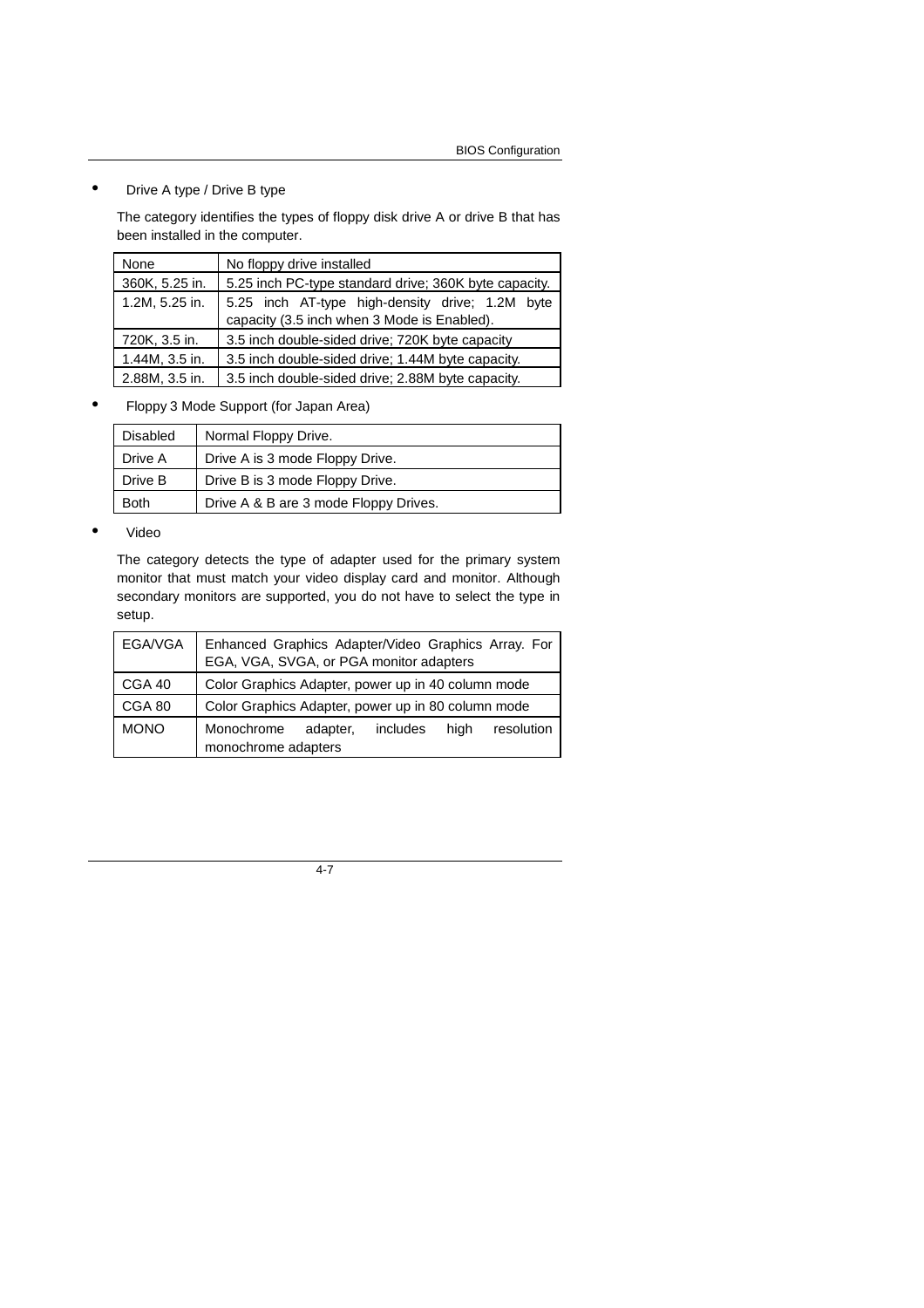#### • Halt on

The category determines whether the computer will stop if an error is detected during power up.

| <b>NO Errors</b>               | The system boot will not stop for any error that may<br>be detected and you will be prompted     |
|--------------------------------|--------------------------------------------------------------------------------------------------|
| All Errors                     | Whenever the BIOS detects a non-fatal error the<br>system will be stopped                        |
| All, But Keyboard<br>(Default) | The system boot will not stop for a keyboard error;<br>it will stop for all other errors         |
| All, But Diskette              | The system boot will not stop for a disk error; it will<br>stop for all other errors             |
| All, But Disk/Key              | The system boot will not stop for a keyboard or disk<br>error; it will stop for all other errors |

#### • Memory

The category is display-only which is determined by POST (Power On Self Test) of the BIOS.

### **Base Memory**

The POST of the BIOS will determine the amount of base (or conventional) memory installed in the system.

The value of the base memory is typically 512 K for systems with 512 K memory installed on the motherboard, or 640 K for systems with 640 K or more memory installed on the motherboard.

### **Extended Memory**

The BIOS determines how much extended memory is present during the POST.

This is the amount of memory located above 1 MB in the CPU's memory address map.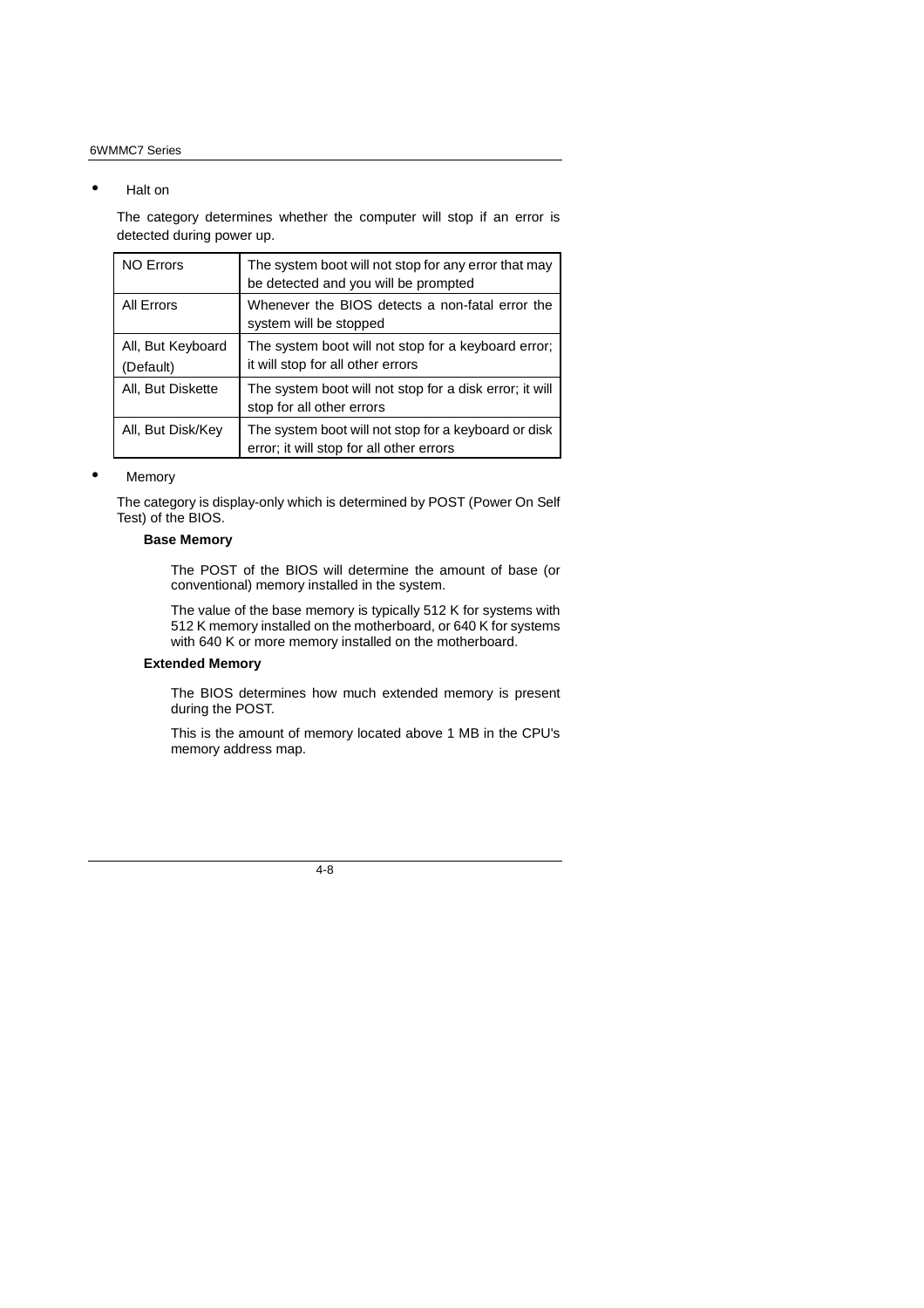### **4.6. Advanced BIOS Features**

| CMOS Setup Utility-Copyright (C) 1984-1999 Award Software<br><b>Advanced BIOS Features</b>                                                                                                                                                                                                              |                                                                                                |                                                                                                                                                                                                                                                                                            |
|---------------------------------------------------------------------------------------------------------------------------------------------------------------------------------------------------------------------------------------------------------------------------------------------------------|------------------------------------------------------------------------------------------------|--------------------------------------------------------------------------------------------------------------------------------------------------------------------------------------------------------------------------------------------------------------------------------------------|
| Virus Warning                                                                                                                                                                                                                                                                                           | Disabled                                                                                       | Item Help                                                                                                                                                                                                                                                                                  |
| <b>First Boot Device</b><br>Second Boot Device<br><b>Third Boot Device</b><br>Boot Up Floppy Seek<br>Boot Up NumLock Status<br><b>Typematic Rate Setting</b><br>Typematic Rate (Chars/Sec)<br>Typematic Delay (Msec)<br><b>Security Option</b><br>HDD S.M.A.R.T. Capability<br>Report No FDD For WIN 95 | Floppy<br>$HDD-0$<br>LS120<br>Enabled<br>ON<br>Disabled<br>6<br>250<br>Setup<br>Disabled<br>N٥ | Menu Level ▶<br>Allows you to<br>choose the VIRUS<br>Warning feature<br>For IDE Hard disk<br>Boot sector<br>Protection. If this<br>Function is enable<br>And someone<br>Attempt to write<br>Data into this area<br>. BIOS will show<br>A warning<br>Message on<br>Screen and alarm<br>beep |
| T↓→ ← Move Enter:Select +/-/PU/PD:Value F10:Save ESC:Exit F1:General Help<br>F5: Previous Values F6: Fail-Safe Defaults F7: Optimized Defaults                                                                                                                                                          |                                                                                                |                                                                                                                                                                                                                                                                                            |
|                                                                                                                                                                                                                                                                                                         | Figure 4.3: Advanced BIOS Features Setup                                                       |                                                                                                                                                                                                                                                                                            |

### • Virus Warning

If it is set to enable, the category will flash on the screen when there is any attempt to write to the boot sector or partition table of the hard disk drive. The system will halt and the following error message will appear in the mean time. You can run anti-virus program to locate the problem.

Default value is Disabled.

| Enabled  | Activate automatically when the system boots up causing a |
|----------|-----------------------------------------------------------|
|          | warning message to appear when anything attempts to       |
|          | access the boot sector or hard disk partition table       |
| Disabled | No warning message to appear when anything attempts to    |
|          | access the boot sector or hard disk partition table       |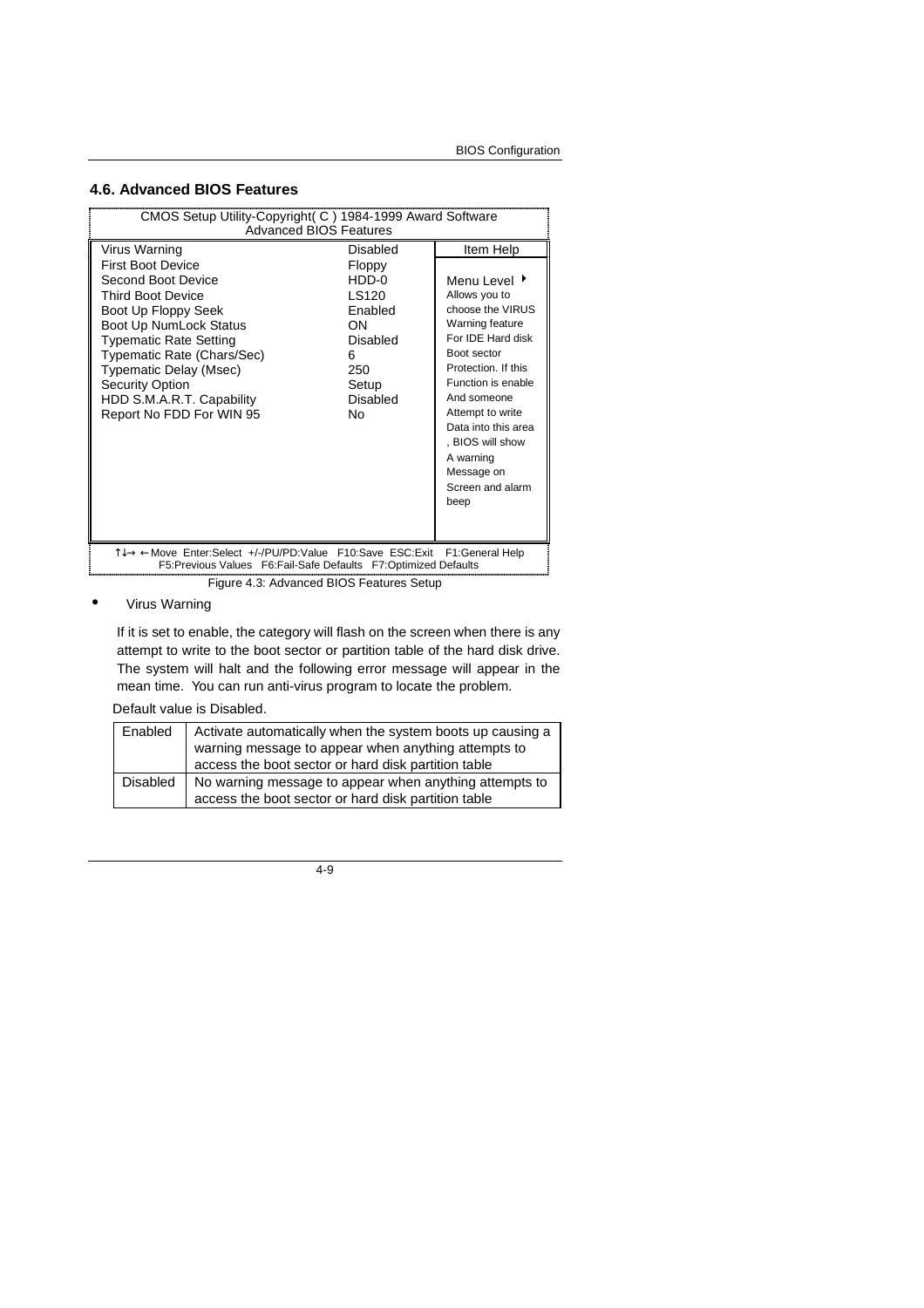First / Second / Third Boot device

The default value is Floppy / HDD-0 / LS120.

| Floppy         | Select your boot device priority by Floppy  |
|----------------|---------------------------------------------|
| <b>LS120</b>   | Select your boot device priority by LS120   |
| $HDD-0-3$      | Select your boot device priority by HDD-0~3 |
| <b>SCSI</b>    | Select your boot device priority by SCSI    |
| <b>CDROM</b>   | Select your boot device priority by CDROM   |
| ZIP100         | Select your boot device priority by ZIP100  |
| <b>Disable</b> | Disable this function                       |
| LAN            | Select your boot device priority by LAN     |

• Boot Up Floppy Seek

During POST, BIOS will determine the floppy disk drive installed is 40 or 80 tracks. 360 K type is 40 tracks 720 K, 1.2 M and 1.44 M are all 80 tracks. The default value is Enabled.

| Enabled         | BIOS searches for floppy disk drive to determine it is 40 or<br>80 tracks. Note that BIOS can not tell from 720 K, 1.2 M or<br>1.44 M drive type as they are all 80 tracks |
|-----------------|----------------------------------------------------------------------------------------------------------------------------------------------------------------------------|
| <b>Disabled</b> | BIOS will not search for the type of floppy disk drive by track<br>number. Note that there will not be any warning message if<br>the drive installed is 360 K              |

Boot Up NumLock Status

The default value is On.

| On  | Keypad is number keys. |
|-----|------------------------|
| Off | Keypad is arrow keys.  |

**Typematic Rate Setting** 

The default value is Disabled.

| Enabled   Enable Keyboard Typematic rate setting.   |
|-----------------------------------------------------|
| Disabled   Disable Keyboard Typematic rate setting. |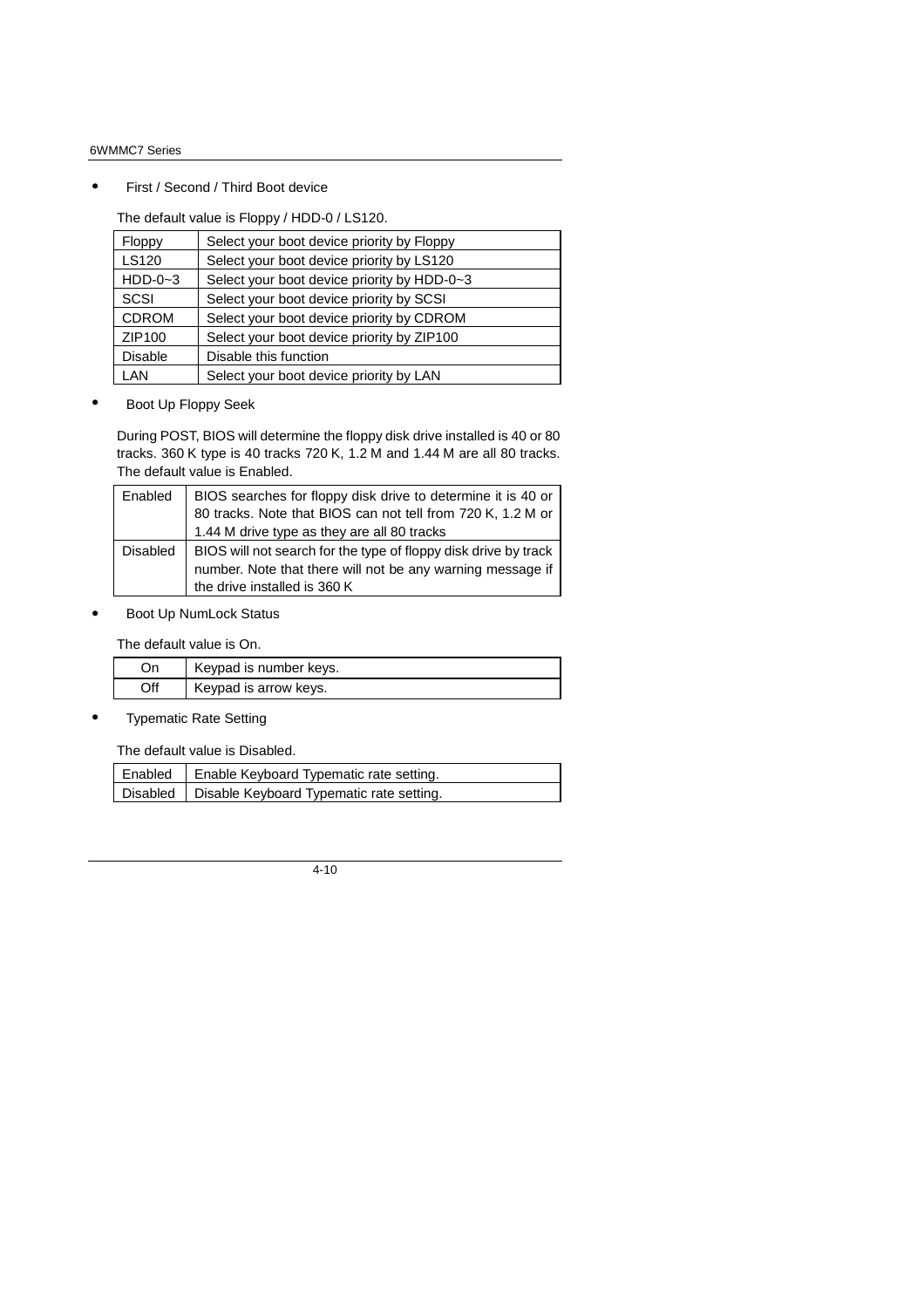• Typematic Rate (Chars / Sec.)

The default value is 6.

| 6-30 | Set the maximum Typematic rate from 6 chars. Per second |
|------|---------------------------------------------------------|
|      | to 30 characters. Per second.                           |

• Typematic Delay (Msec.)

The default value is 250.

| 250-1000 Set the time delay from first key to repeat the same key in to |
|-------------------------------------------------------------------------|
| computer.                                                               |

• Security Option

This category allows you to limit access to the system and Setup, or just to Setup. The default value is Setup.

| System | The system can not boot and can not access to Setup page<br>will be denied if the correct password is not entered at the<br>prompt |
|--------|------------------------------------------------------------------------------------------------------------------------------------|
| Setup  | The system will boot, but access to Setup will be denied if<br>the correct password is not entered at the prompt                   |

• HDD S.M.A.R.T. Capability

The default value is Disable.

| Enable  | Enable HDD S.M.A.R.T. Capability  |
|---------|-----------------------------------|
| Disable | Disable HDD S.M.A.R.T. Capability |

• Report No FDD For WIN 95

The default value is No.

| l No | Assign IRQ6 For FDD.           |
|------|--------------------------------|
| Yes  | FDD Detect IRQ6 Automatically. |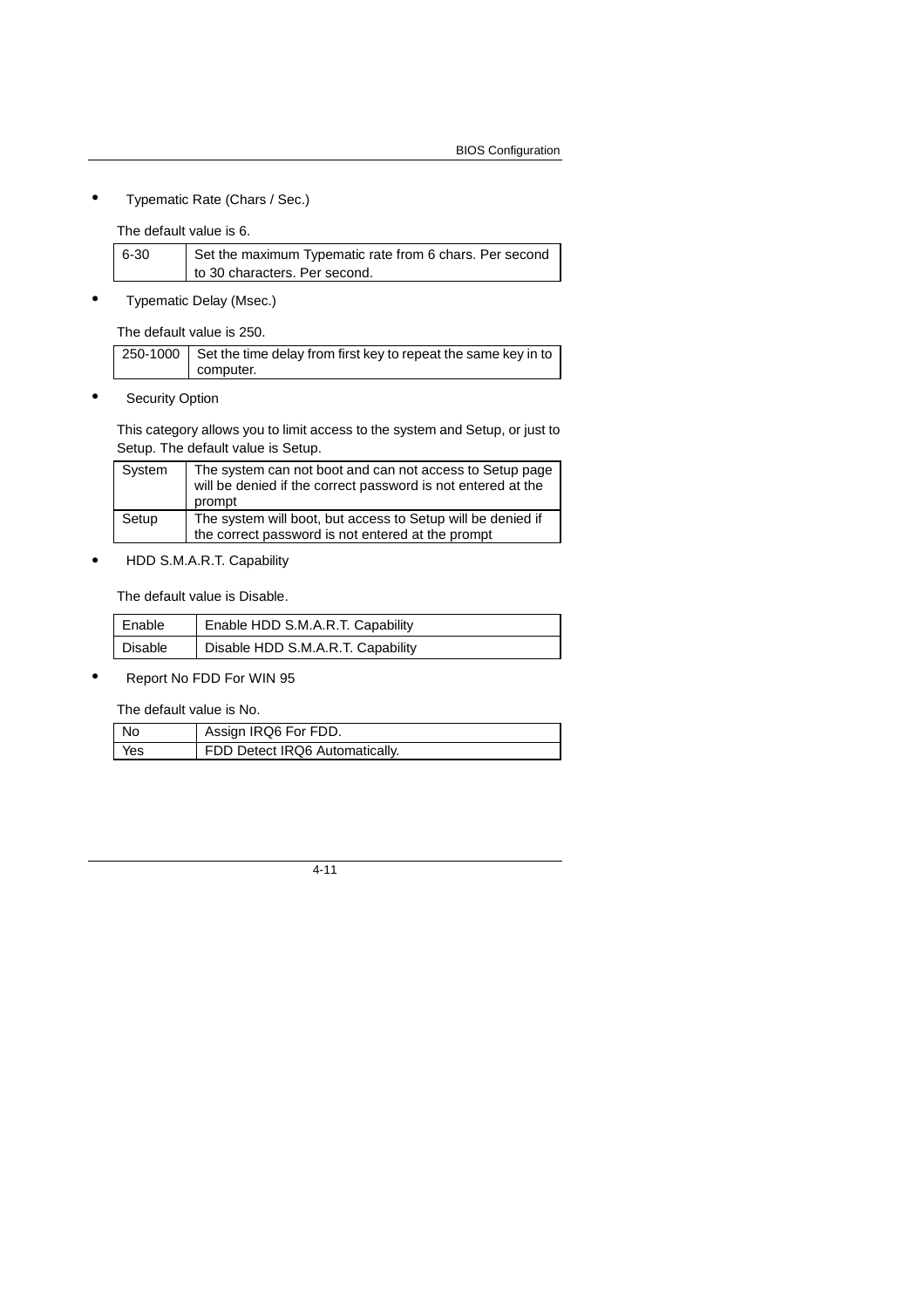# **4.7. Advanced Chipset Features**

| CMOS Setup Utility-Copyright (C) 1984-1999 Award Software                                                                          | <b>Advanced Chipset Features</b> |                 |
|------------------------------------------------------------------------------------------------------------------------------------|----------------------------------|-----------------|
| <b>Top Performance</b>                                                                                                             | <b>Disabled</b>                  | Item Help       |
| <b>SDRAM CAS Latency Time</b>                                                                                                      | Auto                             |                 |
| <b>SDRAM Cycle Time Tras/Trc</b>                                                                                                   | 5/7                              | Menu Level ▶    |
| SDRAM RAS-to-CAS Delay                                                                                                             | 2                                |                 |
| <b>SDRAM RAS Precharge Time</b>                                                                                                    | 2                                |                 |
| <b>SDRAM Buffer Strength</b>                                                                                                       | Auto                             |                 |
| <b>Delayed Transaction</b>                                                                                                         | <b>Disabled</b>                  |                 |
| <b>Local Memory Frequency</b>                                                                                                      | 100 MHz                          |                 |
| * Onboard Display Cache Setting *<br>Initial Display Cache<br>Display Cache Timing                                                 | Enabled<br>Auto                  |                 |
| T↓→ ← Move Enter: Select +/-/PU/PD: Value F10: Save ESC: Exit<br>F5: Previous Values F6: Fail-Safe Defaults F7: Optimized Defaults |                                  | F1:General Help |

Figure 4.4: Advanced Chipset Features Setup

### • Top Performance

The default value is Disabled

| Disabled   Set Top Performance Disabled. |
|------------------------------------------|
| Enabled   Set Top Performance Enabled.   |

• SDRAM CAS latency Time

The default value is Auto

|      | For 67 / 83 MHz SDRAM DIMM module. |
|------|------------------------------------|
|      | For 100 MHz SDRAM DIMM module.     |
| Auto | Set SDRAM CAS latency Time to Auto |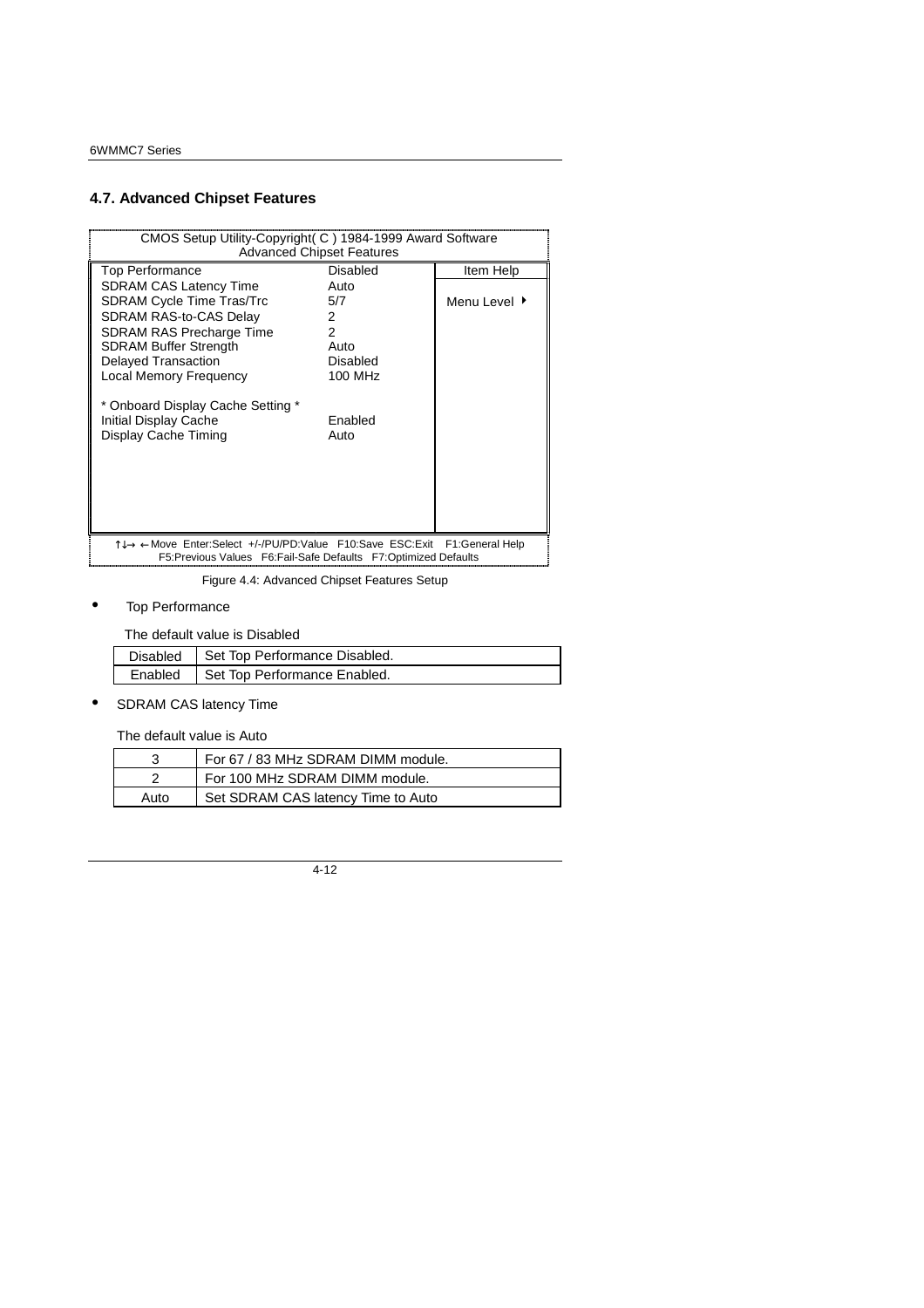• SDRAM Cycle Time Tras/Trc

The default value is 5/7

| 6/8 | Set DRAM Tras/Trc Cycle time is 6/8 SCLKs. |
|-----|--------------------------------------------|
| 5/7 | Set DRAM Tras/Trc Cycle time is 5/7 SCLKs. |

• SDRAM RAS- to-CAS delay

The default value is 2

| Set SDRAM RAS- to-CAS delay 3 SCLKs. |
|--------------------------------------|
| Set SDRAM RAS-to-CAS delay 2 SCLKs.  |

• SDRAM RAS Precharge

The default value is 2.

| Set SDRAM RAS Precharge is 3. |
|-------------------------------|
| Set SDRAM RAS Precharge is 2. |

• SDRAM Buffer Strength

The default value is Auto.

| Auto   | Set SDRAM Buffer Strength Auto.   |
|--------|-----------------------------------|
| Auto-1 | Set SDRAM Buffer Strength Auto-1. |
| Auto+1 | Set SDRAM Buffer Strength Auto+1. |

• Delayed Transaction

The default value is Disabled.

| Disabled   Normal operation.                   |
|------------------------------------------------|
| Enabled   For slow speed ISA device in system. |

• Local Memory Frequency

The default value is 100MHz.

| 100MHz   Set Local Memory Frequency to 100MHz. |
|------------------------------------------------|
| 133MHz   Set Local Memory Frequency to 133MHz. |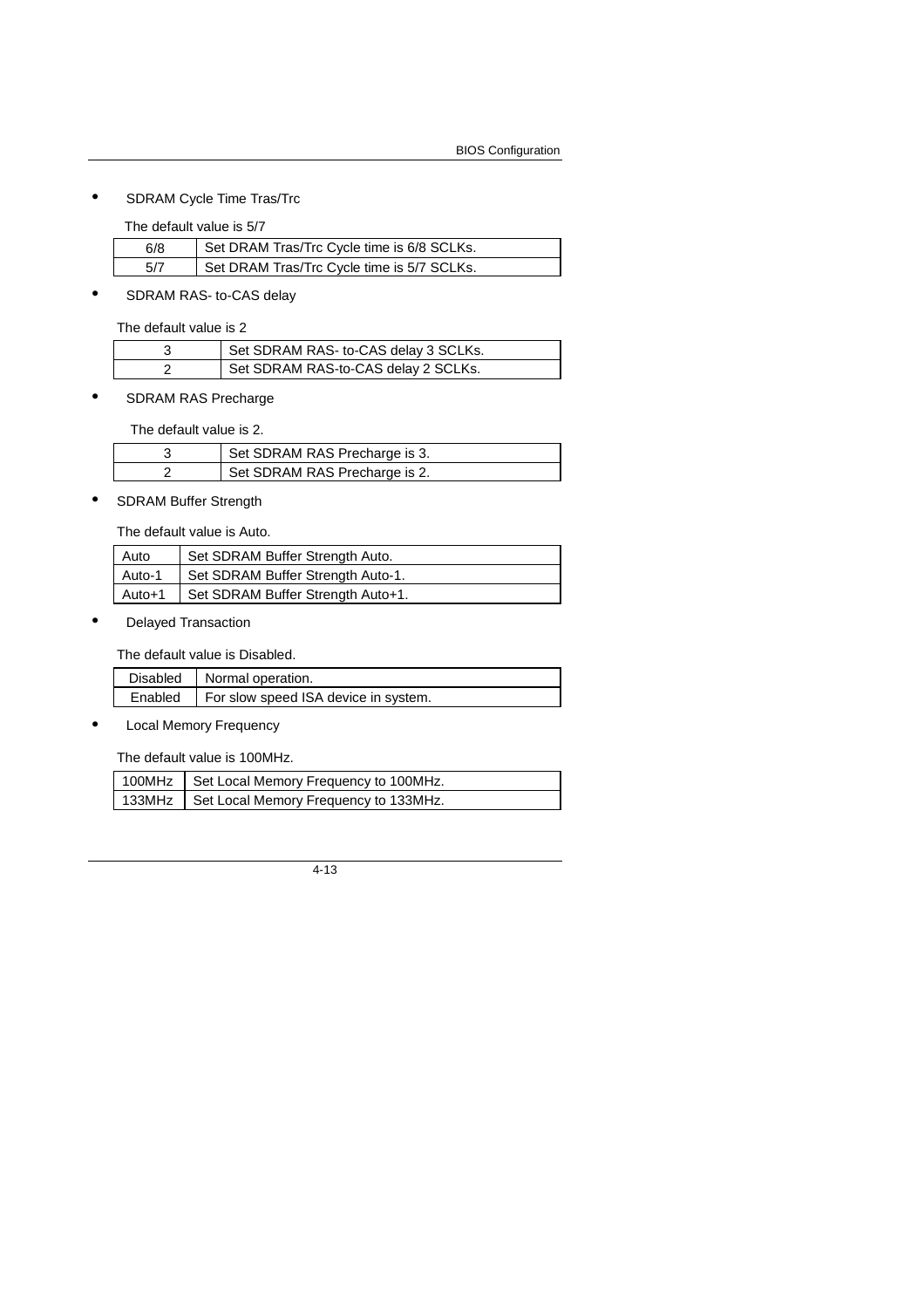• Initialize Display Cache

The default value is Enabled.

| Disabled   Disabled Initialize Display Cache. |
|-----------------------------------------------|
| Enabled   Enabled Initialize Display Cache.   |

• Display Cache Timing

The default value is Auto.

| Fast   | Set Display Cache Timing to Fast.   |
|--------|-------------------------------------|
| Normal | Set Display Cache Timing to Normal. |
| Auto   | Set Display Cache Timing to Auto.   |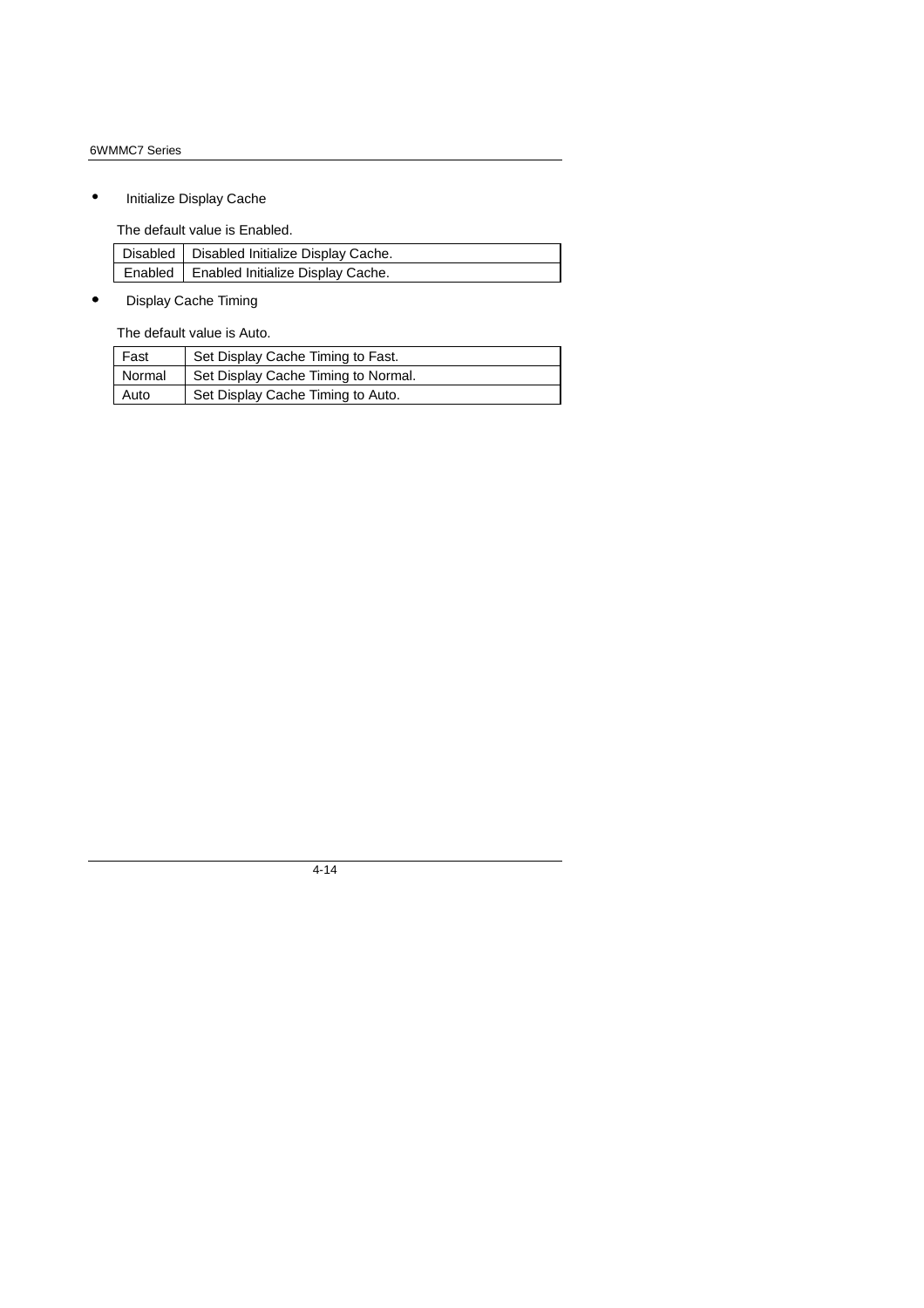# **4.8. Integrated Peripherals**

| CMOS Setup Utility-Copyright(C) 1984-1999 Award Software                                                                    |                               |                 |
|-----------------------------------------------------------------------------------------------------------------------------|-------------------------------|-----------------|
|                                                                                                                             | <b>Integrated Peripherals</b> |                 |
| On-Chip Primary PCI IDE                                                                                                     | Enabled                       | Item Help       |
| On-Chip Secondary PCI IDE                                                                                                   | Enabled                       |                 |
| <b>IDE Primary Master PIO</b>                                                                                               | Auto                          | Menu Level ▶    |
| <b>IDE Primary Slave PIO</b>                                                                                                | Auto                          |                 |
| <b>IDE Secondary Master PIO</b>                                                                                             | Auto                          |                 |
| <b>IDE Secondary Slave PIO</b>                                                                                              | Auto                          |                 |
| <b>IDE Primary Master UDMA</b>                                                                                              | Auto                          |                 |
| <b>IDE Primary Slave UDMA</b>                                                                                               | Auto                          |                 |
| <b>IDE Secondary Master UDMA</b>                                                                                            | Auto                          |                 |
| <b>IDE Secondary Slave UDMA</b>                                                                                             | Auto                          |                 |
| <b>USB Controller</b>                                                                                                       | Enabled                       |                 |
| <b>USB Keyboard Support</b>                                                                                                 | <b>Disabled</b>               |                 |
| Init Display First                                                                                                          | <b>PCI Slot</b>               |                 |
| AC97 Audio                                                                                                                  | Auto                          |                 |
| AC97 Modem                                                                                                                  | Auto                          |                 |
| <b>IDE HDD Block Mode</b>                                                                                                   | Enabled                       |                 |
| <b>Onboard FDC Controller</b>                                                                                               | Enabled                       |                 |
| <b>Onboard Serial Port 1</b>                                                                                                | Auto                          |                 |
| <b>Onboard Serial Port 2</b>                                                                                                | Auto                          |                 |
| <b>UART Mode Select</b>                                                                                                     | Normal                        |                 |
| *RxD, TxD Active                                                                                                            | Hi,Lo                         |                 |
| *IR Transmittiion delay                                                                                                     | Enabled                       |                 |
| <b>Onboard Parallel Port</b><br>378/IRQ7                                                                                    |                               |                 |
| <b>Parallel Port Mode</b>                                                                                                   | <b>SPP</b>                    |                 |
| *EPP Mode Select                                                                                                            | <b>EPP1.7</b>                 |                 |
| <b>Game Port Address</b>                                                                                                    | 201                           |                 |
| Midi Port Address                                                                                                           | 330                           |                 |
| Midi Port IRQ                                                                                                               | 10                            |                 |
|                                                                                                                             |                               |                 |
|                                                                                                                             |                               |                 |
| 1↓→←Move Enter:Select +/-/PU/PD:Value F10:Save ESC:Exit<br>F5:Previous Values  F6:Fail-Safe Defaults  F7:Optimized Defaults |                               | F1:General Help |
|                                                                                                                             |                               |                 |

Figure 4.5: Integrated Peripherals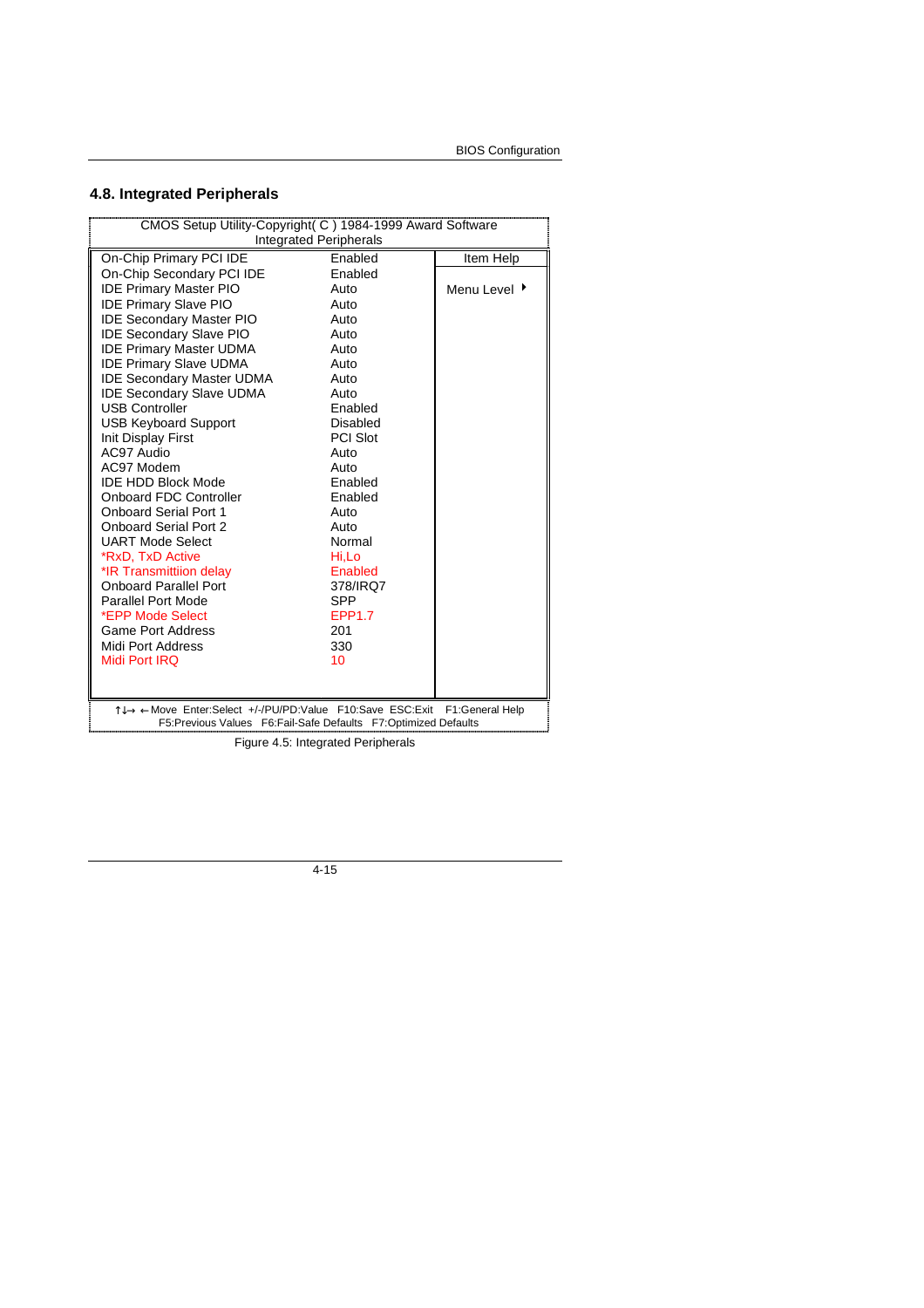• On-Chip Primary PCI IDE

The default value is Enabled.

| Enabled   Enable onboard 1st channel IDE port.   |
|--------------------------------------------------|
| Disabled   Disable onboard 1st channel IDE port. |

• On-Chip Secondary PCI IDE

The default value is Enabled.

| Enabled   Enable onboard 2nd channel IDE port.   |
|--------------------------------------------------|
| Disabled   Disable onboard 2nd channel IDE port. |

• IDE Primary Master PIO (for onboard IDE 1st channel).

The default value is Auto.

| Auto    | BIOS will automatically detect the IDE HDD Accessing |
|---------|------------------------------------------------------|
|         | mode.                                                |
| Mode0~4 | Manually set the IDE Accessing mode.                 |

• IDE Primary Slave PIO (for onboard IDE 1st channel).

The default value is Auto.

| Auto    | BIOS will automatically detect the IDE HDD Accessing |
|---------|------------------------------------------------------|
|         | mode.                                                |
| Mode0~4 | Manually set the IDE Accessing mode.                 |

• IDE Secondary Master PIO (for onboard IDE 2nd channel).

The default value is Auto.

| Auto    | BIOS will automatically detect the IDE HDD Accessing |
|---------|------------------------------------------------------|
|         | mode.                                                |
| Mode0~4 | Manually set the IDE Accessing mode.                 |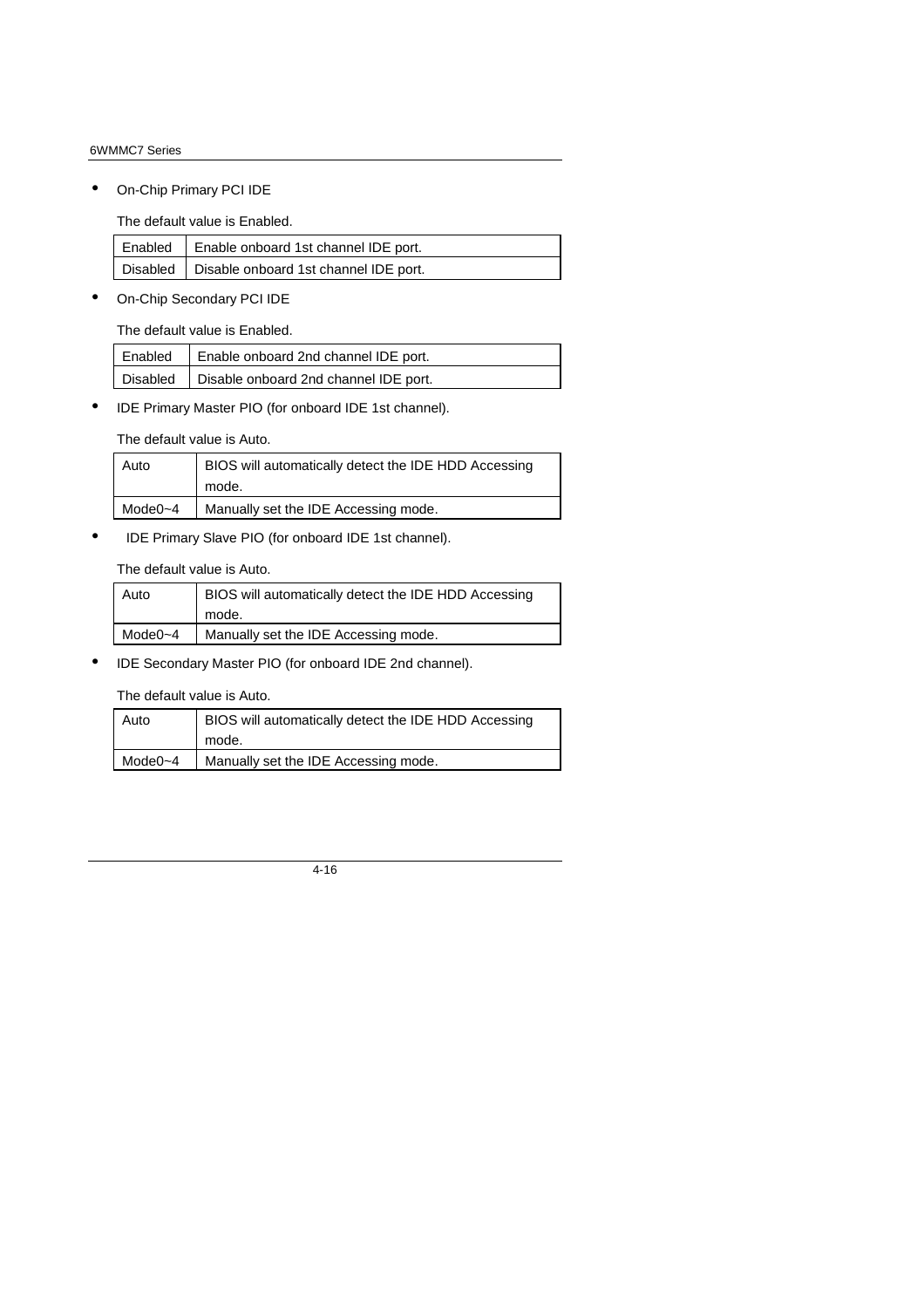• IDE Secondary Slave PIO (for onboard IDE 2nd channel).

The default value is Auto.

| Auto    | BIOS will automatically detect the IDE HDD Accessing<br>mode. |
|---------|---------------------------------------------------------------|
| Mode0~4 | Manually set the IDE Accessing mode.                          |

• IDE Primary Master UDMA.

The default value is Auto.

| Auto     | BIOS will automatically detect the IDE HDD Accessing<br>mode. |
|----------|---------------------------------------------------------------|
| Disabled | Disable UDMA function.                                        |

• IDE Primary Slave UDMA.

The default value is Auto.

| Auto     | BIOS will automatically detect the IDE HDD Accessing |
|----------|------------------------------------------------------|
|          | mode.                                                |
| Disabled | Disable UDMA function.                               |

• IDE Secondary Master UDMA.

The default value is Auto.

| Auto     | BIOS will automatically detect the IDE HDD Accessing |
|----------|------------------------------------------------------|
|          | mode.                                                |
| Disabled | Disable UDMA function.                               |

• IDE Secondary Slave UDMA.

The default value is Auto.

| Auto     | BIOS will automatically detect the IDE HDD Accessing |
|----------|------------------------------------------------------|
|          | mode.                                                |
| Disabled | Disable UDMA function.                               |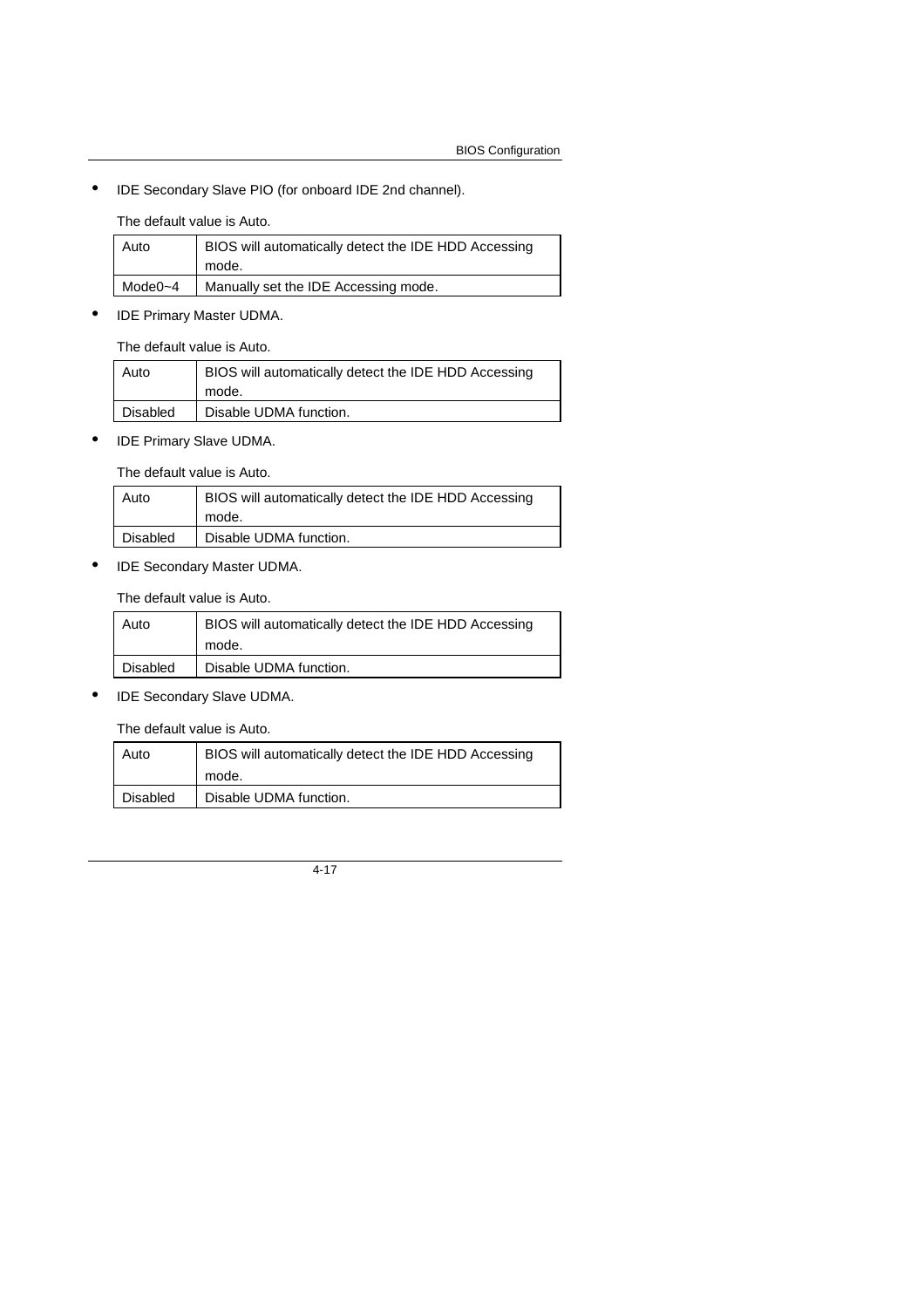• USB Controller

The default value is Enabled.

| Enabled | Enable USB Controller.             |
|---------|------------------------------------|
|         | Disabled   Disable USB Controller. |

• USB Keyboard Support

The default value is Disabled.

| Enabled   Enable USB Keyboard Support.   |
|------------------------------------------|
| Disabled   Disable USB Keyboard Support. |

• Init Display First

The default value is PCI Slot.

| PCI Slot   Set Init Display First to PCI Slot.   |
|--------------------------------------------------|
| Onboard   Set Init Display First to onboard AGP. |

• AC'97 Audio

The default value is Auto.

| Enabled  | Enabled AC'97 Audio.     |
|----------|--------------------------|
| Disabled | Disabled AC'97 Audio.    |
| Auto     | Set AC'97 Audio to Auto. |

• AC'97 Modem

The default value is Auto.

| Enabled  | Enabled AC'97 Modem.     |
|----------|--------------------------|
| Disabled | Disabled AC'97 Modem.    |
| Auto     | Set AC'97 Modem to Auto. |

• IDE HDD Block Mode

The default value is Enabled.

| Enabled | Enable IDE HDD Block Mode             |
|---------|---------------------------------------|
|         | Disabled   Disable IDE HDD Block Mode |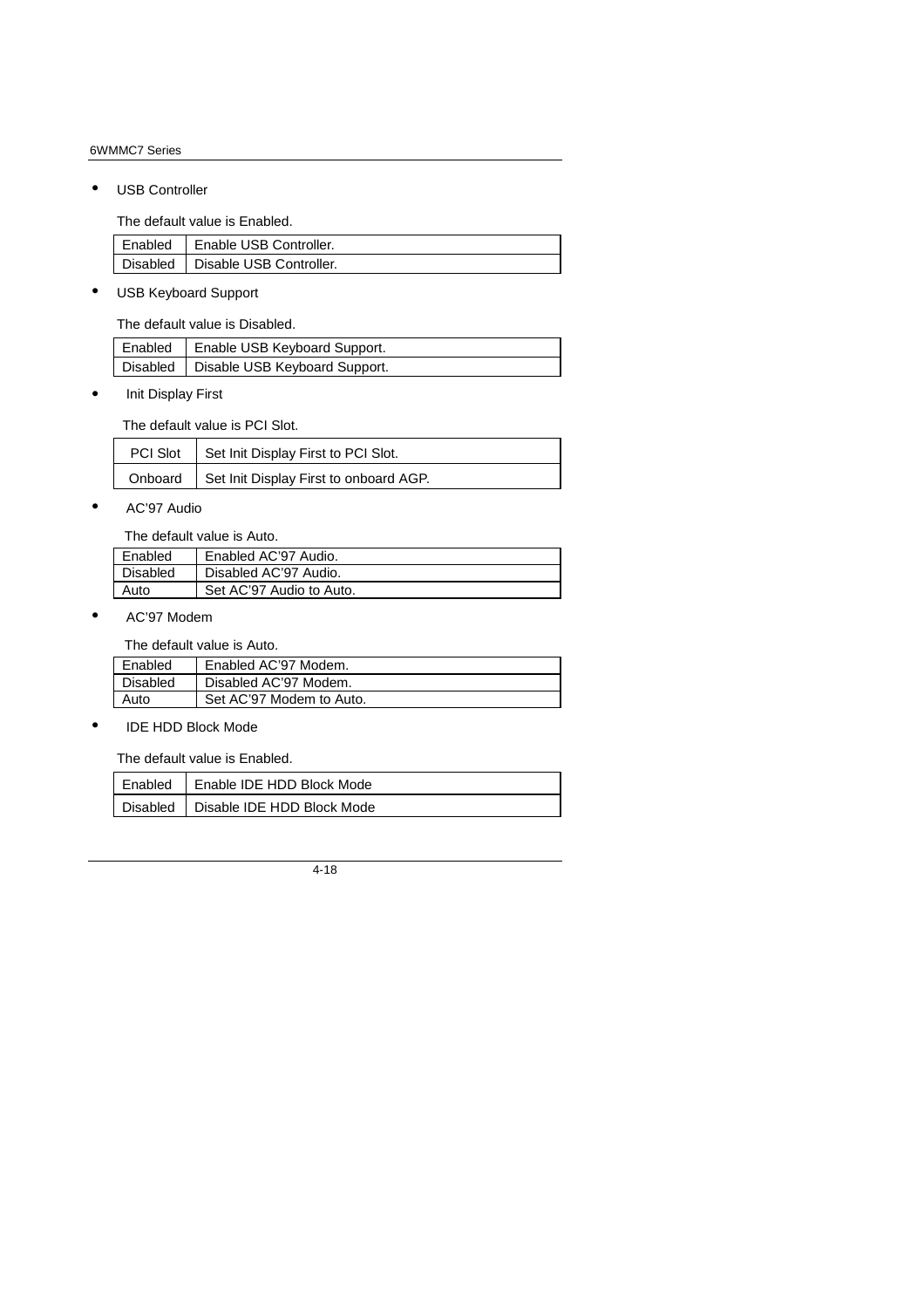• Onboard FDC Controller

The default value is Enabled.

| Enabled   Enable onboard FDC port.   |
|--------------------------------------|
| Disabled   Disable onboard FDC port. |

• Onboard Serial Port 1

The default value is Auto.

| Auto            | BIOS will automatically setup the port 1 address. |
|-----------------|---------------------------------------------------|
| 3F8/IRQ4        | Enable onboard Serial port 1 and address is 3F8.  |
| 2F8/IRQ3        | Enable onboard Serial port 1 and address is 2F8.  |
| 3E8/IRQ4        | Enable onboard Serial port 1 and address is 3E8.  |
| 2E8/IRQ3        | Enable onboard Serial port 1 and address is 2E8.  |
| <b>Disabled</b> | Disable onboard Serial port 1.                    |

• Onboard Serial Port 2

The default value is Auto.

| Auto            | BIOS will automatically setup the port 2 address. |
|-----------------|---------------------------------------------------|
| 3F8/IRQ4        | Enable onboard Serial port 2 and address is 3F8.  |
| 2F8/IRQ3        | Enable onboard Serial port 2 and address is 2F8.  |
| 3E8/IRQ4        | Enable onboard Serial port 2 and address is 3E8.  |
| 2E8/IRQ3        | Enable onboard Serial port 2 and address is 2E8.  |
| <b>Disabled</b> | Disable onboard Serial port 2.                    |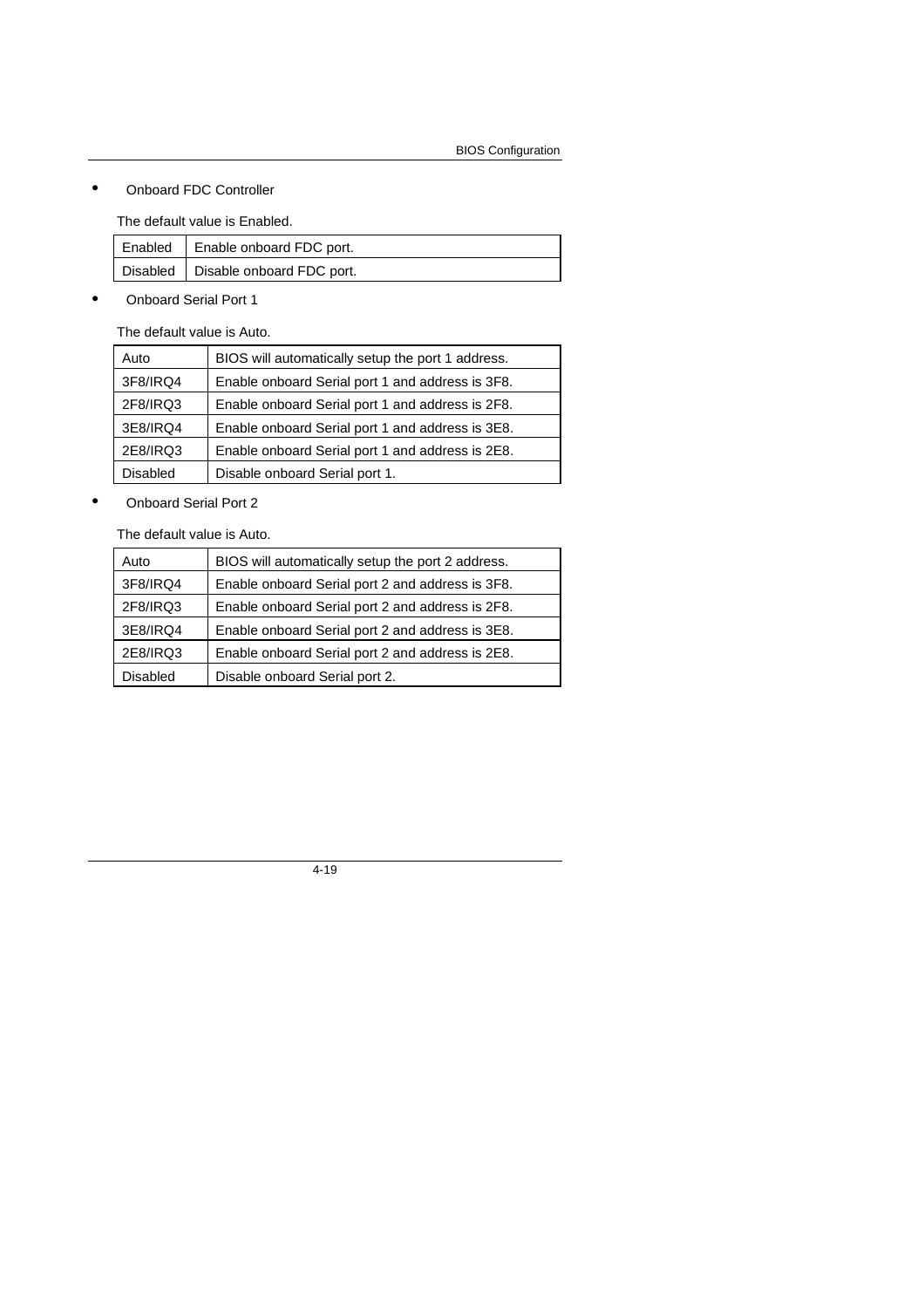• UART Mode Select

 (This item allows you to determine which Infra Red(IR) function of Onboard I/O chip)

The default value is Normal

| ASKIR  | Onboard I/O chip supports ASKIR.  |
|--------|-----------------------------------|
| IrDA   | Onboard I/O chip supports IrDA.   |
| Normal | Onboard I/O chip supports Normal. |

• RxD , TxD Active

The default value is Hi,Lo.

| Hi, Hi | RxD set Hi, TxD set Hi |
|--------|------------------------|
| Hi, Lo | RxD set Hi, TxD set Lo |
| Lo, Hi | RxD set Lo, TxD set Hi |
| Lo, Lo | RxD set Lo, TxD set Lo |

• IR Transmittiion delay

The default value Enabled.

| Enabled  | Set IR Transmittiion delay Enabled  |
|----------|-------------------------------------|
| Disabled | Set IR Transmittiion delay Disabled |

• Onboard Parallel port

The default value is 378/IRQ7.

| 378/IRQ7 | Enable onboard LPT port and address is 378/IRQ7. |
|----------|--------------------------------------------------|
| 278/IRQ5 | Enable onboard LPT port and address is 278/IRQ5. |
| Disabled | Disable onboard LPT port.                        |
| 3BC/IRQ7 | Enable onboard LPT port and address is 3BC/IRQ7. |

• Parallel Port Mode

The default value is SPP.

| <b>SPP</b> | Using Parallel port as Standard Parallel Port.     |
|------------|----------------------------------------------------|
| <b>FPP</b> | Using Parallel port as Enhanced Parallel Port.     |
| <b>ECP</b> | Using Parallel port as Extended Capabilities Port. |
| ECP+EPP    | Using Parallel port as ECP & EPP mode.             |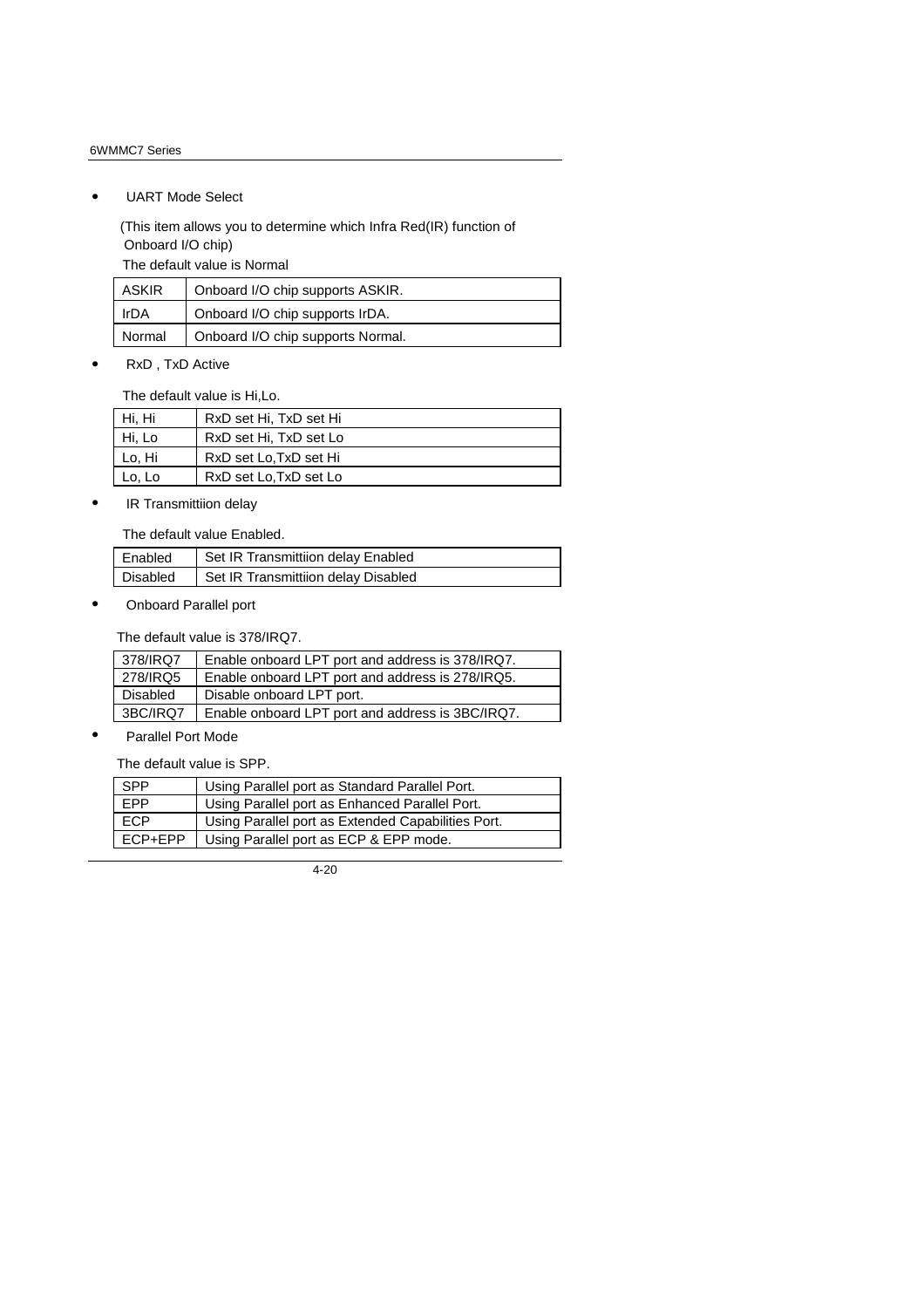• EPP Version

The default value is 1.7.

| EPP $1.9$ I EPP Version is $1.9$ . |
|------------------------------------|
| EPP 1.7   EPP Version is 1.7.      |

• Game Port Address

The default value is 201.

| Disabled | Disabled On Board IDE         |
|----------|-------------------------------|
| 201      | Set onboard game port is 201. |
| 209      | Set onboard game port is 209. |

• Midi Port Address

The default value is 330.

| Disabled | Disabled On Board Midi Port.   |
|----------|--------------------------------|
| 300      | Set On Board Midi Port is 300. |
| 330      | Set On Board Midi Port is 330. |

• Midi Port IRQ

The default value is 10.

| Set 5 for Midi Port IRQ  |
|--------------------------|
| Set 10 for Midi Port IRQ |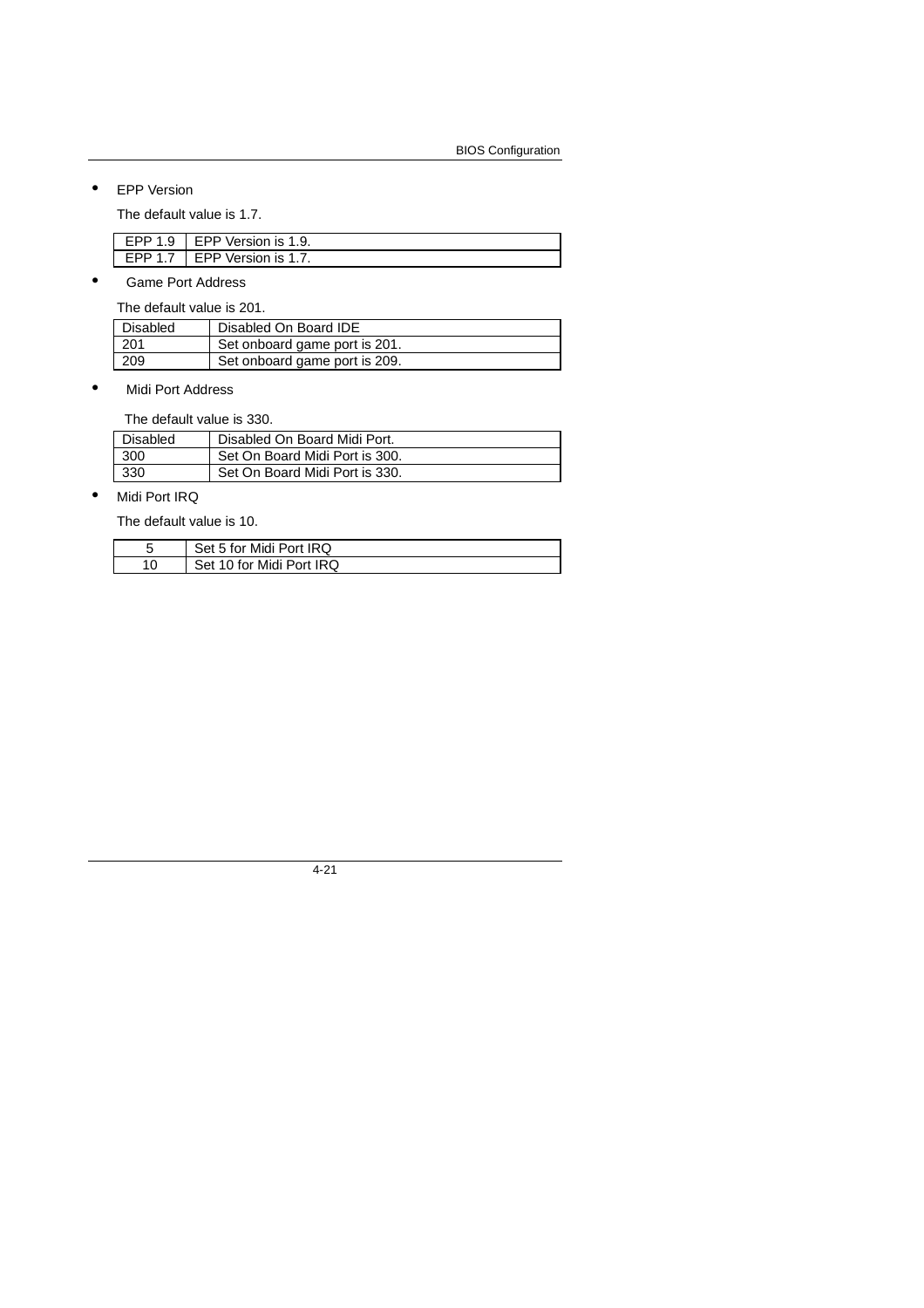## **4.9. POWER MANAGEMENT SETUP**

| CMOS Setup Utility-Copyright(C) 1984-1999 Award Software                                                                                      |                                  |              |
|-----------------------------------------------------------------------------------------------------------------------------------------------|----------------------------------|--------------|
| Power Management Setup                                                                                                                        |                                  |              |
| Video Off Method                                                                                                                              | <b>DPMS</b>                      | Item Help    |
| Video Off In Suspend                                                                                                                          | Yes                              |              |
| Suspend Type                                                                                                                                  | Stop Grant                       | Menu Level ▶ |
| <b>MODEM Use IRO</b>                                                                                                                          | 4                                |              |
| Suspend Mode                                                                                                                                  | Disabled                         |              |
| <b>HDD Power Down</b>                                                                                                                         | Disabled                         |              |
| Soft-Off by PWR-BTTN                                                                                                                          | Instant-off                      |              |
| Power LED in Suspend                                                                                                                          | <b>Blinking</b>                  |              |
| <b>AC BACK Function</b>                                                                                                                       | Memory                           |              |
| Wake-Up by PCI card                                                                                                                           | Enabled                          |              |
| ModemRingOn/WakeOnLan                                                                                                                         | Enabled                          |              |
| FAN Off In Suspend                                                                                                                            | Enabled                          |              |
| CPU Thermal-Throttling                                                                                                                        | 50%                              |              |
| Resume by Alarm                                                                                                                               | <b>Disabled</b>                  |              |
| * Date(of Month) Alarm                                                                                                                        | 0                                |              |
| * Time(hh:mm:ss) Alarm                                                                                                                        | $\Omega$<br>$\Omega$<br>$\Omega$ |              |
| ** Reload Global Timer Events **                                                                                                              |                                  |              |
| Primary IDE 0                                                                                                                                 | Disabled                         |              |
| Primary IDE 1                                                                                                                                 | Disabled                         |              |
| Secondary IDE 0                                                                                                                               | Disabled                         |              |
| Secondary IDE 1                                                                                                                               | Disabled                         |              |
| FDC,COM,LPT Port                                                                                                                              | Enabled                          |              |
| PCI PIRQ[A-D]#                                                                                                                                | Enabled                          |              |
|                                                                                                                                               |                                  |              |
|                                                                                                                                               |                                  |              |
| T↓→ ← Move Enter:Select +/-/PU/PD:Value F10:Save ESC:Exit F1:General Help<br>F5:Previous Values  F6:Fail-Safe Defaults  F7:Optimized Defaults |                                  |              |

Figure 4.6: Power Management Setup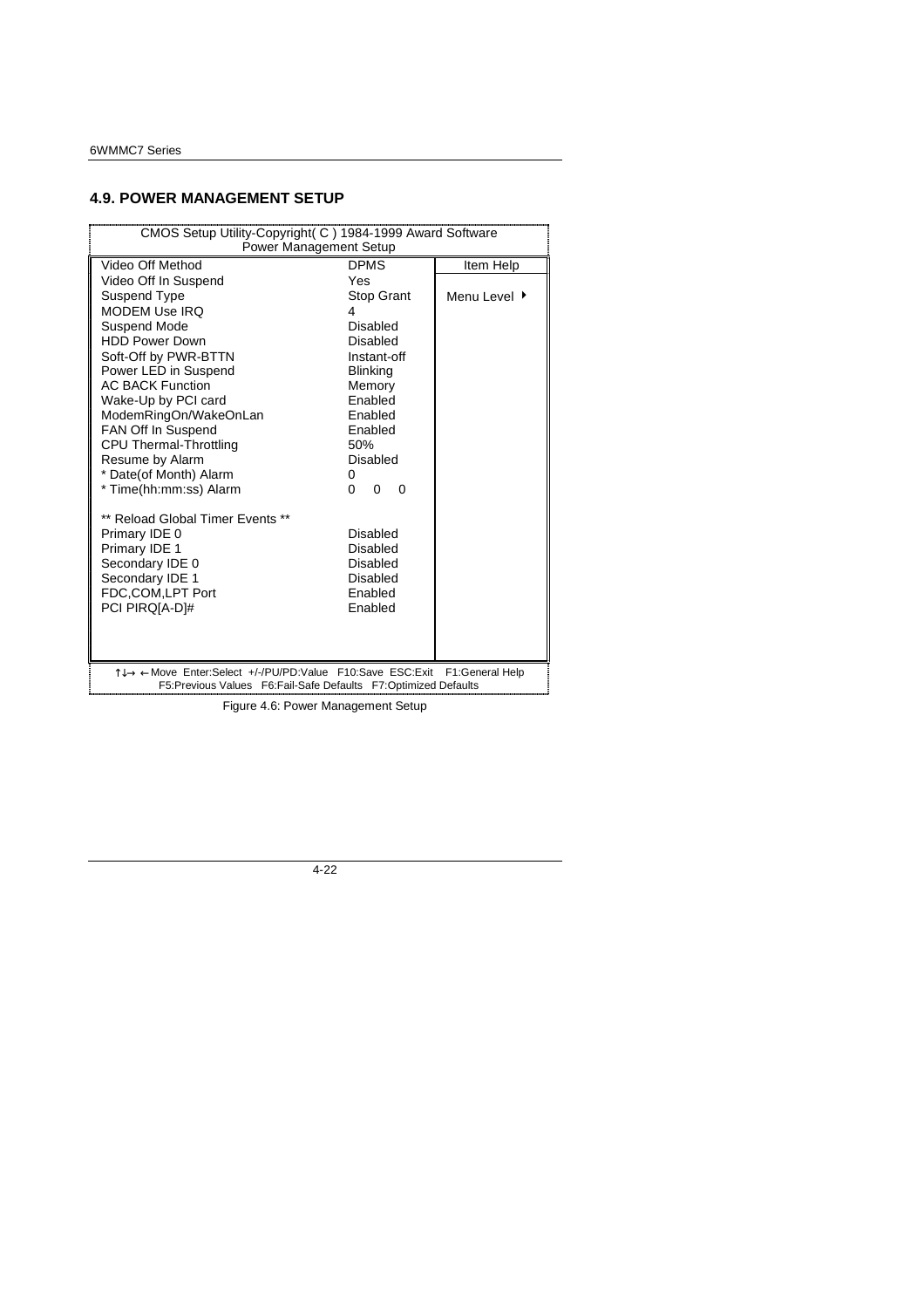## • Video off Method

The default value is DPMS.

| V/H SYNC+Blank      | BIOS will turn off V/H-SYNC when gets into Green<br>mode for Green monitor power saving. |
|---------------------|------------------------------------------------------------------------------------------|
|                     |                                                                                          |
| <b>Blank Screen</b> | BIOS will only black monitor when gets into Green                                        |
|                     | mode.                                                                                    |
| <b>DPMS</b>         | BIOS will use DPMS Standard to control VGA card.                                         |
|                     | (The Green type VGA card will turn off V/H-SYNC                                          |
|                     | automatically.)                                                                          |

• Video Off In Suspend

The default value is Yes.

| Yes | Enabled video off in suspend.  |
|-----|--------------------------------|
| No. | Disabled video off in suspend. |

• Suspend Type

The default value is Stop Grant.

| Stop Grant    | Set Suspend type is stop grant.       |
|---------------|---------------------------------------|
| PwrOn Suspend | Set Suspend type is Power on suspend. |
|               |                                       |

# • MODEM Use IRQ

The default value is 4.

| <b>NA</b> | Set MODEM Use IRQ to NA. |
|-----------|--------------------------|
| 3         | Set MODEM Use IRQ to 3.  |
| 4         | Set MODEM Use IRQ to 4.  |
| 5         | Set MODEM Use IRQ to 5.  |
|           | Set MODEM Use IRQ to 7.  |
| 9         | Set MODEM Use IRQ to 9.  |
| 10        | Set MODEM Use IRQ to 10. |
| 11        | Set MODEM Use IRQ to 11. |

• Suspend Mode

The default value is Disable.

| Disabled | Disable Suspend Mode.                                   |
|----------|---------------------------------------------------------|
|          | 1 min - 1 Hour   Setup the timer to enter Suspend Mode. |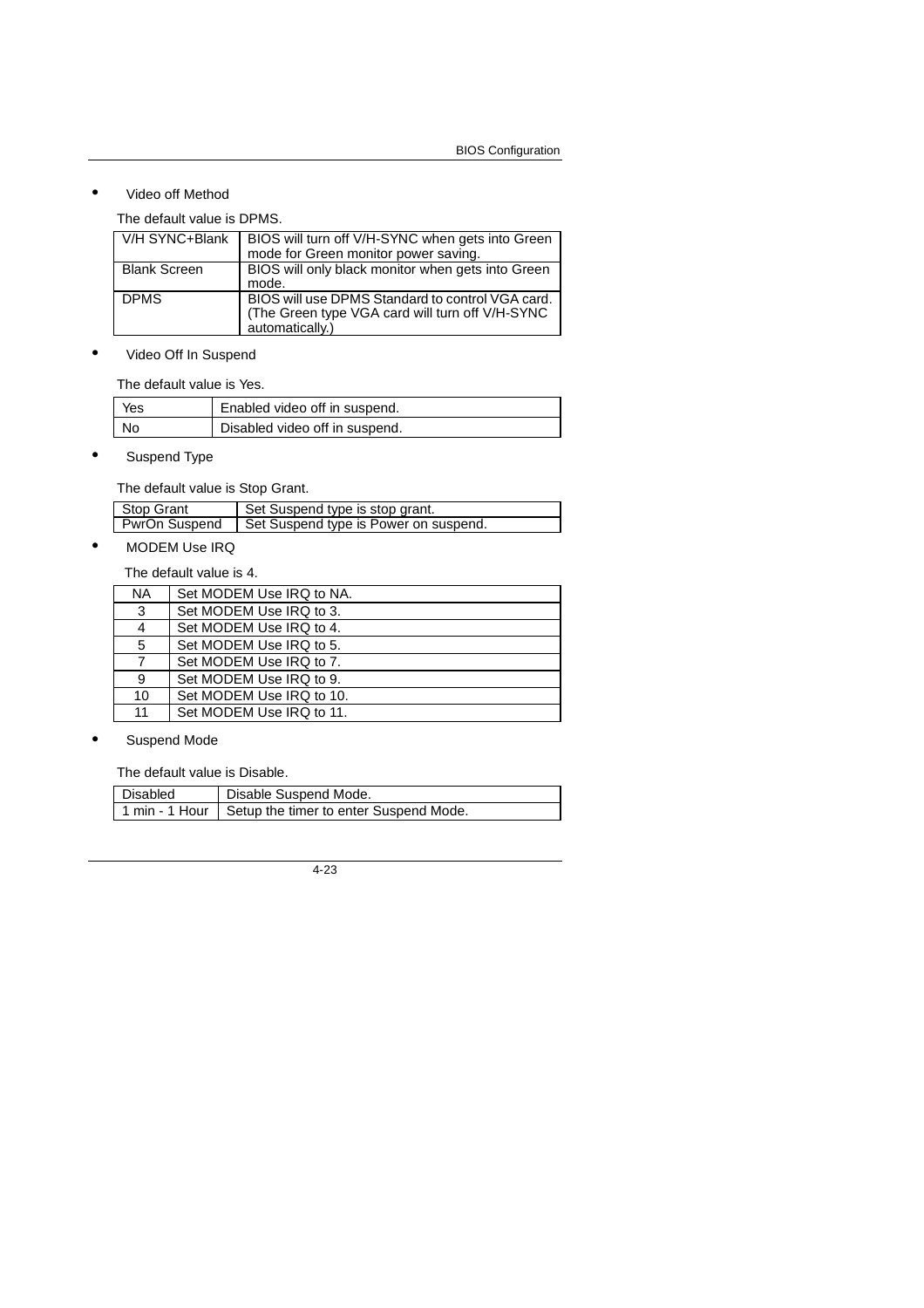• HDD Power Down

The default value is Disable.

| Disable | Disable HDD Power Down mode function.                         |
|---------|---------------------------------------------------------------|
|         | 1-15 mins.   Enable HDD Power Down mode between 1 to 15 mins. |

• Soft-off by PWR-BTTN

The default value is Instant-off.

| Instant-off | Soft switch ON/OFF for POWER ON/OFF                |
|-------------|----------------------------------------------------|
|             | Delay 4 Sec.   Soft switch ON 4sec. for POWER OFF. |

• Power LED in Suspend

The default value is Blinking.

| <b>Blinking</b> | Set Power LED in Suspend at Blinking mode.       |
|-----------------|--------------------------------------------------|
| On              | Set Power LED in Suspend at On mode.             |
| Off/Dual        | Set Power LED in Suspend at Off/Dual color mode. |

• AC Back Function

The default value is Memory.

| Memory   | This function depends on computer status |
|----------|------------------------------------------|
| Soft-Off | Set System Soft-Off Status.              |
| Full-On  | Set System Full-On Status.               |

• Wake-Up by PCI card

The default value is Enabled.

| Disabled | Disabled this function.      |
|----------|------------------------------|
| Enabled  | Enabled wake-up by PCI card. |

• ModemRingOn / WakeOnLan

The default value is Enabled.

| <b>Disabled</b> | Disable these functions. |
|-----------------|--------------------------|
| Enabled         | Enable these functions.  |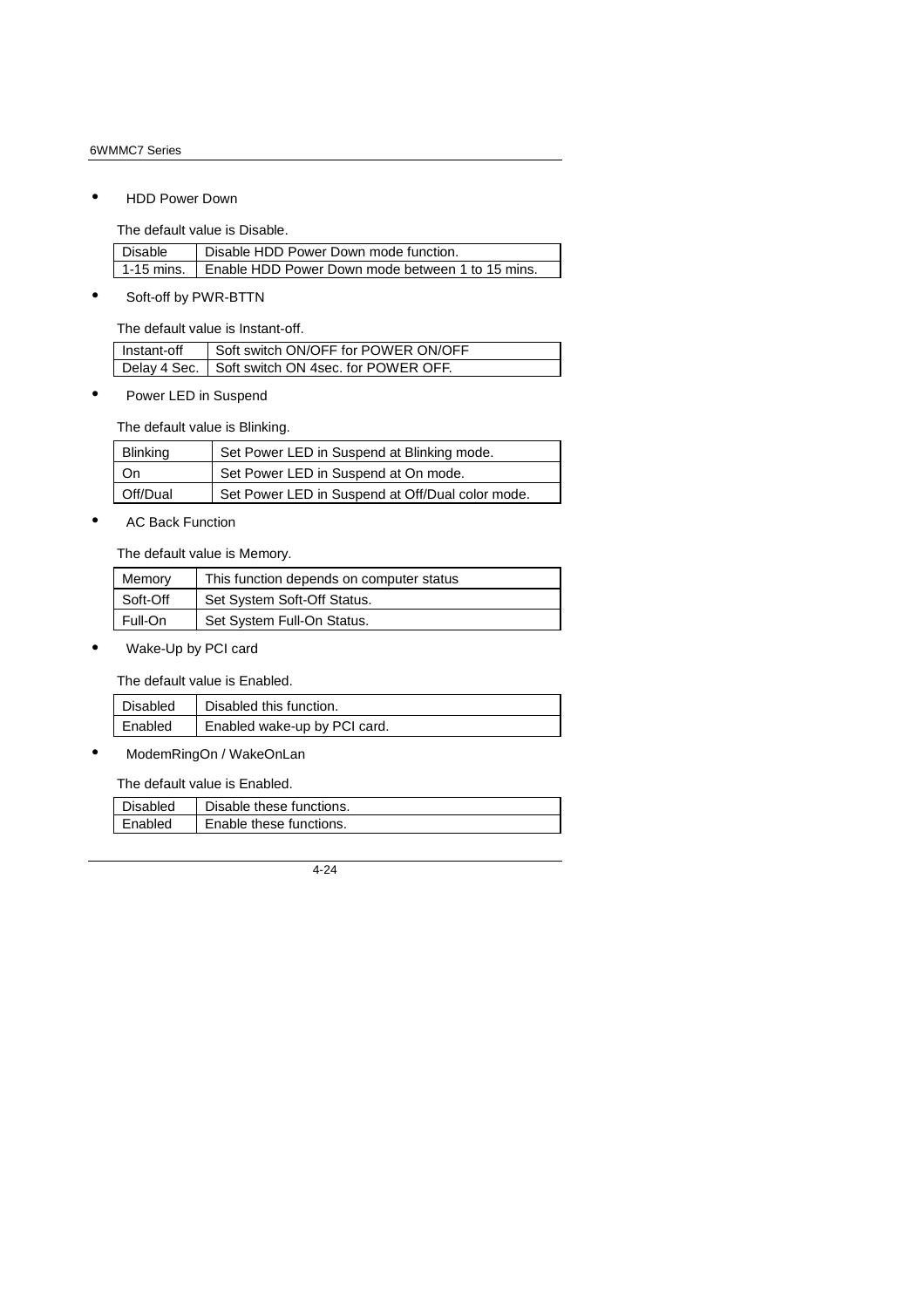## • FAN Off In Suspend

The default value is Enabled.

| <b>Disabled</b> | Disable this function.                   |
|-----------------|------------------------------------------|
| <b>Enabled</b>  | Stop CPU FAN when entering Suspend mode. |

## • CPU Thermal-Throttling

The default value is 50%.

| Monitor CPU Temp. will cause system slow down<br>CPU Duty Cycle to 87.5%. |
|---------------------------------------------------------------------------|
| Monitor CPU Temp. will cause system slow down                             |
| CPU Duty Cycle to 75.0%.                                                  |
| Monitor CPU Temp. will cause system slow down                             |
| CPU Duty Cycle to 62.5%.                                                  |
| Monitor CPU Temp. will cause system slow down                             |
| CPU Duty Cycle to 50.0%.                                                  |
| Monitor CPU Temp. will cause system slow down                             |
| CPU Duty Cycle to 37.5%.                                                  |
| Monitor CPU Temp. will cause system slow down                             |
| CPU Duty Cycle to 25.0%.                                                  |
| Monitor CPU Temp. will cause system slow down                             |
| CPU Duty Cycle to 12.5%.                                                  |
|                                                                           |

#### • Resume by Alarm

The default value is Disabled.

| Disabled | Disable this function.                    |
|----------|-------------------------------------------|
| Enabled  | Enable alarm function to POWER ON system. |

If the default value is Enabled.

| Date ( of Month) Alarm :  | $0 - 31$                       |
|---------------------------|--------------------------------|
| Time (hh: mm: ss) Alarm : | $(0-23)$ : $(0-59)$ : $(0-59)$ |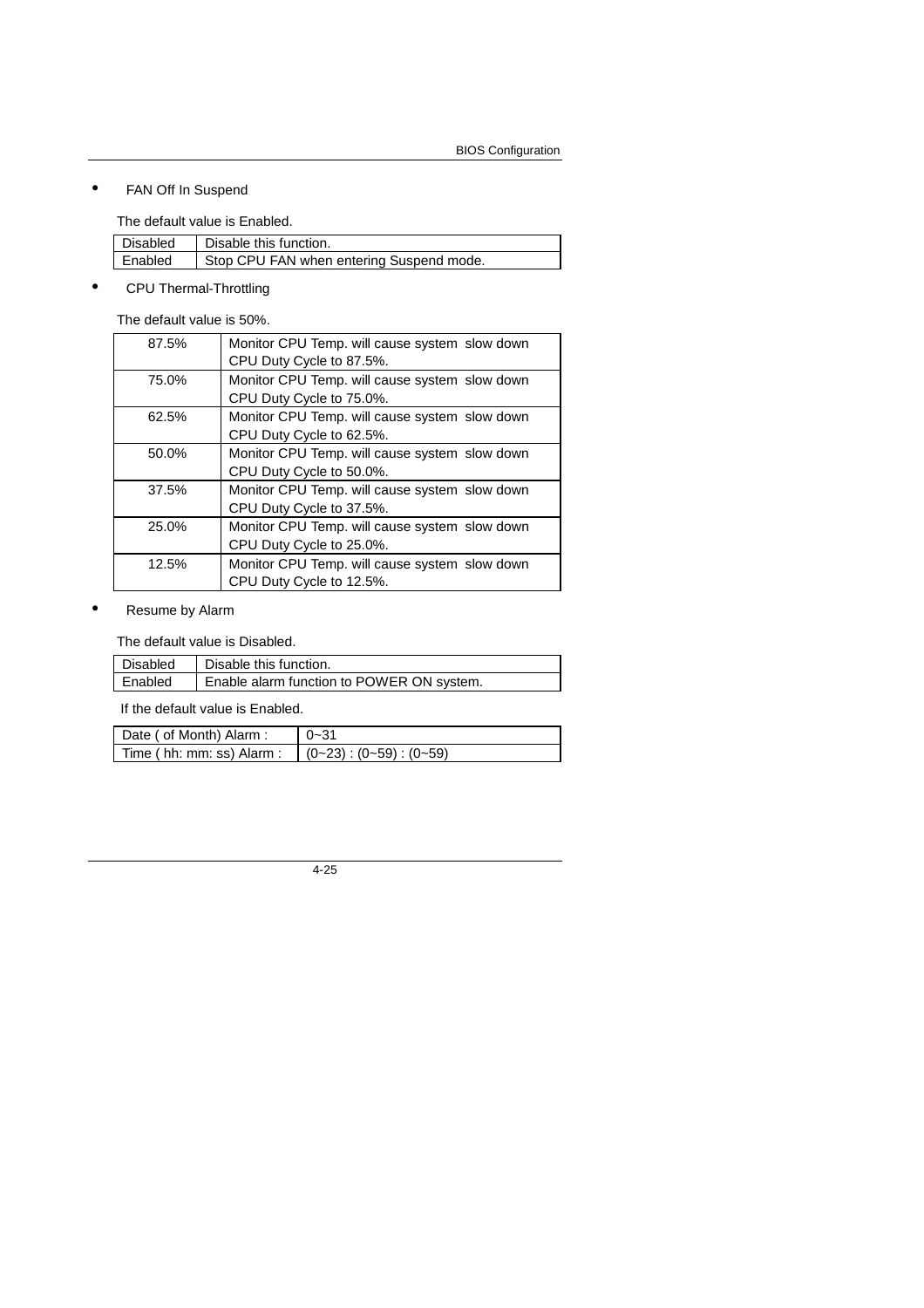#### 6WMMC7 Series

• Primary IDE 0/1

The default value is Disabled.

| l Disabled | Disable this function.                          |
|------------|-------------------------------------------------|
| Enabled    | Enable monitor Primary IDE 0/1 for Green event. |

• Secondary IDE 0/1

The default value is Disabled.

| Disabled | Disable this function.                            |
|----------|---------------------------------------------------|
| Enabled  | Enable monitor Secondary IDE 0/1 for Green event. |

• FDC/COM/LPT Port

The default value is Enabled.

| <b>Disabled</b> | Disable this function.                      |
|-----------------|---------------------------------------------|
| Enabled         | Enable monitor FDC/COM/LPT for Green event. |

 $\overline{\phantom{a}}$ 

• PCI PIRQ[A-D] #

The default value is Enabled.

| Enabled  | Monitor PCI PIRQ[A-D] IRQ Active. |
|----------|-----------------------------------|
| Disabled | Ignore PCI PIRTIA-D] IRQ Active.  |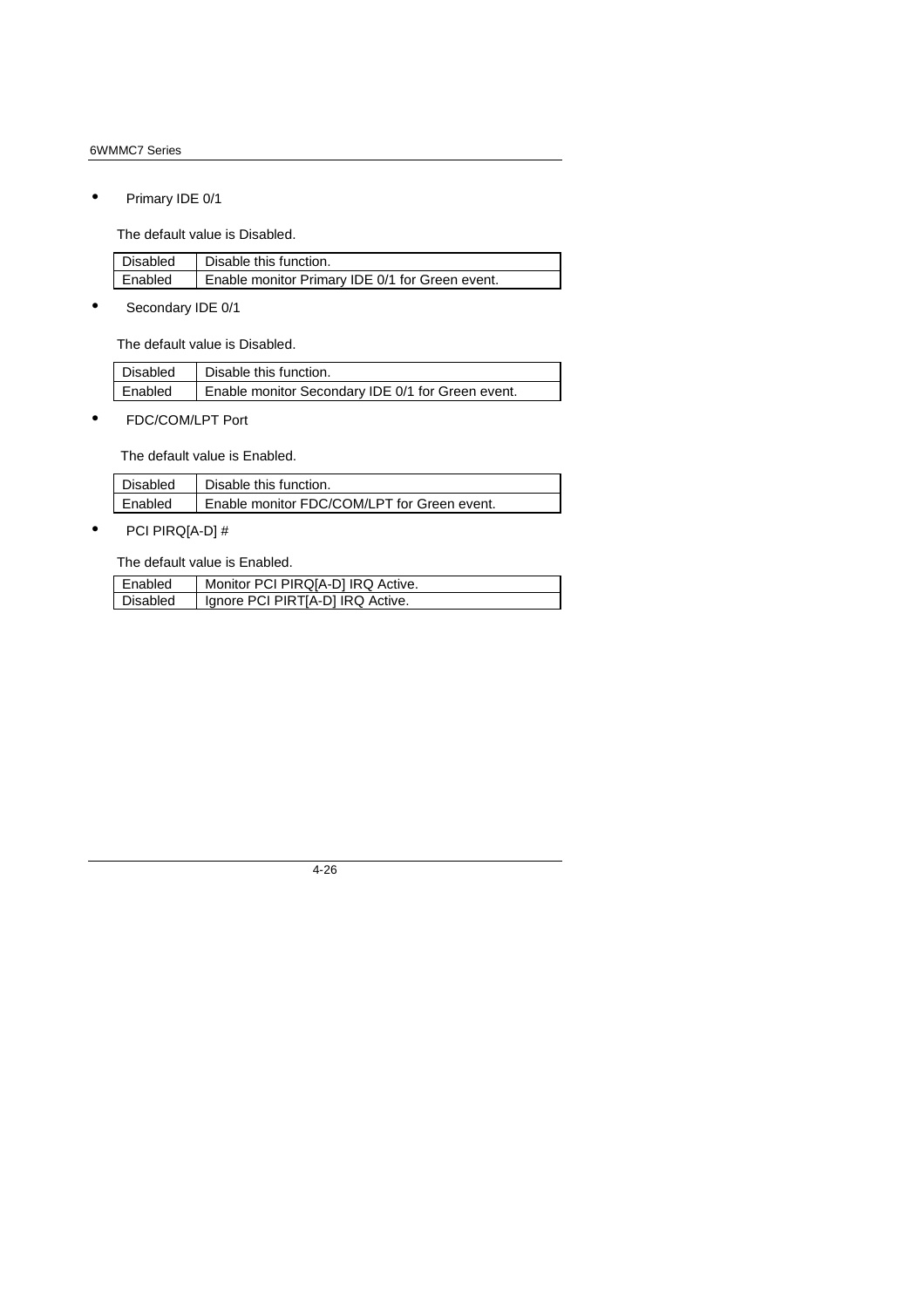# **4.10. PnP/PCI Configurations**

| CMOS Setup Utility-Copyright (C) 1984-1999 Award Software<br>PnP/PCI Configurations                                             |                    |                                                                                            |
|---------------------------------------------------------------------------------------------------------------------------------|--------------------|--------------------------------------------------------------------------------------------|
| <b>PNP OS Installed</b>                                                                                                         | N٥                 | Item Help                                                                                  |
| <b>Reset Configuration Data</b>                                                                                                 | Disabled           |                                                                                            |
|                                                                                                                                 |                    | Menu Level ▶                                                                               |
| Resources Controlled By                                                                                                         | Auto (ESCD)        |                                                                                            |
| * IRQ Resources                                                                                                                 | <b>Press Enter</b> | Select Yes if you<br>Are using a Plug                                                      |
| *DMA Resources                                                                                                                  | <b>Press Enter</b> | And Play capable                                                                           |
| PCI/VGA Palette Snoop                                                                                                           | Disabled           | Operating system<br>Select No if you<br>Need the BIOS to<br>Configure non-<br>Boot devices |
| T↓→ ← Move Enter: Select +/-/PU/PD: Value F10: Save ESC: Exit<br>F5:Previous Values F6:Fail-Safe Defaults F7:Optimized Defaults |                    | F1:General Help                                                                            |

Figure 4.7: PCI Slot Configuration

• PNP OS Installed

The default value is No.

| Yes | Enable PNP OS Installed function.  |
|-----|------------------------------------|
| No  | Disable PNP OS Installed function. |

• Reset Configuration Data

The default value is Disabled.

| <b>Disabled</b> | Disable this function.                  |
|-----------------|-----------------------------------------|
| <b>ESCD</b>     | Enable clear PnP information in ESCD.   |
| DMI             | Reset Configuration Data in DMI.        |
| <b>BOTH</b>     | Reset Configuration Data in DMI & ESCD. |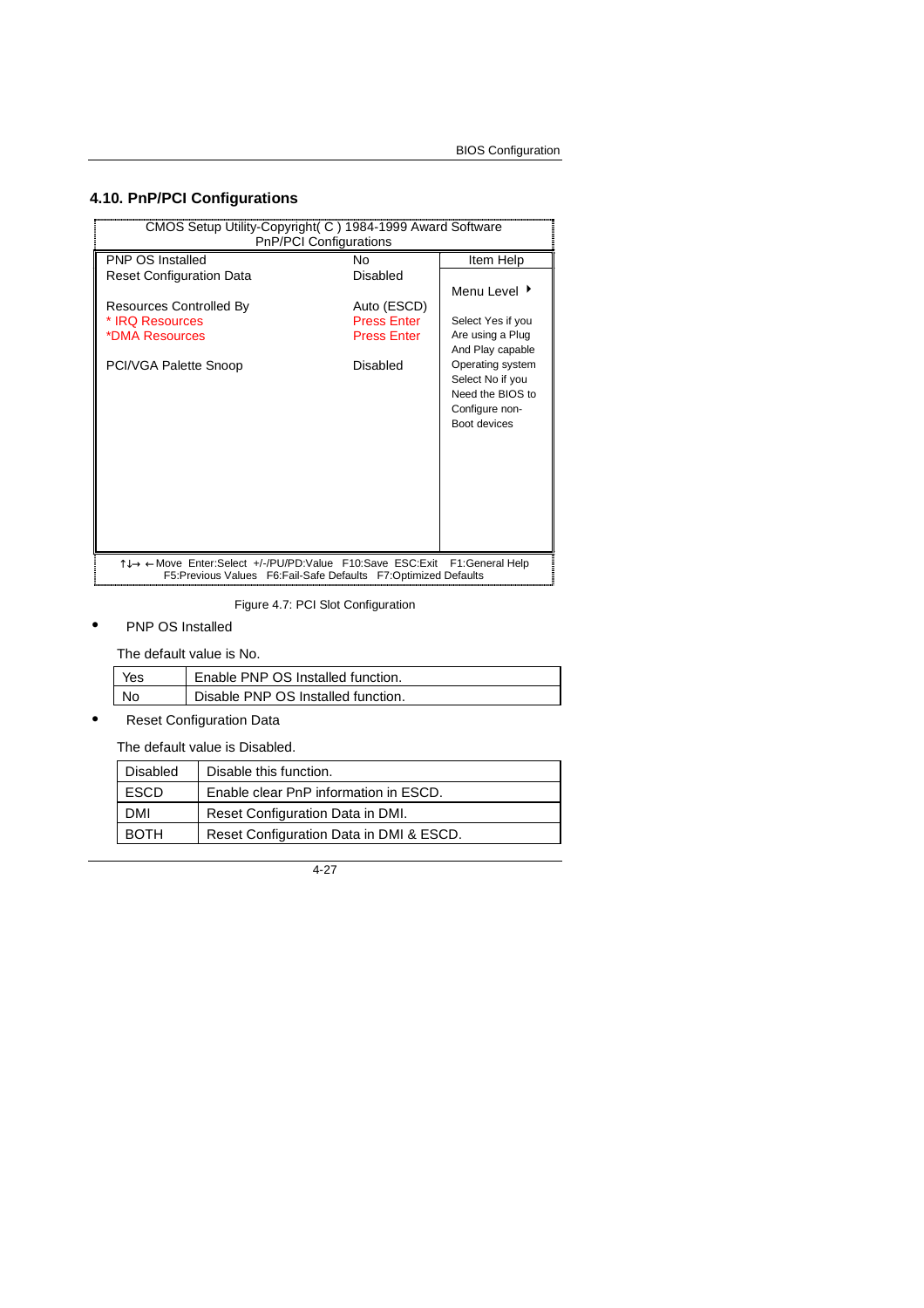#### 6WMMC7 Series

• Resources Controlled by

The default value is Auto (ESCD)

|      | Manual   User can set the PnP resource (I/O Address, IRQ & DMA |
|------|----------------------------------------------------------------|
|      | channels) used by legacy ISA DEVICE.                           |
| Auto | BIOS automatically use these PnP rescuers.                     |

• IRQ (3,4,5,7,9, 10,11,12,14,15),DMA(0,1,3,5,6,7) assigned to

The default value is "Legacy ISA" or "PCI/ISA PnP".

| Legacy ISA | The resource is used by Legacy ISA device.                       |  |  |
|------------|------------------------------------------------------------------|--|--|
|            | PCI/ISA PnP   The resource is used by PCI/ISA PnP device (PCI or |  |  |
|            | ISA).                                                            |  |  |

• PCI/VGA Palette Snoop

The default value is Disabled.

| Enabled | For having Video Card on ISA Bus and VGA Card on PCI Bus. |
|---------|-----------------------------------------------------------|
|         | Disabled   For VGA Card only.                             |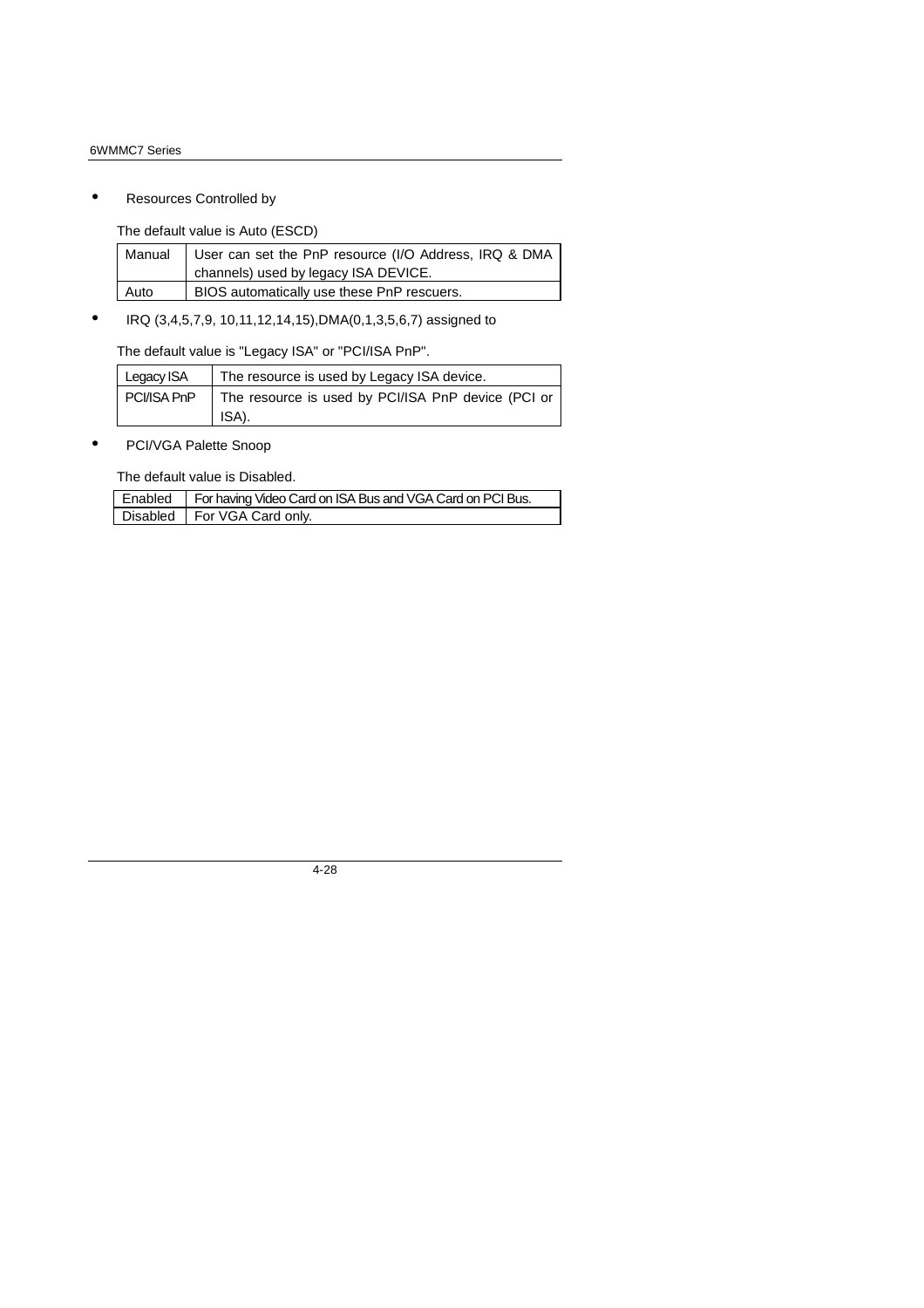#### **4.11. PC Health Status**

| CMOS Setup Utility-Copyright (C) 1984-1999 Award Software<br>PC Health Status                                                                  |                 |              |
|------------------------------------------------------------------------------------------------------------------------------------------------|-----------------|--------------|
| <b>Reset Case Open Status</b>                                                                                                                  | Disabled        | Item Help    |
| <b>Case Opened</b>                                                                                                                             | Yes             |              |
| <b>Current CPU Temperature</b>                                                                                                                 | 0°C/32°F        | Menu Level ▶ |
| <b>CPU FAN Speed</b>                                                                                                                           | 5487 RPM        |              |
| <b>Power FAN Speed</b>                                                                                                                         | 0 RPM           |              |
| <b>System FAN Speed</b>                                                                                                                        | 0 RPM           |              |
| <b>VCORE</b>                                                                                                                                   | 2.01V           |              |
| <b>VGTL</b>                                                                                                                                    | 1.48V           |              |
| VCC <sub>3</sub>                                                                                                                               | 3.45V           |              |
| $+5V$                                                                                                                                          | 5.02V           |              |
| $+12V$                                                                                                                                         | 12.16 V         |              |
| $-12V$                                                                                                                                         | $-11.70V$       |              |
| $-5V$                                                                                                                                          | $-5.09V$        |              |
| <b>VBAT</b>                                                                                                                                    | 3.00V           |              |
| 5VSB                                                                                                                                           | 5.40V           |              |
| <b>CPU Warning Temperature</b>                                                                                                                 | Disabled        |              |
| Shutdown Temperature                                                                                                                           | Disabled        |              |
| <b>CPU FAN Fail Alarm</b>                                                                                                                      | <b>Disabled</b> |              |
| Power FAN Fail Alarm                                                                                                                           | Disabled        |              |
| System FAN Fail Alarm                                                                                                                          | Disabled        |              |
| T↓→ ← Move Enter:Select +/-/PU/PD:Value F10:Save ESC:Exit F1:General Help<br>F5: Previous Values F6: Fail-Safe Defaults F7: Optimized Defaults |                 |              |

Figure 4.8: PC Health Status

- Reset Case Open Status
- Case Opened

If the case is closed, "Case Opened" will show "No". If the case have been opened, "Case Opened" will show "Yes" . If you want to reset "Case Opened" value, set "Reset Case Open Status" to "Enabled" and save CMOS, your computer will restart.

• Current CPU Temperature (°C / °F)

Detect CPU Temp. automatically.

• CPU FAN / Power FAN / System FAN Speed (RPM)

Detect Fan speed status automatically.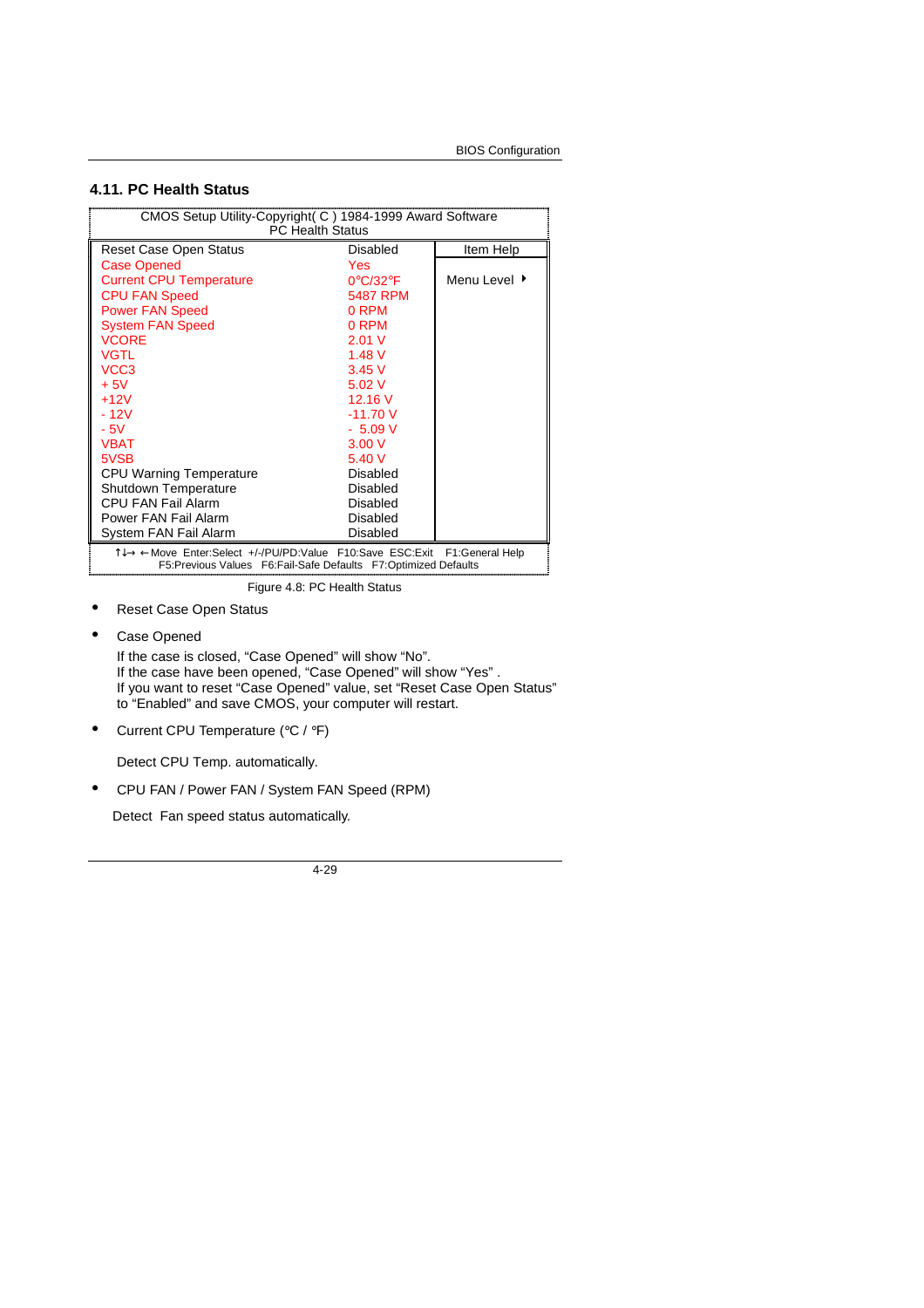#### 6WMMC7 Series

• Current Voltage (V) VCORE / VGTL/ VCC3 / ±12V / ±5V /VBAT /5VSB

Detect system's voltage status automatically.

• CPU Warning Temperature (°C / °F)

The default value is Disabled

| 65°C / 149°F    | Monitor CPU Temp. at 65°C / 149°F |
|-----------------|-----------------------------------|
| 70°C / 158°F    | Monitor CPU Temp. at 70°C / 158°F |
| 75°C / 167°F    | Monitor CPU Temp. at 75°C / 167°F |
| 80°C / 176°F    | Monitor CPU Temp. at 80°C / 176°F |
| 85°C / 185°F    | Monitor CPU Temp. at 85°C / 185°F |
| 90°C / 194°F    | Monitor CPU Temp. at 90°C / 194°F |
| 95°C / 203°F    | Monitor CPU Temp. at 95°C / 203°F |
| <b>Disabled</b> | Disabled this function.           |

• Shutdown Temp. (°C / °F)

 (This function will be effective only for the operating systems that support ACPI Function.)

The default value is Disabled

| <b>Disabled</b> | Normal Operation                                                                   |
|-----------------|------------------------------------------------------------------------------------|
| 65°C / 149°F    | Monitor CPU Temp. at 65 $\degree$ C / 149 $\degree$ F, if Temp. > 65 $\degree$ C / |
|                 | 149°F system will automatically power off.                                         |
| 70°C / 158°F    | Monitor CPU Temp. at 70°C / 158°F, if Temp. > 70°C /                               |
|                 | 158°F system will automatically power off.                                         |
| 75°C / 167°F    | Monitor CPU Temp. at 75°C / 167°F, if Temp. > 75°C /                               |
|                 | 167°F system will automatically power off.                                         |
| 80°C / 176°F    | Monitor CPU Temp. at 80°C / 176°F, if Temp. > 80°C /                               |
|                 | 176°F system will automatically power off.                                         |
| 85°C / 185°F    | Monitor CPU Temp. at 85°C / 185°F, if Temp. > 85°C /                               |
|                 | 185°F system will automatically power off.                                         |
| 90°C / 194°F    | Monitor CPU Temp. at 90°C / 194°F, if Temp. > 90°C /                               |
|                 | 194°F system will automatically power off.                                         |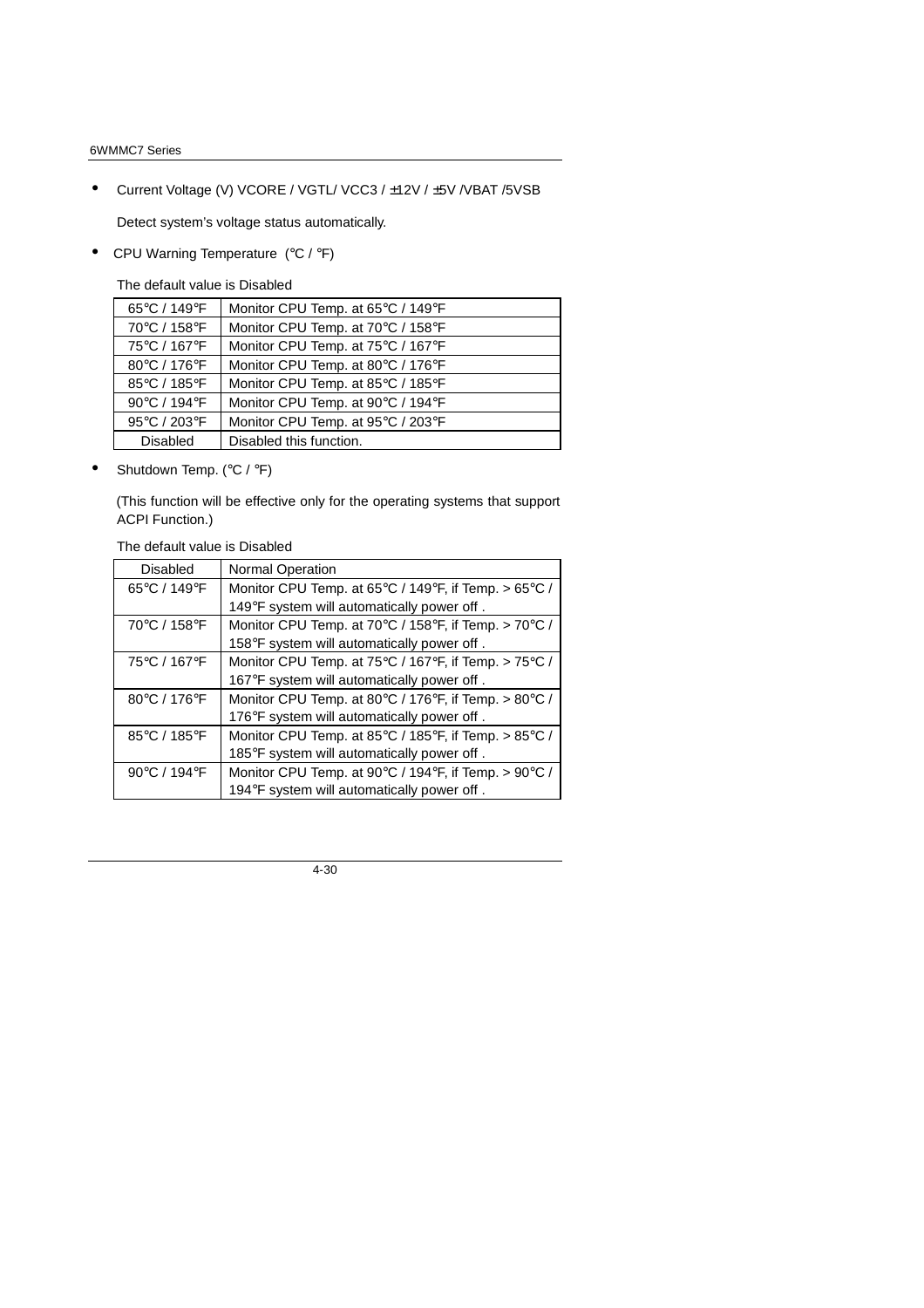• Fan Fail Alarm (CPU / Power / System)

The default value is Disabled

| Disabled   Fan Fail Alarm Function Disabled. |
|----------------------------------------------|
| Enabled   Fan Fail Alarm Function Enabled.   |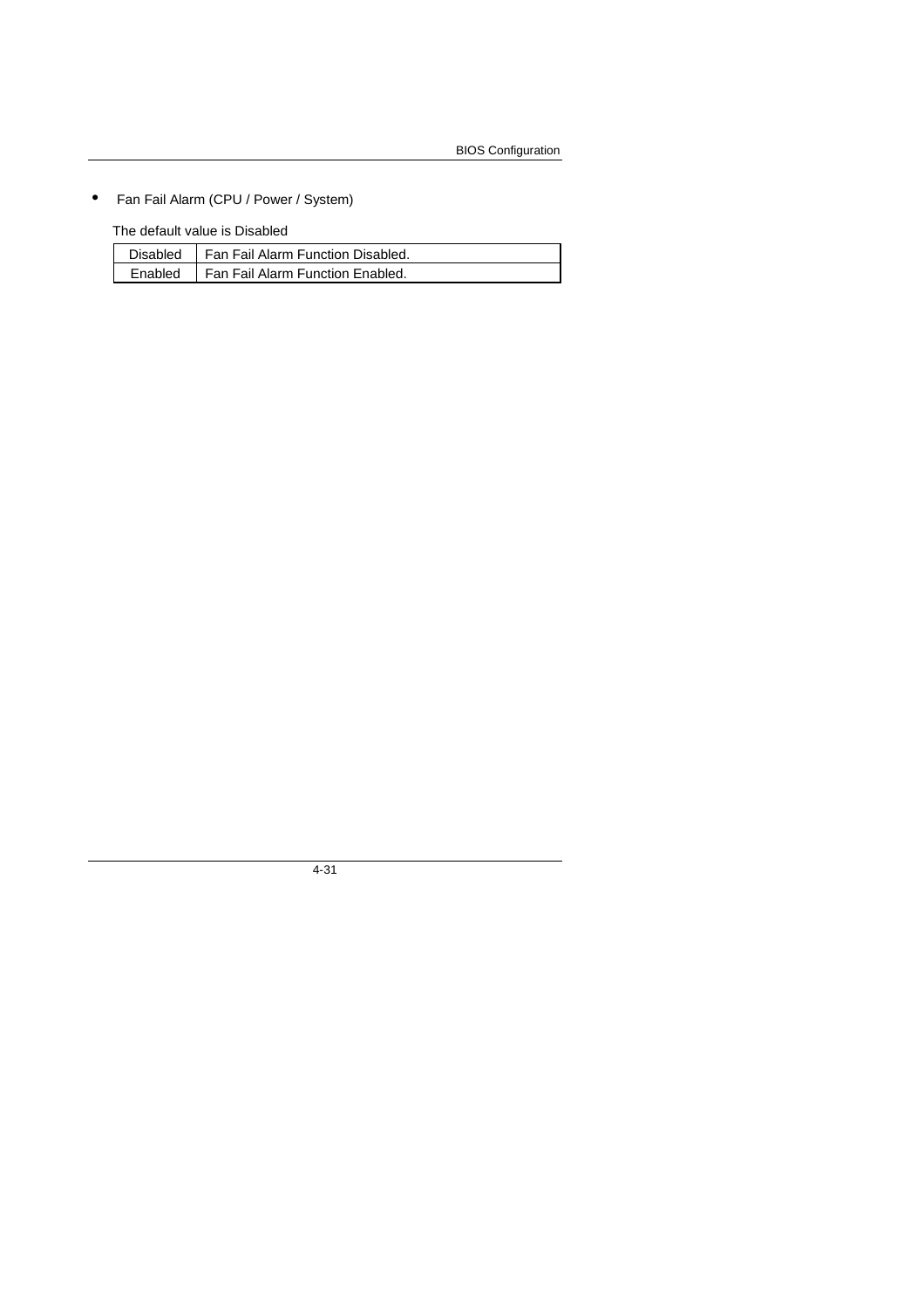# **4.12. Frequency/Voltage Control**

| CMOS Setup Utility-Copyright(C) 1984-1999 Award Software<br>Frequency/Voltage Control                                                       |         |              |
|---------------------------------------------------------------------------------------------------------------------------------------------|---------|--------------|
| Auto Detect DIMM/PCI CIK                                                                                                                    | Enabled | Item Help    |
| CPU Type Intel CELERON ™                                                                                                                    | 500     | Menu Level ▶ |
|                                                                                                                                             |         |              |
| Î↓→←Move Enter:Select +/-/PU/PD:Value F10:Save ESC:Exit F1:General Help<br>F5:Previous Values  F6:Fail-Safe Defaults  F7:Optimized Defaults |         |              |

Figure 4.9: Frequency/Voltage Control

• Auto Detect DIMM/PCI Clk

The default value is Enabled.

| Disabled | Disabled Auto Detect DIMM/PCI CIK |
|----------|-----------------------------------|
| Fnabled  | Enabled Auto Detect DIMM/PCI CIK  |

• CPU Type Intel CELERON (Depends on Your CPU Type)

1. System Bus Speed :66MHz

200 / 233 / 266 / 300 / 333 / 366 / 400 / 433 / 466 / 500 / 533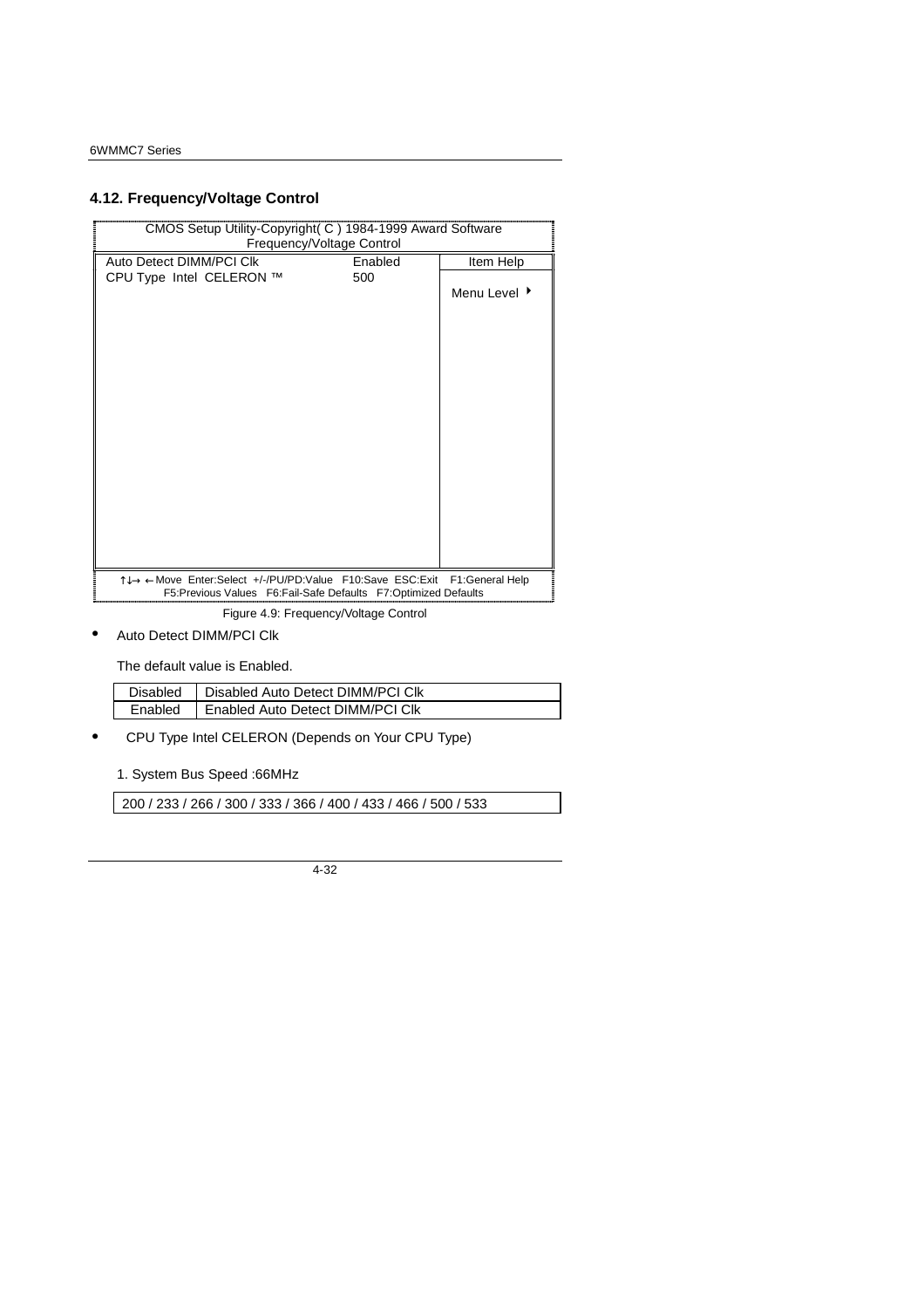2. System Bus Speed : 100MHz

300 / 350 / 400 / 450 / 500 / 550 / 600 / 650 / 700 / 750 / 800

3. System Bus Speed : 133MHz

400 / 466 / 533 / 600 / 666 / 733 / 800 / 866 / 933 / 1000 / 1066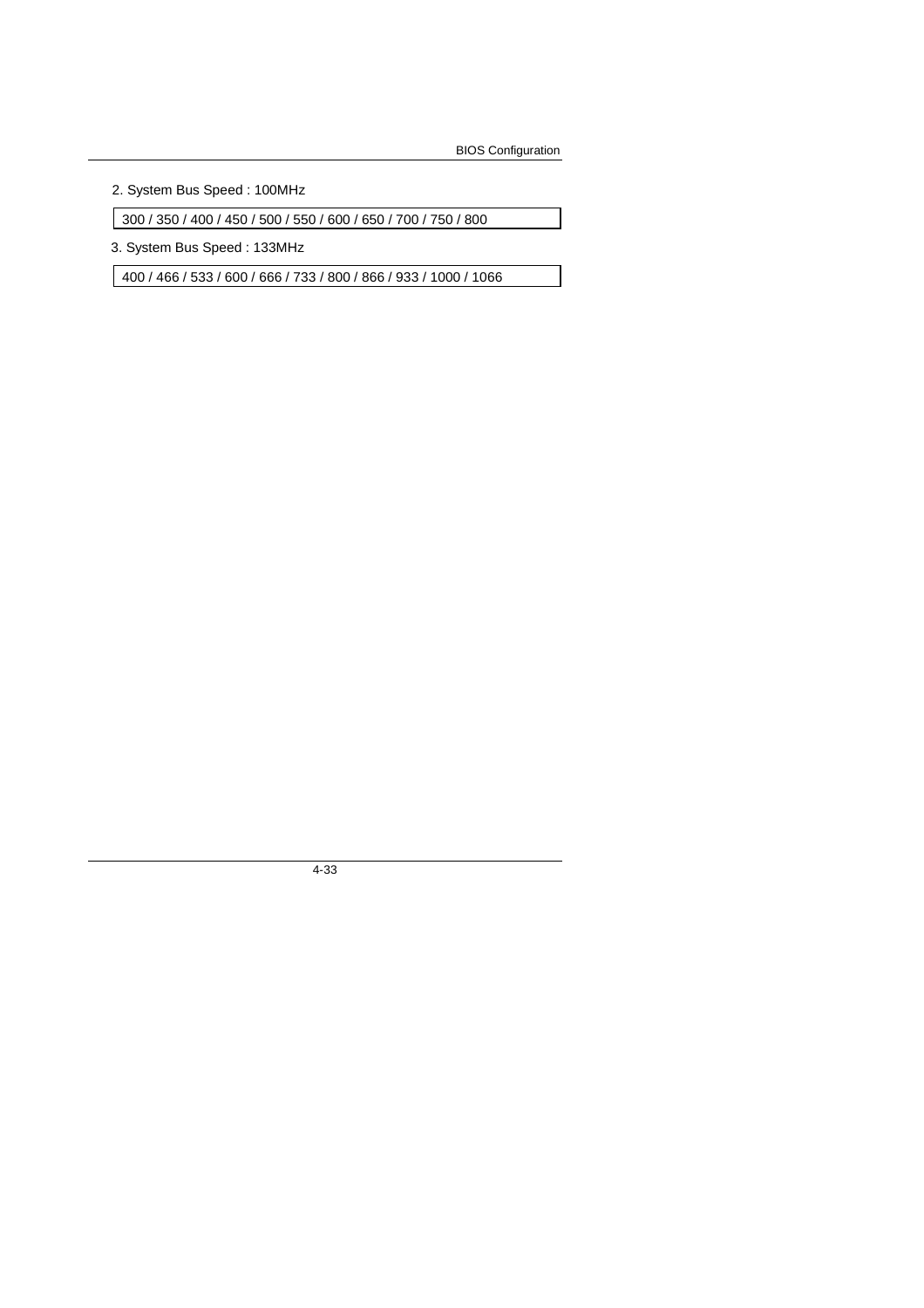#### **4.13. Load Fail-Safe Defaults**



Figure 4.10: Load Fail-Safe Defaults

Load Fail-Safe Defaults

Fail−Safe defaults contain the most appropriate values of the system parameters that allow minimum system performance.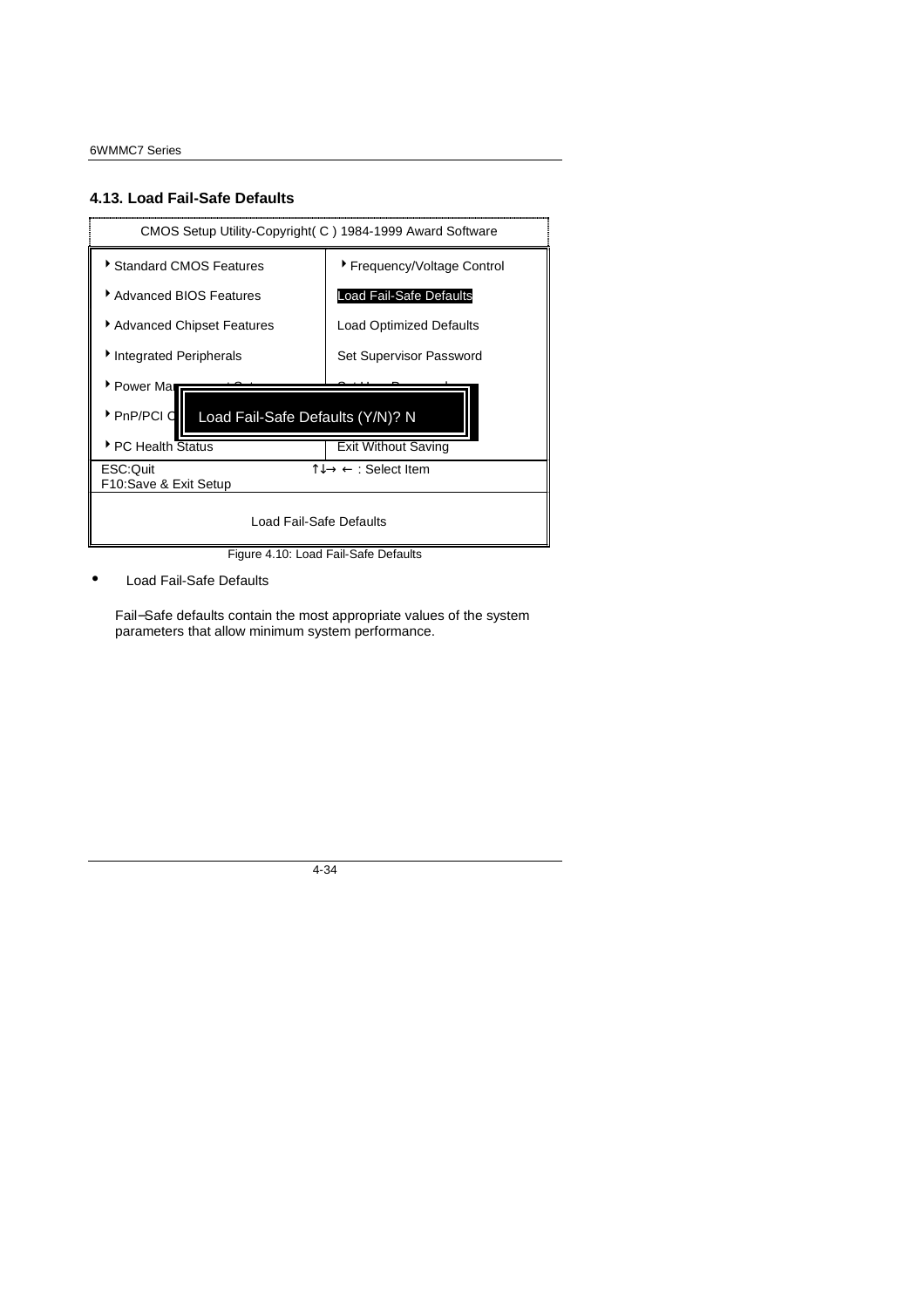#### **4.14. Load Optimized Defaults**



Figure 4.11: Load Optimized Defaults

• Load Optimized Defaults

Selecting this field loads the factory defaults for BIOS and Chipset Features which the system automatically detects.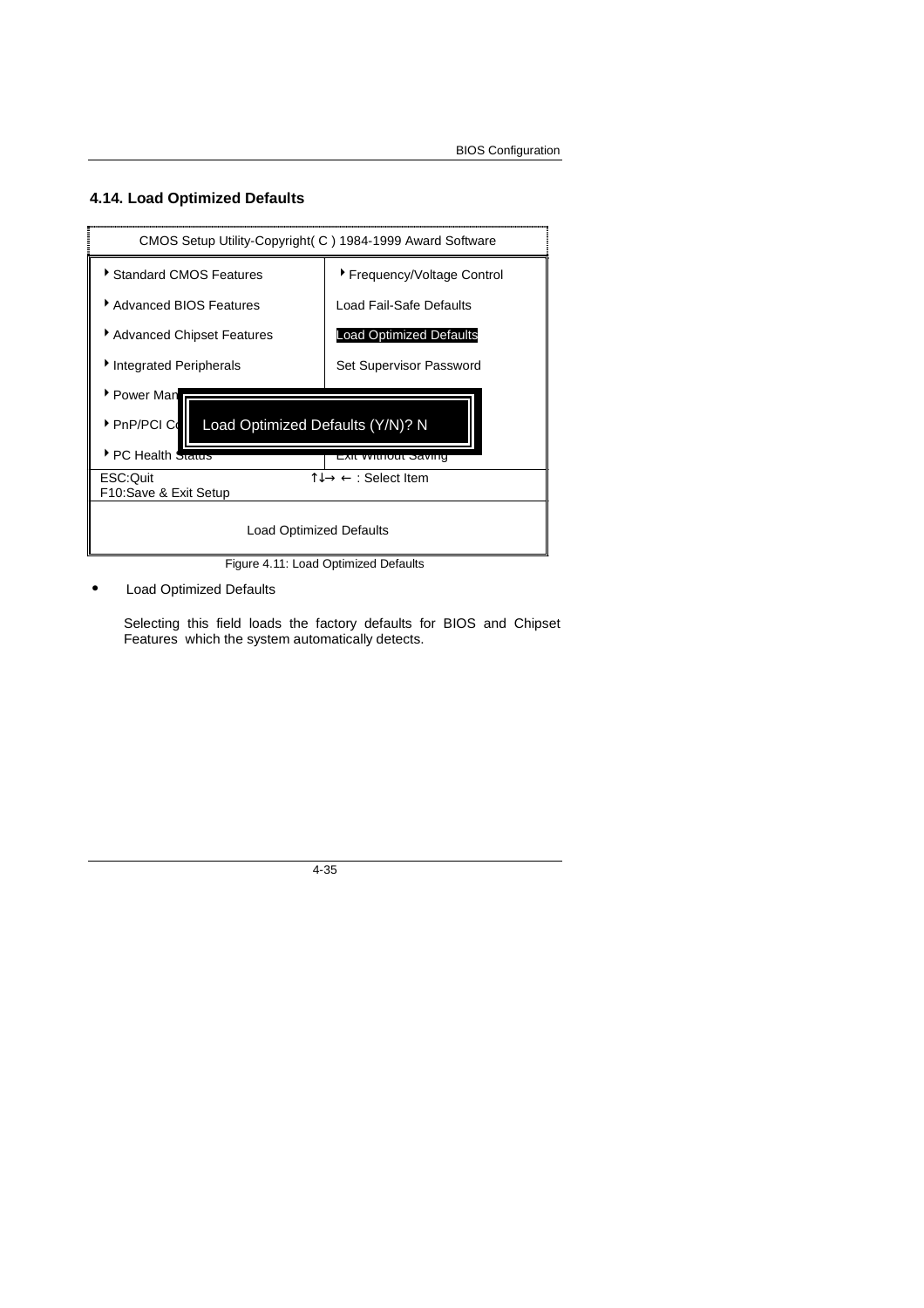#### **4.15. Set Supervisor / User Password**

When you select this function, the following message will appear at the center of the screen to assist you in creating a password.



Figure 4.12: Password Setting

Type the password, up to eight characters, and press <Enter>. The password typed now will clear the previously entered password from CMOS memory. You will be asked to confirm the password. Type the password again and press <Enter>. You may also press <Esc> to abort the selection and not enter a password.

To disable password, just press <Enter> when you are prompted to enter password. A message "PASSWORD DISABLED" will appear to confirm the password being disabled. Once the password is disabled, the system will boot and you can enter Setup freely.

If you select System at Security Option in BIOS Features Setup Menu, you will be prompted for the password every time the system is rebooted or any time you try to enter Setup Menu. If you select Setup at Security Option in BIOS Features Setup Menu, you will be prompted only when you try to enter Setup.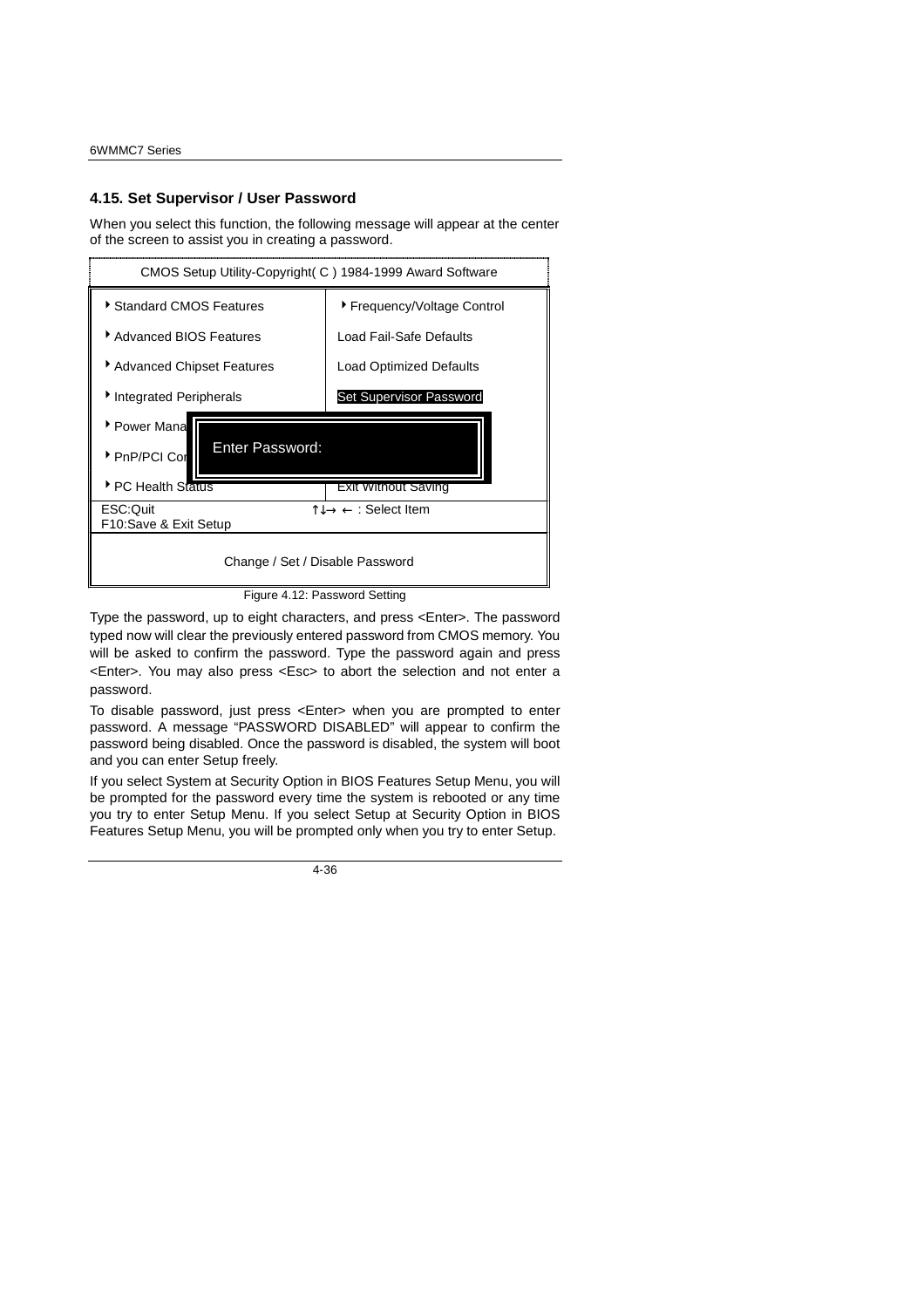### **4.16. Save & Exit Setup**



Type "Y" will quit the Setup Utility and save the user setup value to RTC CMOS.

Type "N" will return to Setup Utility.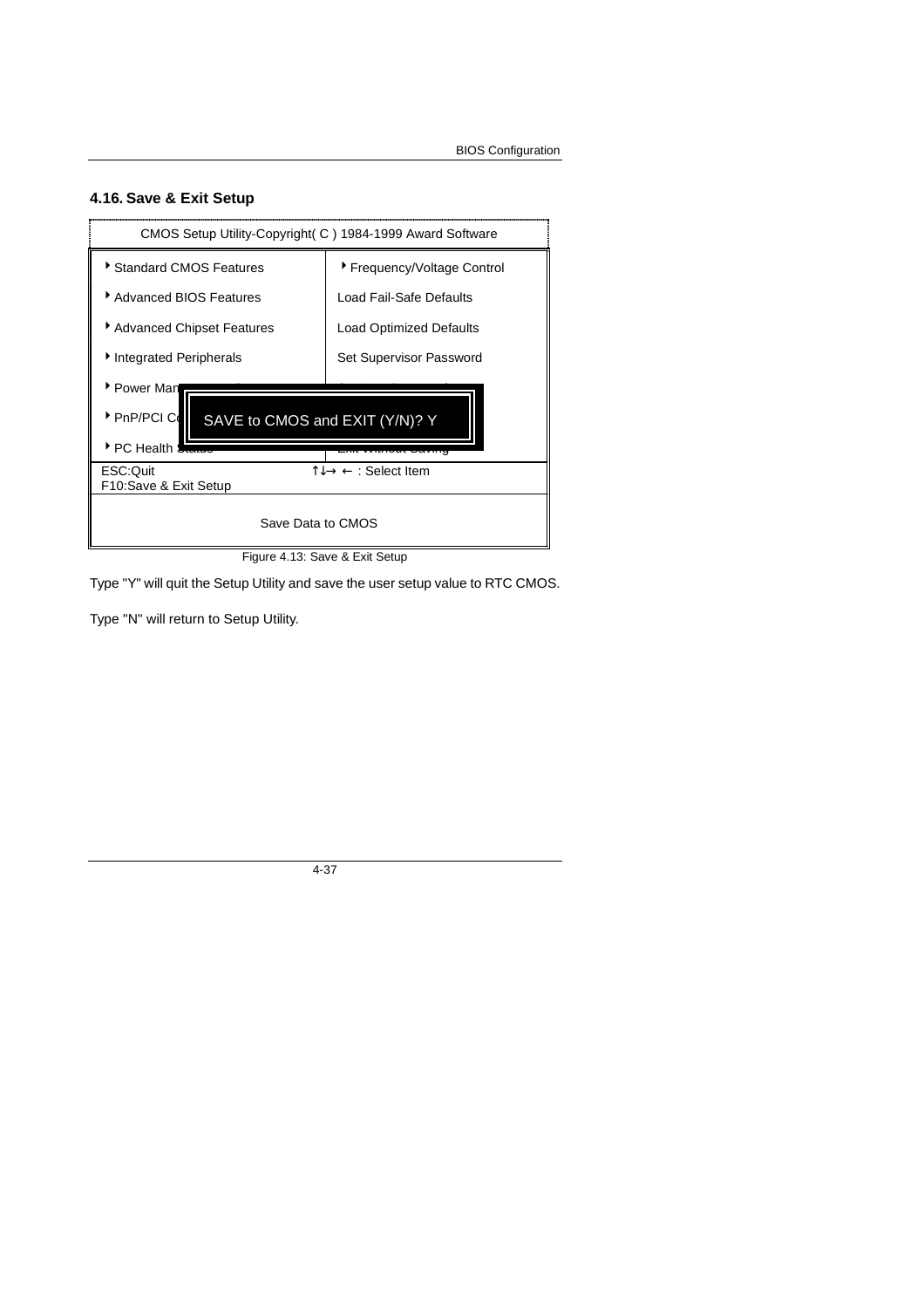### **4.17. Exit Without Saving**



Figure 4.14: Exit Without Saving

Type "Y" will quit the Setup Utility without saving to RTC CMOS.

Type "N" will return to Setup Utility.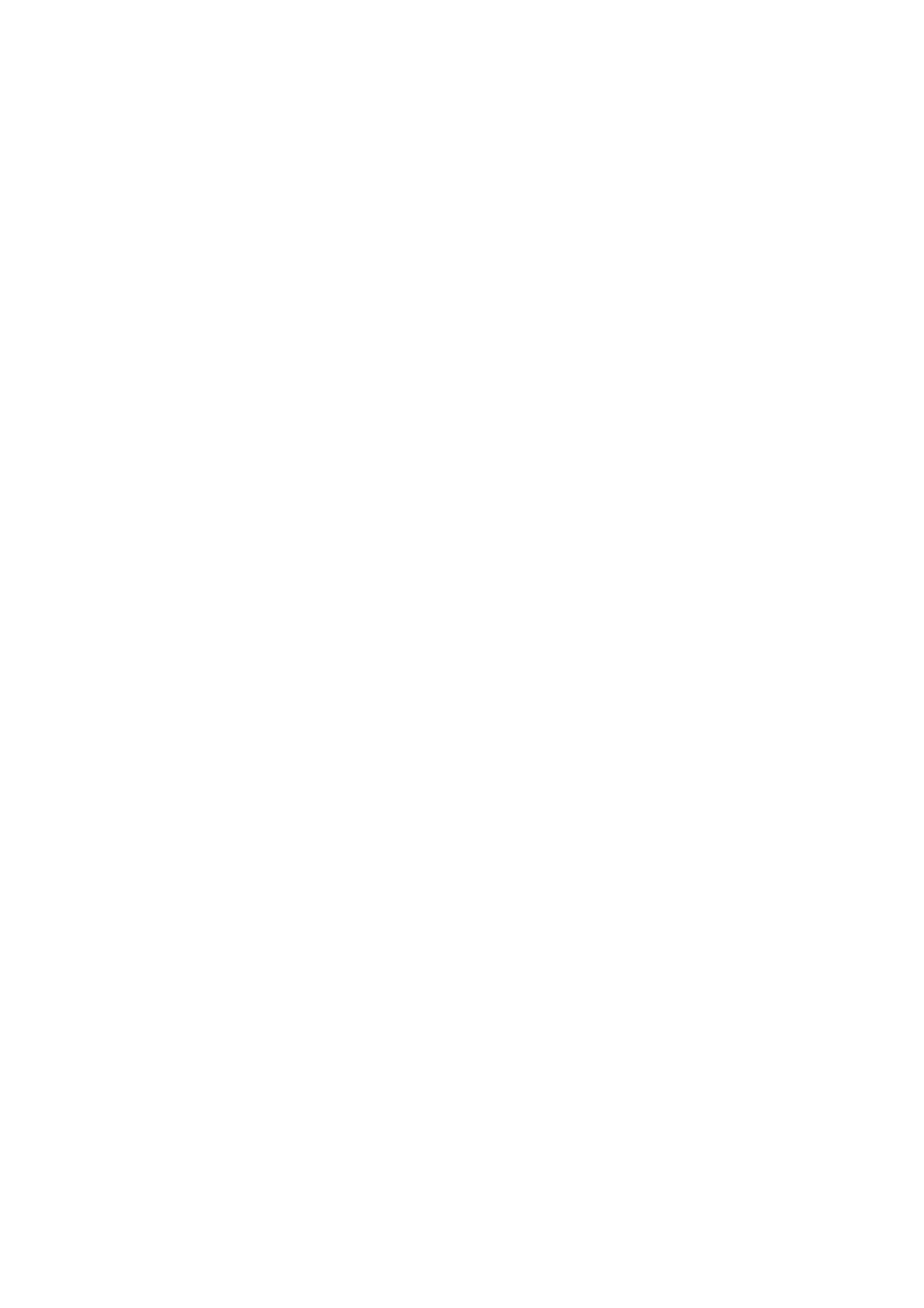#### **Appendix A : BIOS Flash Procedure**

BIOS update procedure:

- $\checkmark$  Please check your BIOS vendor (AMI or AWARD) on the motherboard.
- $\checkmark$  It is recommended you copy the AWDFlash.exe or AMIFlash.exe in driver CD (D:\>Utility\BIOSFlash) and the BIOS binary files into the directory you made in your hard disk. [i.e:C:\>Utility\ (C:\>Utility : denotes the driver and the directory where you put the flash utilities and BIOS file in.)】
- $\checkmark$  Restart your computer into MS-DOS mode or command prompt only for Win95/98, go into the directory where the new BIOS file are located Use the utility AWDFlash.exe or AMIFlash.exe to update the BIOS.
- $\checkmark$  Type the following command once you have enter the directory where all the files are located C:\utility\ AWDFlash or AMIFlash <filename of the BIOS binary file intended for flashing>
- $\checkmark$  Once the process is finished, reboot the system

0Note : Please download the newest BIOS from our website (www.gigabyte.com.tw) or contact your local dealer for the file.

A-1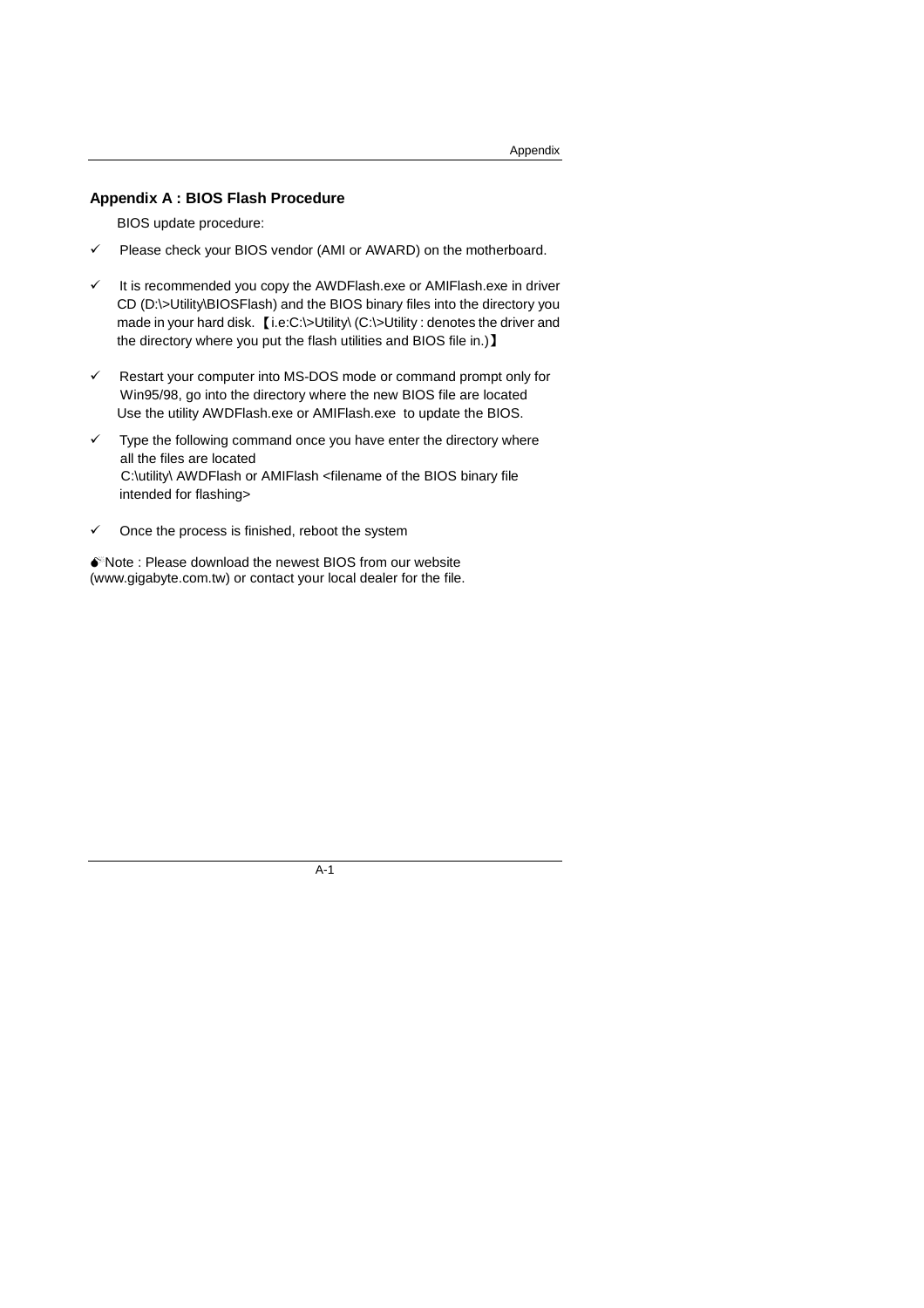

#### **FCC Compliance Statement:**

This equipment has been tested and found to comply with limits for a Class B digital device , pursuant to Part 15 of the FCC rules. These limits are designed to provide reasonable protection against harmful interference in residential installations. This equipment generates, uses, and can radiate radio frequency energy, and if not installed and used in accordance with the instructions, may cause harmful interference to radio communications. However, there is no guarantee that interference will not occur in a particular installation. If this equipment does cause

interference to radio or television equipment reception, which can be determined by turning the equipment off and on, the user is encouraged to try to correct the interference by one or more of the following measures:

-Reorient or relocate the receiving antenna

-Move the equipment away from the receiver

-Plug the equipment into an outlet on a circuit different from that to which the receiver is connected

-Consult the dealer or an experienced radio/television technician for additional suggestions

You are cautioned that any change or modifications to the equipment not expressly approve by the party responsible for compliance could void Your authority to operate such equipment.

This device complies with Part 15 of the FCC Rules. Operation is subjected to the following two conditions 1) this device may not cause harmful interference and 2) this device must accept any interference received, including interference that may cause undesired operation.